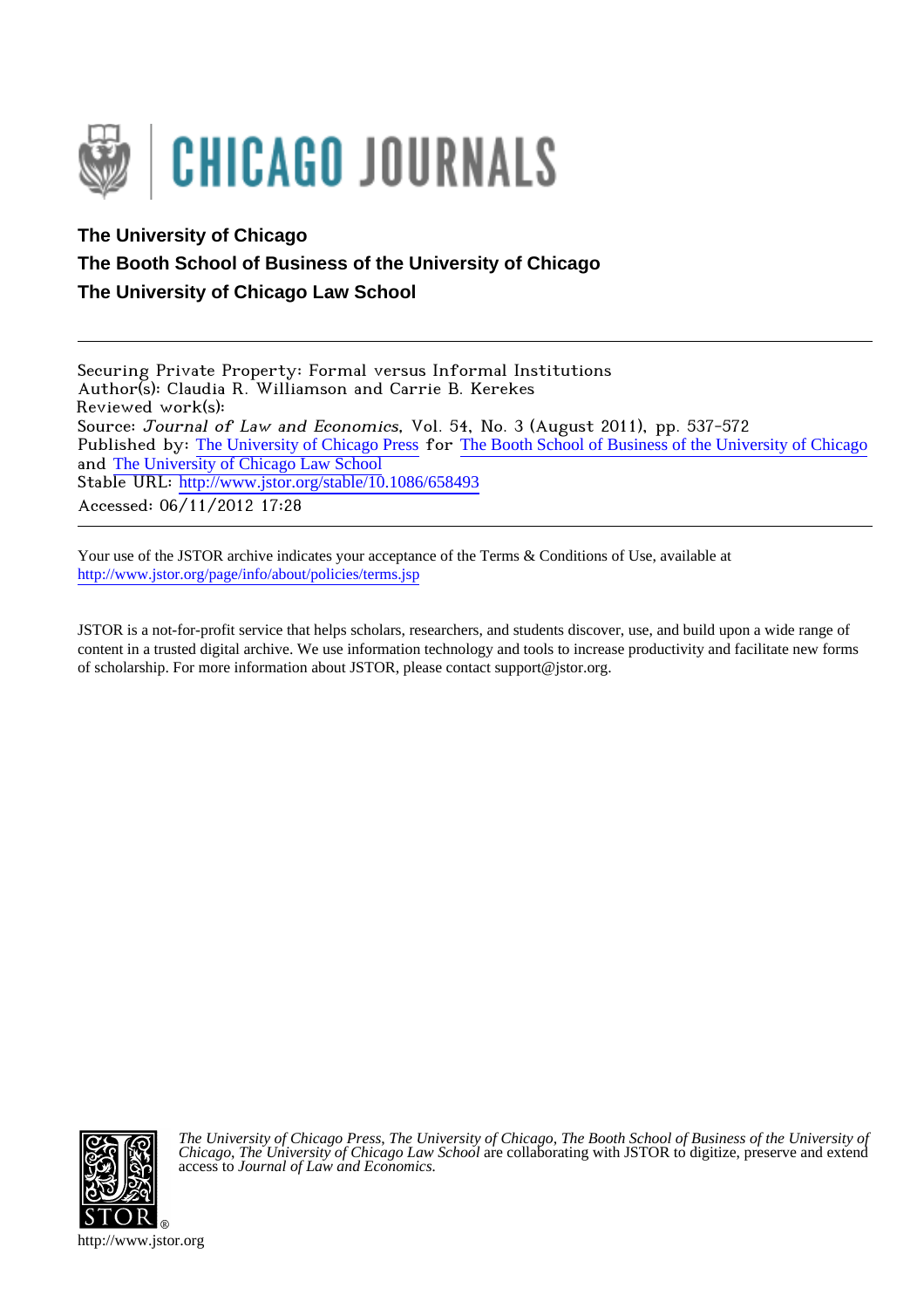# **Securing Private Property: Formal versus Informal Institutions**

Claudia R. Williamson *New York University* Carrie B. Kerekes *Florida Gulf Coast University*

#### **Abstract**

Property rights are one of the most fundamental and highly robust institutions supporting economic performance. However, the channels through which property rights are achieved are not adequately identified. This paper is a first step toward unbundling the black box of property rights into a formal and an informal component. We empirically determine the significance of both informal and formal rules in securing property rights. We find that when both components are included in the analysis, the impact of formal constraints is greatly diminished, while informal constraints are highly significant in explaining the security of property. These results are robust to a variety of model specifications, multiple instrumental variables, and a range of control variables.

# **1. Introduction**

What makes property rights secure? Although there is little consensus on the answer to this question, recent studies illustrate how secure property rights institutions lead to economic development (Scully 1988; Boettke 1994; Leblang 1996; de Soto 2000; Acemoglu, Johnson, and Robinson 2001, 2002; Landau 2003; Kerekes and Williamson 2008). Given this link between economic performance and well-defined, secure property, it is of critical importance to understand how to achieve secure property. This is particularly true for the significant number of countries in the developing world that fail to maintain secure property rights institutions. This paper attempts to identify the specific channels that lead to the establishment of secure property rights. To do so, we analyze two potential

We thank the editor, an anonymous reviewer, Peter Leeson, Peter Boettke, Christopher Coyne, Mike McKee, Russell Sobel, and Benjamin Powell for valuable comments. We also thank the Fall 2009 Economics Department Faculty Seminar participants at Suffolk University, the 2007 participants at the Southern Economic Association conference, and the 2007 Association of Private Enterprise Education conference participants for helpful comments.

[*Journal of Law and Economics, vol. 54 (August 2011)]* 

2011 by The University of Chicago. All rights reserved. 0022-2186/2011/5403-0018\$10.00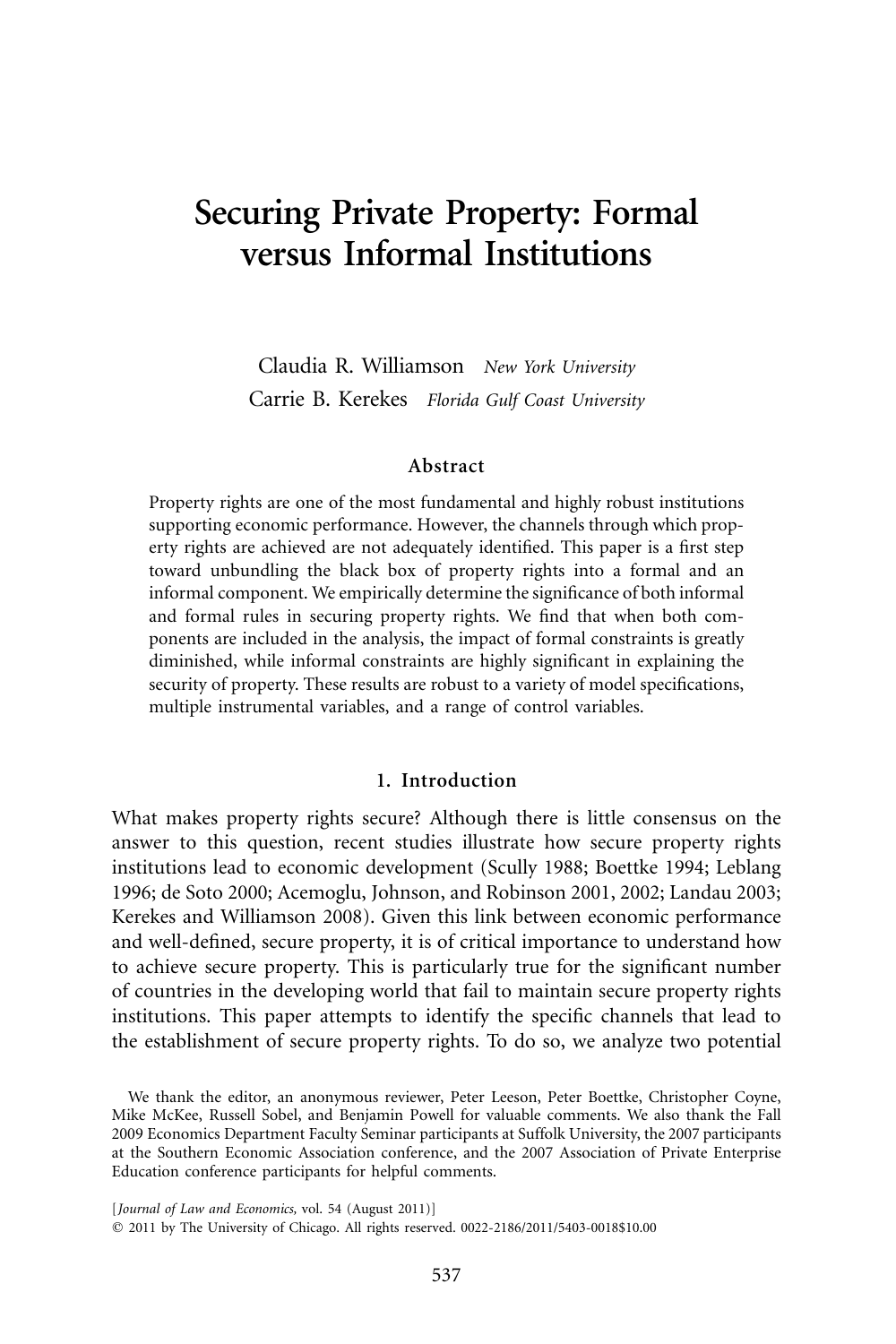mechanisms to promote property rights: informal institutions and formal institutions. We define formal institutions as political constraints on government behavior and informal institutions as private constraints, such as norms or customs.**<sup>1</sup>**

This paper is a first step toward opening the black box of property rights institutions and understanding the relative importance of which mechanisms are more productive in securing property rights. We argue that both a formal and an informal component need to be included in an analysis attempting to understand what underpins property rights institutions. Our analysis seeks to separate out the direct causal effects of both types of constraints and empirically determine the significance of each.**<sup>2</sup>** We do so by controlling for measures of both formal and informal institutions in regressions in which the dependent variable is a measure of the overall security of property. We focus on the separate effects of each type of institution for several reasons. Most studies up to this point largely focused on the role of formal rules in securing property rights. We believe that these studies have contributed greatly to our understanding of property rights institutions but are missing an important element—namely, the potential role of informal rules. We recognize the possibility and, in some instances, the higher probability that different institutional relationships run in various directions to affect the development of the overall institutional environment. Thus, formal and informal rules often develop a feedback loop or interaction effect between one another. While we believe that this effect may be important, how formal and informal institutions interact is not necessarily a clearly defined relationship. Instead, a first step toward understanding the security of property rights is to understand the direct effect of each type of institutional constraint. Therefore, the evolution, or interaction effects, of formal and informal institutions is beyond the scope of this analysis.

Although we do not quantify the interaction between formal and informal institutions, this interaction does add to the empirical problems that must be overcome as we attempt to separate out the individual effects. Multiple instrumental variables are utilized to overcome the possible endogeneity concerns and reverse-causality issues present in this type of analysis. The use of instruments serves to isolate the channels through which both informal and formal institutions affect property rights. We find that any impact from formal constraints disappears once we control for informal institutions, while the informal constraints significantly lead to more secure property.

This paper challenges conventional beliefs that formal institutions are the driving force establishing property rights. Instead, we contend that informal mechanisms are crucially important but are often underestimated (as are the costs of government codification), while the benefits of codification are typically

**<sup>1</sup>** We define and discuss our measurement of each of these mechanisms in detail in Section 2.

**<sup>2</sup>** For a comprehensive analysis of the time-series effects of changes in major institutions, see Sobel and Coyne (2010).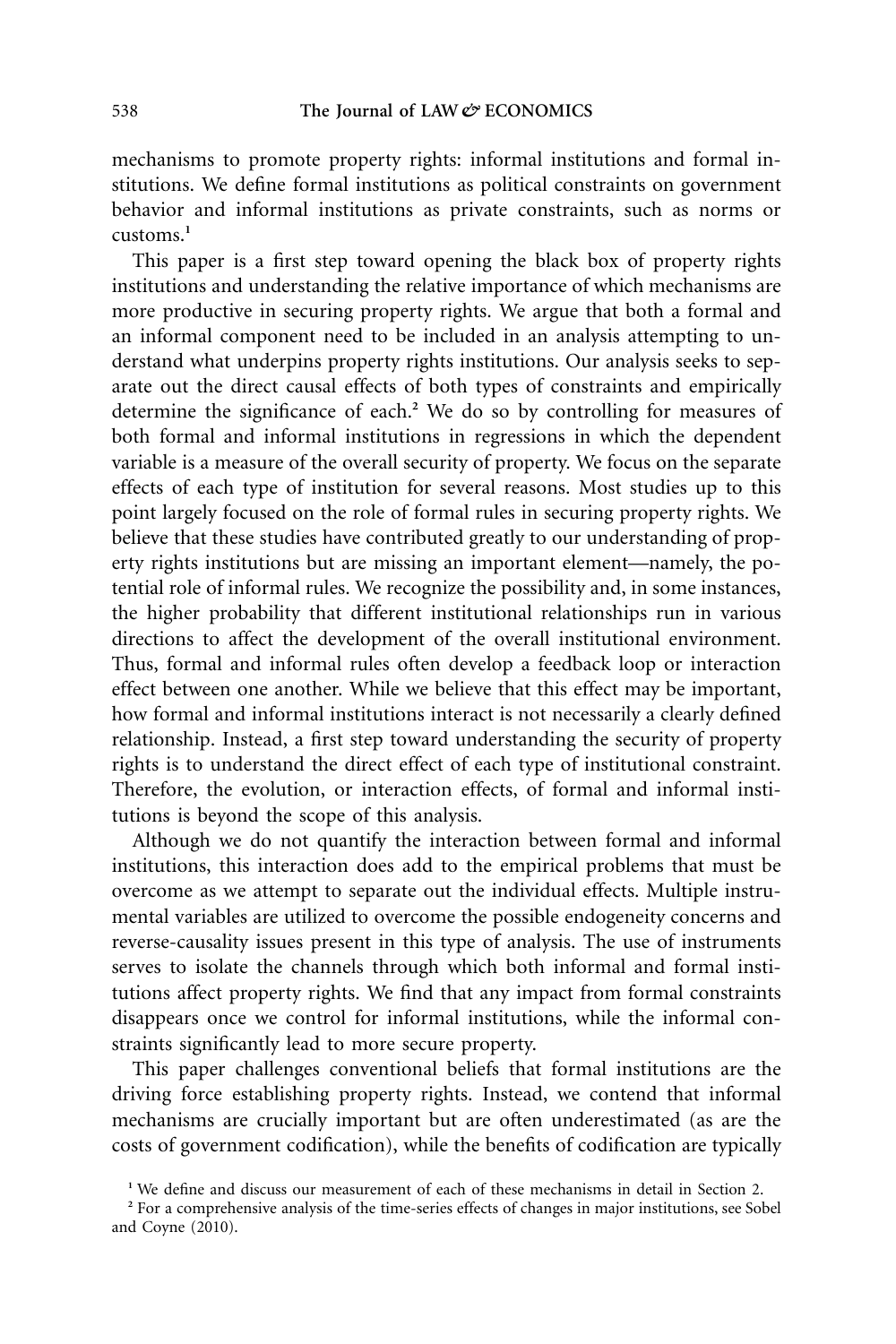

**Figure 1.** Property protection and culture

overstated. In addition, we argue that criticisms of the empirical link between property rights institutions and economic development (for example, Sachs 2001, 2003; Glaeser et al. 2004) stem from incorrect measurement of institutions. Our paper seeks to rectify these criticisms and contribute to the new institutional literature by empirically identifying the determinants that underlie secure property rights institutions and contribute to economic development. To our knowledge, no other study has undertaken this investigation. Although we view our results as robust, we do want to caution the reader against drawing strong implications because of empirical concerns that we attempt to address throughout the paper. Before turning to our conceptual explanation or to more sophisticated empirical techniques, an examination of the raw data provides insight into the relationships between formal and informal institutions and the security of property.

Figure 1 shows the relationship between our measure of informal institutions, culture, and the average protection against risk of expropriation, our measure of the overall protection of private property. As the level or quality of informal institutions increases, so does the security of property rights. A visible upward trend highlights an important role for informal institutions in securing property, which suggests that the importance of informal institutions is underestimated.

Figures 2, 3, 4, and 5 show the relationships between the protection of private property and our four measures of formal institutions: judicial independence, proportional representation, constitutional review, and plurality. A similar relationship emerges between each measure of formal political constraints and the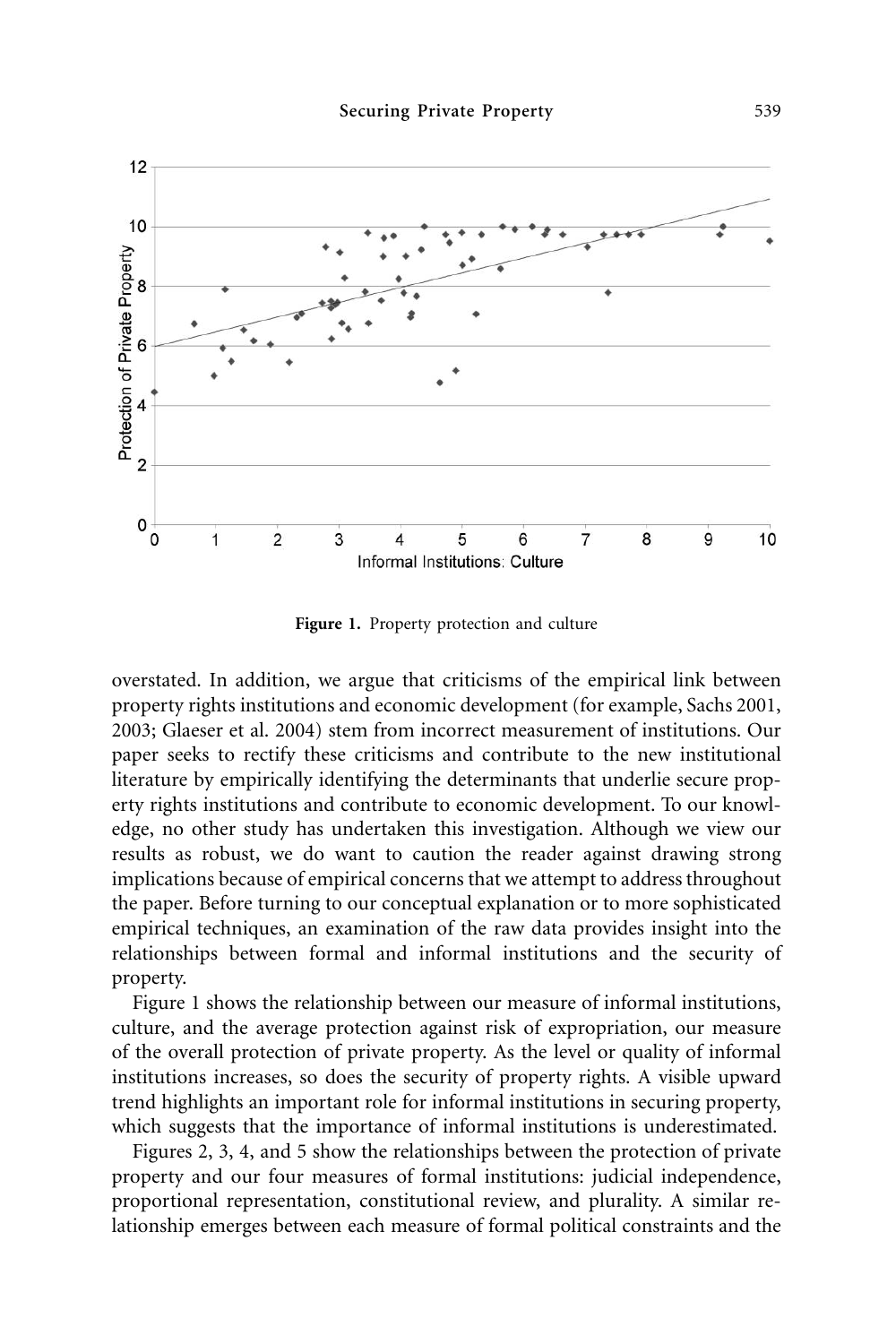

**Figure 2.** Property protection and judicial independence

protection of private property. Figure 2 indicates that judicial independence does not affect the security of property. For any level of judicial independence, there exists a wide range of protection against expropriation. Figure 3 indicates that proportional representation also appears not to affect the level of secure property rights. Achieving the highest score for proportional representation does not improve the security of property. Figures 4 and 5 plot constitutional review and plurality, respectively. These figures support the previous result that formal institutions do not play a significant role in protecting property rights. This suggests that formal constraints on government are not necessarily driving the protection of property. The raw data show a clear relationship between informal and formal institutions and the level of secure property rights: informal institutions exert an effect on securing property, while formal institutions do not. We employ more sophisticated techniques to substantiate these results below, including controlling for both institutions simultaneously and isolating exogenous impacts.

# **2. Theoretical Background**

Property rights are one of the more fundamental and highly robust institutions; however, the institution itself is a black box. To understand the determinants of secure property rights, we must distinguish between different types of predation and different enforcement and protection mechanisms. In other words, we must identify sources of insecurity. Two types of predation exist that undermine the security of property. The first is public predation or expropriation from the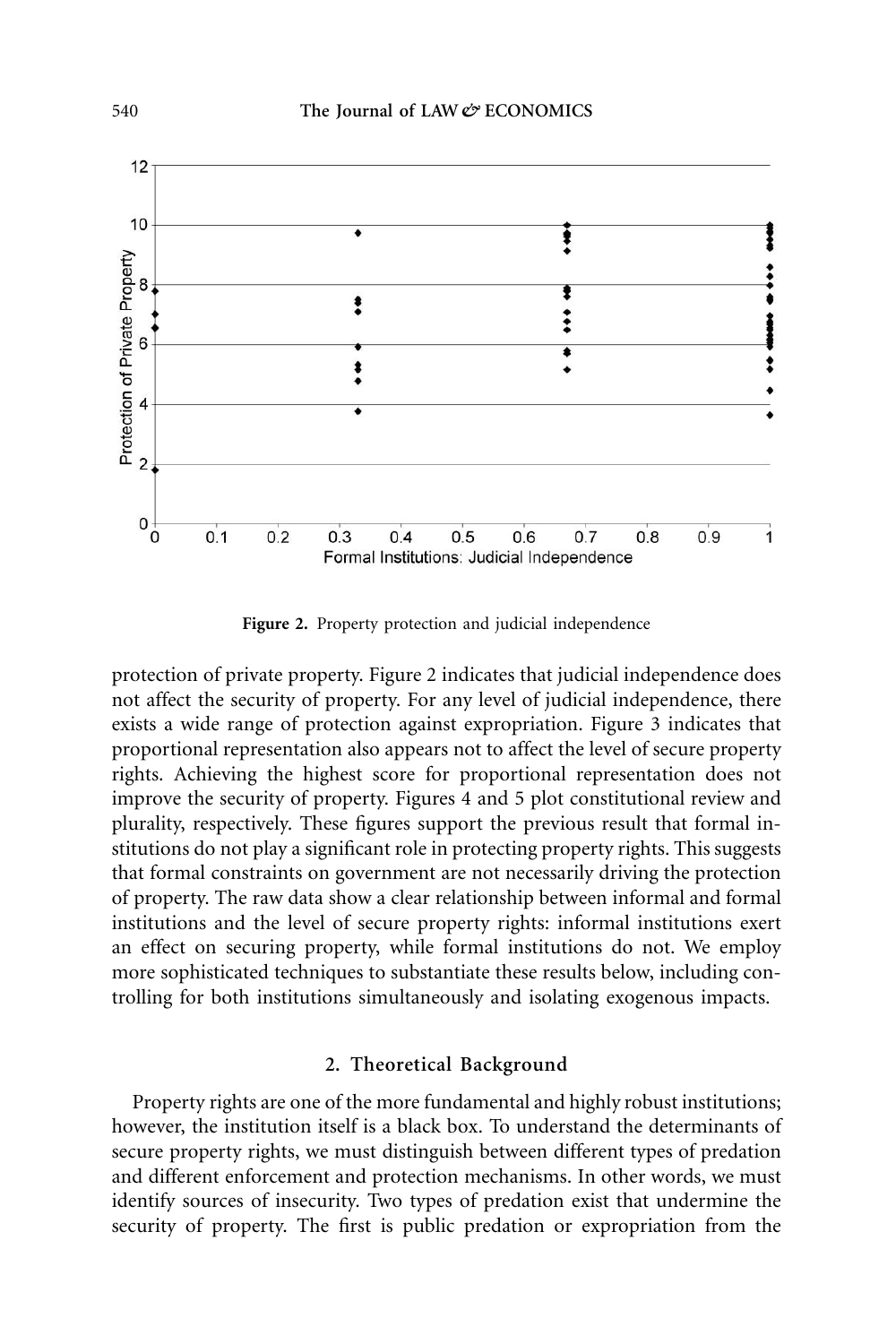

**Figure 3.** Property protection and proportional representation

government. This implies direct confiscation of property, such as land or capital, by government officials. The second is private predation, in which other citizens expropriate, or attempt to seize, another individual's property. This can also take a variety of forms, such as not honoring a contract or seizing someone's land or physical capital. In order to establish secure property rights institutions, both types of predation must be prevented (North 1981).

In addition to differentiating between types of predation, we must also parse the various forms of protecting or enforcing someone's right to his or her property. In theory, government is capable of protecting individuals against both types of predation: expropriation from government and expropriation from other citizens.**<sup>3</sup>** Protection against the state typically involves rules that establish constraints on government behavior, such as constitutional constraints (see, for instance, Hayek 1960; La Porta et al. 2004). To protect against other citizens, government can establish rules to govern individual behavior that are enforceable in a court system, including contract and debt enforcement (see, for example, Djankov et al. 2003; La Porta, Lopez-de-Silanes, and Shleifer 2006; Djankov et al. 2008). A more specific example of government protection against private

**<sup>3</sup>** Contract theory recognizes formal institutions as a means of protecting against private and public predation (Buchanan and Tullock 1962).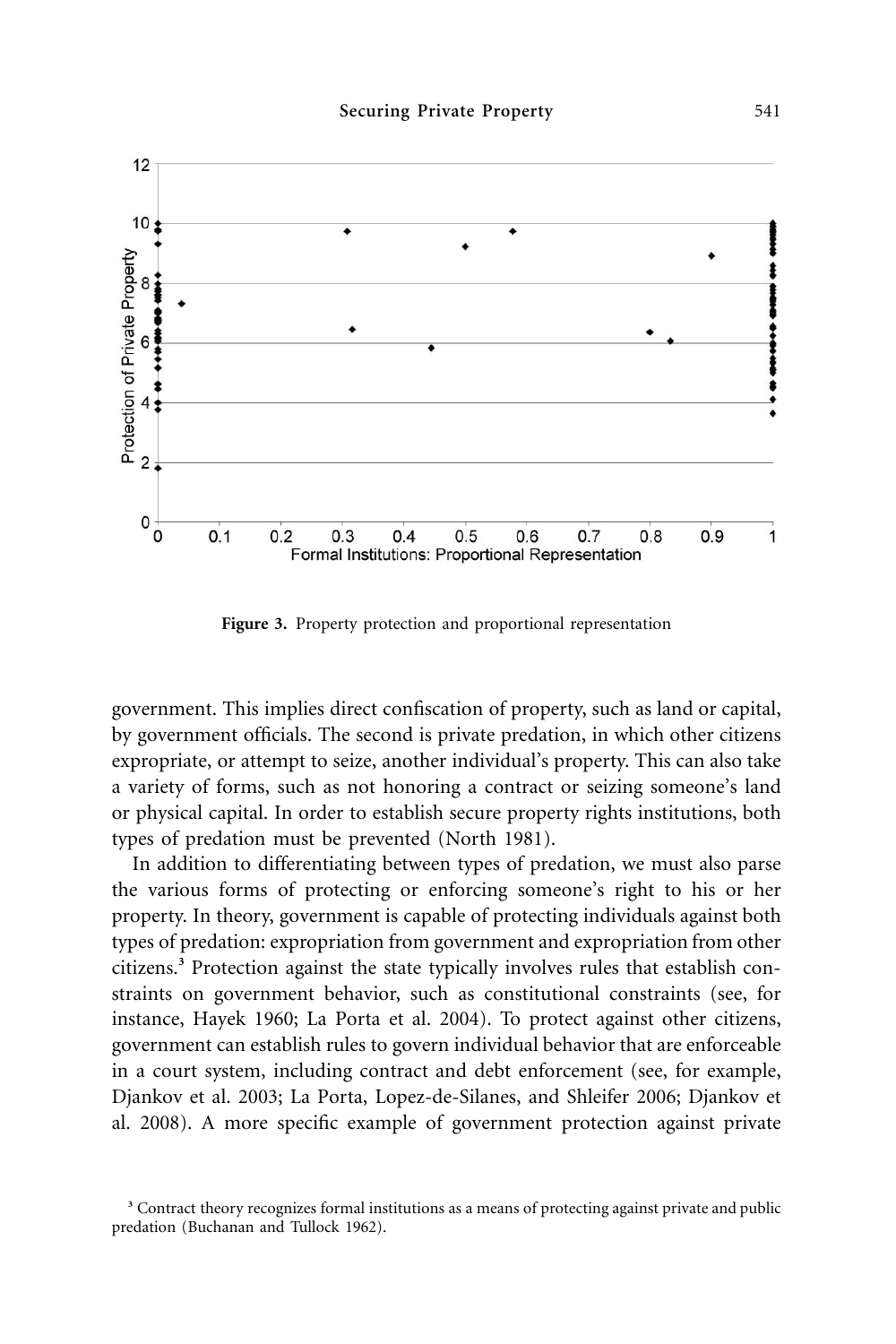

**Figure 4.** Property protection and constitutional review

predation is government land titling (Binswanger, Deninger, and Feder 1995; de Soto 2000; Baharoglu 2002).**<sup>4</sup>**

Another possibility is to rely on private mechanisms. These private mechanisms can range from attitudes, beliefs, customs, norms, and traditions that guide everyday individual behavior to privately established and enforced court systems. For instance, the Medieval Law Merchant provides an example of how private mechanisms can spontaneously emerge based on custom to establish and enforce informal rules (Benson 1989a). The existing literature on self-enforcing cooperation and exchange argues that public production of law and formal legal systems are not necessary to establish and enforce property rights (Benson 1989a, 1989b; Greif 1993; Greif, Milgrom, and Weingast 1994; Nenova and Harford 2004; Leeson 2005, 2007a, 2007b, 2007c). Benson (1989b) shows that customary law successfully defined and enforced property rights in primitive societies. This enforcement mechanism arose through voluntary cooperation as individuals realized the value of respecting one another's property. The threat of boycott or

**<sup>4</sup>** The effect of land titling is mixed. For studies that find positive effects associated with government land titling, see Feder et al. (1988), Banerjee, Gertler, and Ghatak (2002), Do and Iyer (2003), and Field (2005). However, other scholars do not find any benefit from government land titling (Atwood 1990; Kimuyu 1994; Place and Migot-Adholla 1998; Firmin-Sellers and Sellers 1999; Place and Otsuka 2001; Brasselle, Gaspart, and Platteau 2002; Kerekes and Williamson 2009).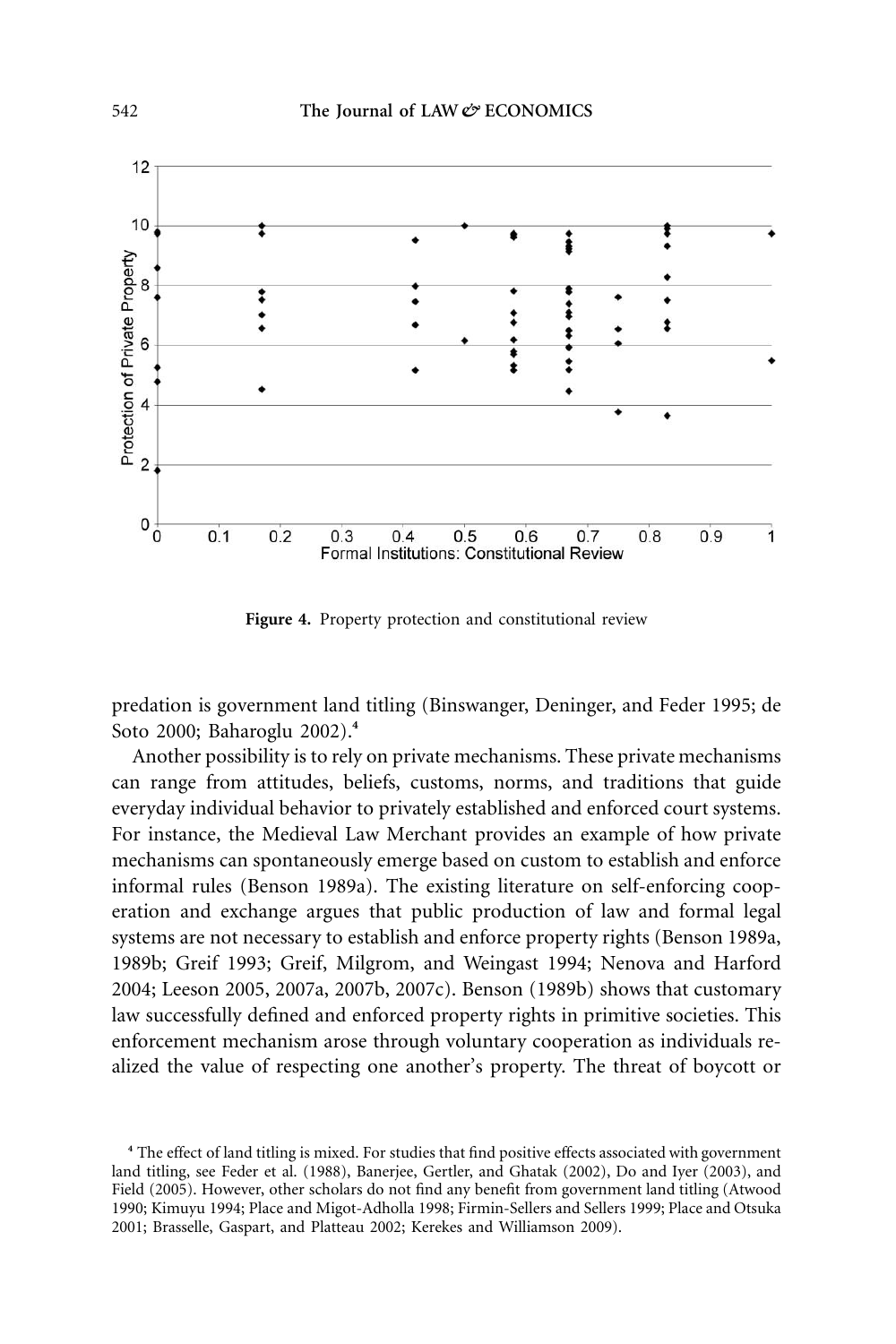

**Figure 5.** Property protection and plurality

ostracism was sufficient to promote cooperation in primitive societies and to protect property.**<sup>5</sup>**

Until recently, most papers empirically analyzing institutions and economic development did not distinguish between different types of predation or enforcement mechanisms. Acemoglu and Johnson (2005) provide a first step toward unbundling institutions by investigating government's role in protecting against both public and private predation. They find that property rights institutions, defined as rules constraining government behavior, have a positive and significant long-run effect on investment, financial development, and economic growth. Government's provision of protection against private predation (contracting institutions) only weakly affects financial development. We view this finding as suggesting that government's primary role in establishing secure property rights institutions is to create rules that limit public predation or government expropriation.

Therefore, the first component of our analysis centers on this link between property rights and formal rules constraining government behavior, what we define as formal institutions. The second component of our analysis focuses on the private mechanisms available to protect against predation (either public or

**<sup>5</sup>** Other articles that demonstrate that private enforcement mechanisms, such as bilateral and multilateral punishment, can successfully define and protect property rights are Anderson and Hill (1979), McChesney (1990), and Kaffine (2009). Also, Leeson (2007d, 2009) illustrates how seventeenth-century pirates relied on private means to promote social cooperation and secure their assets.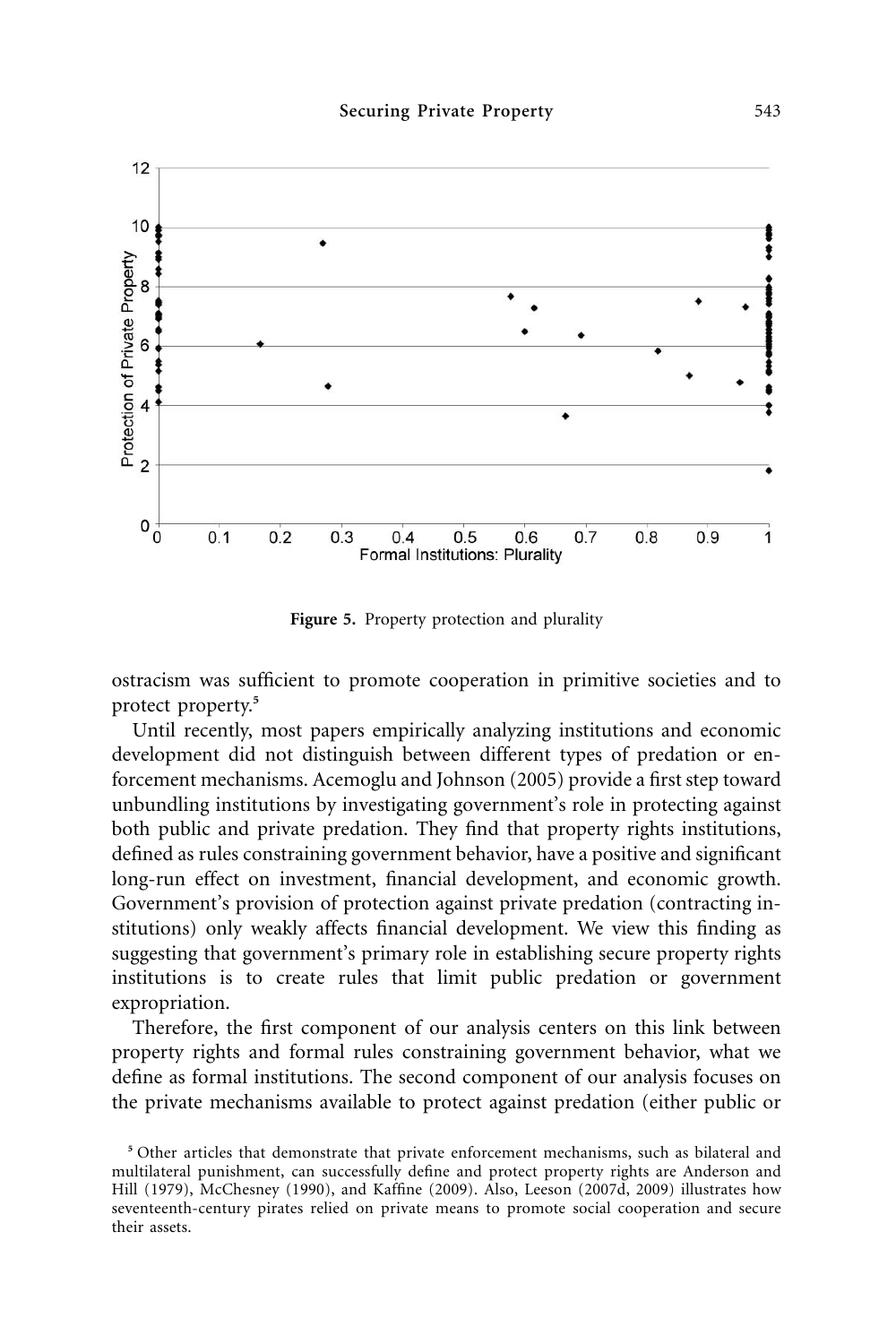private), a link that is not previously explored in the applied institutional literature. We call these private mechanisms, such as attitudes and norms, informal institutions. The key difference between formal and informal institutions is that informal rules emerge spontaneously and are not part of a government mandated and enforced legal system, whereas formal institutions capture those rules to constrain government that are created and enforced by government. Informal institutions remain in the private sphere. Formal constraints are centrally designed and enforced. In summary, our analysis separates property rights institutions into two components: a formal component that captures political constraints on government behavior to protect against public predation and an informal component that captures private mechanisms that may secure property rights.

#### **3. Data and Empirical Methodology**

The empirical strategy is to isolate the channels through which formal and informal institutions affect property rights. The basic economic relationship that we attempt to capture can be expressed as

$$
Y_i = \mu + \beta C_i + \alpha F + Z_i^{\prime} \delta + \varepsilon_i,
$$

where *Y* is the property rights institution, *C* is the informal institutions, *F* captures the formal institutions, and *Z* is a vector of other control variables. Because of limited data availability (for example, our measure of formal institutions is available at only one point in time), we are capable of performing cross-sectional analyses only. However, this is common in the institutional literature (Acemoglu, Johnson, and Robinson 2001, 2002; La Porta et al. 2004). This paper describes exactly why these proxies of the different types of institutions are appropriate and how they are measured and analyzed.

#### *3.1. Property Rights Institutions*

In order to unbundle the institution of private property, we must first identify an appropriate measure of property rights institutions. Current literature employs the International Country Risk Guide's (ICRG) average protection against risk of expropriation as the best measure of formal property rights institutions (Acemoglu, Johnson, and Robinson 2001, 2002; Glaeser et al. 2004; Acemoglu and Johnson 2005; Tabellini 2010). However, Glaeser et al. (2004) show that this measure is actually an outcome measure of institutions and policy choices. This measurement does not reflect permanent political constraints because it rises with per capita income and is highly volatile. For example, if a dictator of a country happens to not expropriate its citizens' property, this is reflected in the index with a higher score. However, this does not reflect government constraints that serve to protect property rights. We argue that ICRG's measure of property rights does not pass a series of rigorous tests to qualify as formal political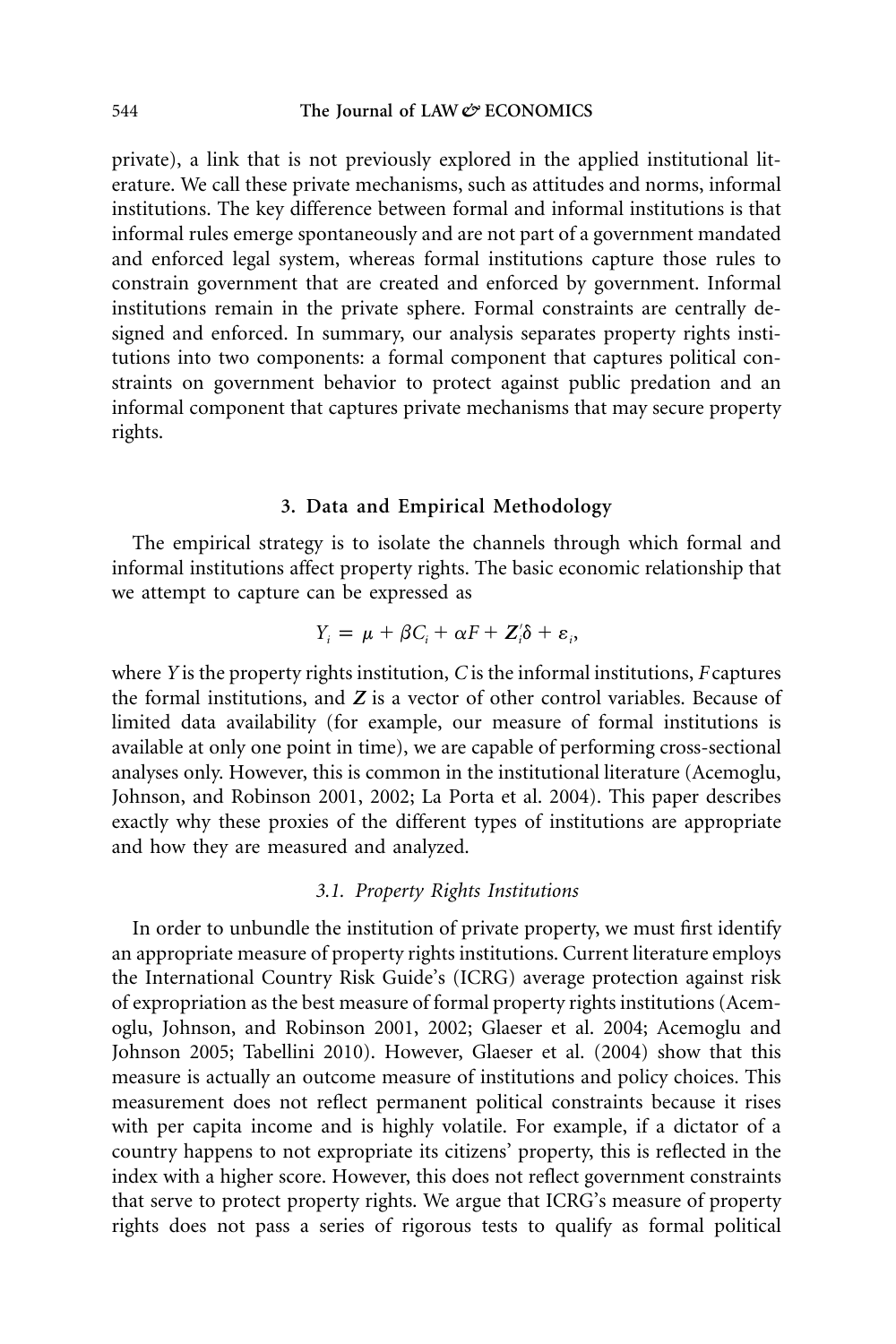institutions.**<sup>6</sup>** It does capture the overall security of property that is the outcome of the country's institutional environment, policies, and culture. Therefore, the ICRG index is an outcome, a de facto measure reflecting both the informal and formal components protecting one's property, not just the political environment. We view this variable as capturing both the formal and informal aspects of property rights institutions, as defined above.

Given the nature of the ICRG variable, it is appropriate in the analysis to employ this index as a general snapshot capturing actual protection of property rights. Instead of following conventional analysis, we move this index from the right-hand side to the left-hand side of the regression. In other words, we do not use this measure as an explanatory variable. Instead, we use it as the dependent variable in order to decipher what underlies secure property rights formal rules on government or informal constraints on individual behavior. Our empirical strategy tests for the significance of the formal and informal institutions. Average protection against risk of expropriation is available only for the years 1982–97. We use the average of the variable over this period for our analysis.

### *3.2. Formal Institutions*

Continuing to follow the argument in Glaeser et al. (2004) for defining and measuring institutions, we assert that for a political constraint to be classified as a formal institution, the rule must show depth and durability. For example, constitutions and electoral rules satisfy this criterion, but policies chosen by a dictator do not. In order to qualify, the institution must be reasonably permanent and act as a focal point. Following this argument, most of the current literature neglects to correctly define a political or formal institution. The proxies used to measure institutions are survey indicators of institutional quality (for example, the ICRG) and reflect a mix of institutions and policies. These de facto outcome variables are not appropriate measures of formal institutions. This mis-measurement of formal political institutions may partially explain some of the recent criticisms of the institutional literature.

In order to correctly measure formal institutions, we rely on four constitutional constraints identified in Glaeser et al. (2004) that are intended to constrain government predation. These constraints are plurality, proportional representation, judicial independence, and constitutional review and can be classified as either electoral rules or judicial constraints. Electoral rules, as argued by Persson and Tabellini (2003), are important constitutional rules that place constraints on legislative behavior by increasing competition among legislators and creating incentives to pursue either individual or the public interest. This is captured by two measures: plurality and proportional representation. Plurality represents the election of a legislator by a winner-take-all strategy. Proportional representation

**<sup>6</sup>** Glaeser et al. (2004) show that not only the ICRG index but also Polity IV's Constraint on Executives and a government effectiveness index collected by Kaufmann, Kraay, and Mastruzzi (2003) are susceptible to these concerns.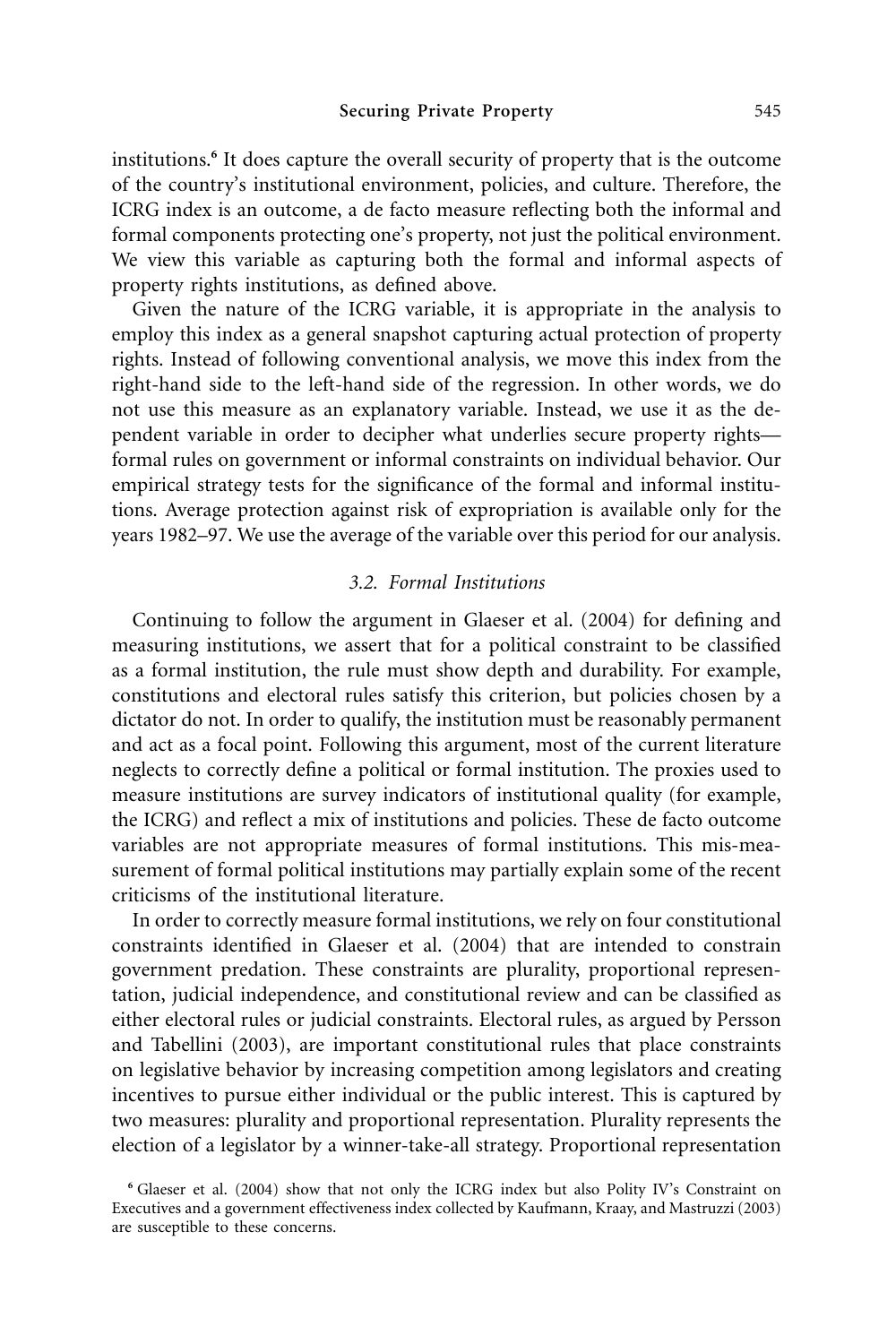captures whether a candidate is elected on the basis of the percentage of votes received by his or her party (Beck et al. 2001).**<sup>7</sup>** Both measures are annual dummy variables that are equal to either zero or one in each year that this is the electoral rule used in a country. These variables are averaged over the period 1975–2000 to expand the sample size.

Judicial constraints, measured by judicial independence and constitutional review, capture the constraint on the executive issued by the judiciary. Judicial independence measures the term length of Supreme Court judges. Constitutional review captures both the extent of judicial review and the rigidity of the constitution. Judicial review is measured by whether judges have the power to review the constitutionality of laws. The rigidity of the constitution quantifies how difficult it is to change the constitution by counting the number of steps necessary to do so (La Porta et al. 2004). Both judicial independence and constitutional review are available in 1995 and are normalized to range between zero and one. All four formal constraints are defined as objective constitutional measures of political rules constraining government. Therefore, higher scores for each measure necessarily imply stronger formal institutions. Although these measures do not capture all possible existing constraints on government, we believe that they serve as appropriate proxies to capture constitutional restrictions on expropriation.

#### *3.3. Informal Institutions*

Informal institutions are those rules that shape human behavior but are outside of government and are not part of a written legal framework. These private mechanisms that guide everyday interactions and shape a way of life in a given region include social norms, customs, attitudes, beliefs about right and wrong, and rules of enforcement (North 1990). Defined in this manner, informal institutions include the private mechanisms that exist to secure property.

Recall that, to qualify as an institution, constraints need to be persistent over time and show depth and durability. Therefore, we rely on a previously established measure of culture (see, for example, Tabellini 2008; Coyne and Williamson 2009; Tabellini 2010; Williamson 2009) to proxy for informal institutions because it is persistent and does not change quickly.**<sup>8</sup>** Our measure of culture is constructed by identifying several key traits that are relevant for economic interaction and exchange—in other words, economic culture. Porter (2000, p. 14) defines economic culture as "the beliefs, attitudes, and values that bear on economic activities of individuals, organizations, and other institutions." We follow Porter's terminology to narrow the concept of culture so that we can focus our analysis on how economic cultural traits may support property rights institutions.

**<sup>7</sup>** Countries are not restricted to one system or the other. It is possible for a country to have both types of systems in place (for example, Australia and Brazil).

<sup>&</sup>lt;sup>8</sup> For studies empirically investigating the direct association between culture and economic development and growth, see Guiso, Sapienza, and Zingales (2006), Licht, Chanan, and Schwartz (2007), Tabellini (2008, 2009), and Williamson and Mathers (2011).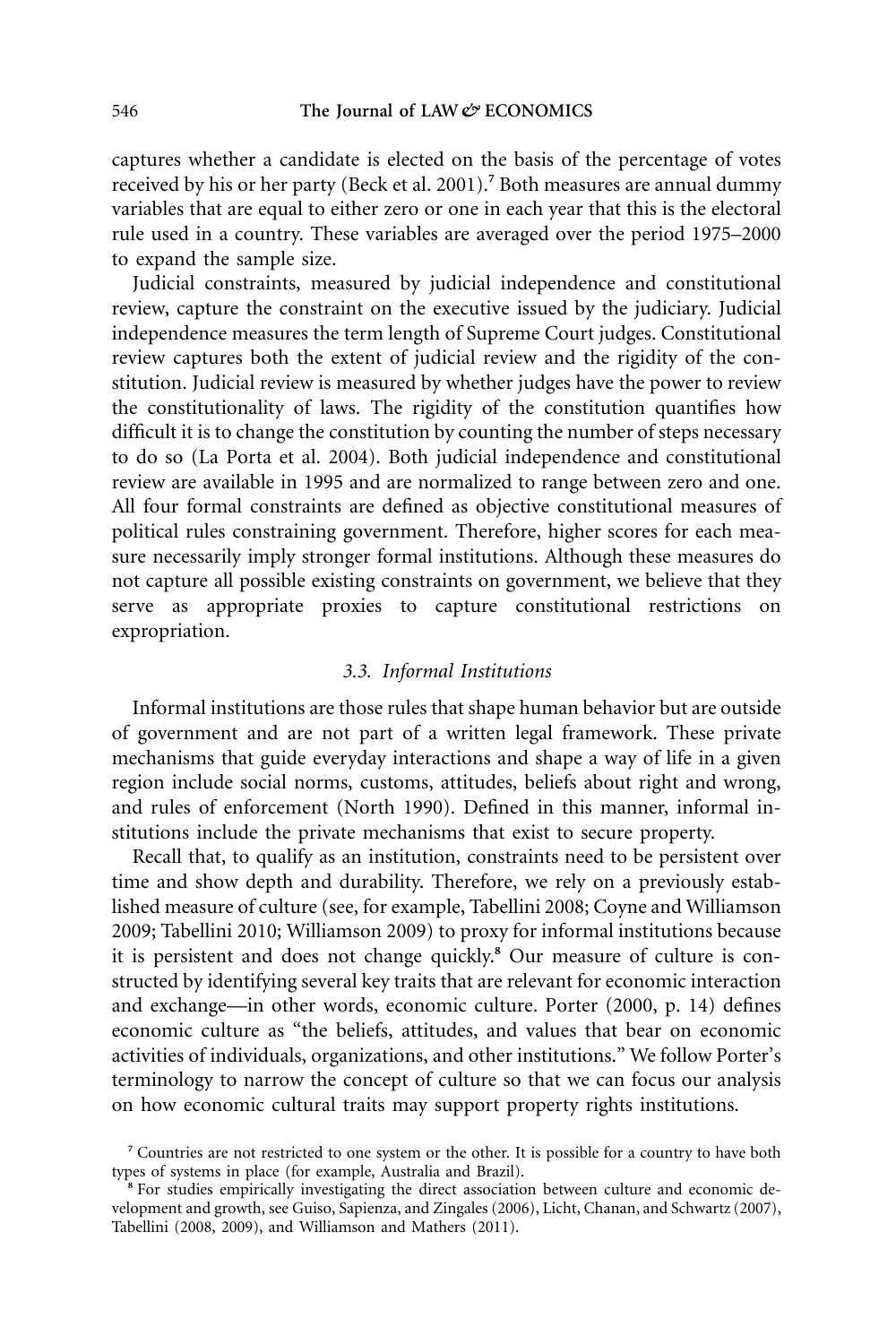Our economic culture variable is constructed by identifying four distinct categories of culture that should constrain behavior related to social and economic interaction and, thus, property rights protection. These four components are trust, respect, individual self-determination (called control), and obedience. These components serve as rules governing interaction between individuals. In general, trust, respect, and individual self-determination are thought to promote secure property rights, whereas obedience may lead to higher rates of expropriation, as explained in detail below. We follow the methodology of Tabellini (2010) in measuring culture and its components. To maximize sample size, we use two waves of the World Values Surveys and the European Values Surveys, 1995–97 and 1999–2000, consisting of more than 119,000 individual responses. These surveys capture individual beliefs and values that reflect local norms and customs. Each section of culture has a corresponding question from the survey and a different aggregation process that is discussed in more detail below.

Trust is argued to reduce transactions costs, to lead to efficient outcomes more quickly, and to further market exchange (Fukuyama 1996; La Porta et al. 1997; Woolcock 1998; Zak and Knack 2001; Dixit 2004; Francois and Zabojnik 2005). Therefore, it is argued that higher trust societies will experience higher levels of economic development and growth (Knack and Keefer 1995). We argue that this same logic holds between trust and property rights institutions. The more you trust your neighbor, the less likely you are to expropriate his or her property (and vice versa). Trust reduces the cost of monitoring and lowers transactions costs; thus, promoting mutual trust in individuals leads to less private predation. A lack of trust between individuals increases the cost of monitoring and transactions costs, resulting in individuals trading among small networks rather than expanding into anonymous market participation. By not engaging in wider trading networks, individuals may view expropriation as an appropriate means of obtaining what they want.

The following question from the survey is used to measure the trust component of culture: "Generally speaking, would you say that most people can be trusted or that you can't be too careful in dealing with people?" The level of trust is captured in each country by summing the number of respondents that answered "Most people can be trusted" as opposed to "Can't be too careful" and "Don't know."

The second component of culture captures how determined individuals are in their efforts to succeed. Individual motivation depends on the level of selfcontrol that individuals believe they have over their choices. This is influenced by whether individuals reap the benefits or consequences of their actions. The more likely it is that economic success is determined by one's own will, the more likely individuals are to work harder, invest in the future, and engage in entrepreneurial activities (Banfield 1958). An extension of this argument is that individual choice depends on how much control a person feels that he or she has over his or her life. When individuals think that they have control over their lives, they will be more likely to find ways that improve their economic welfare,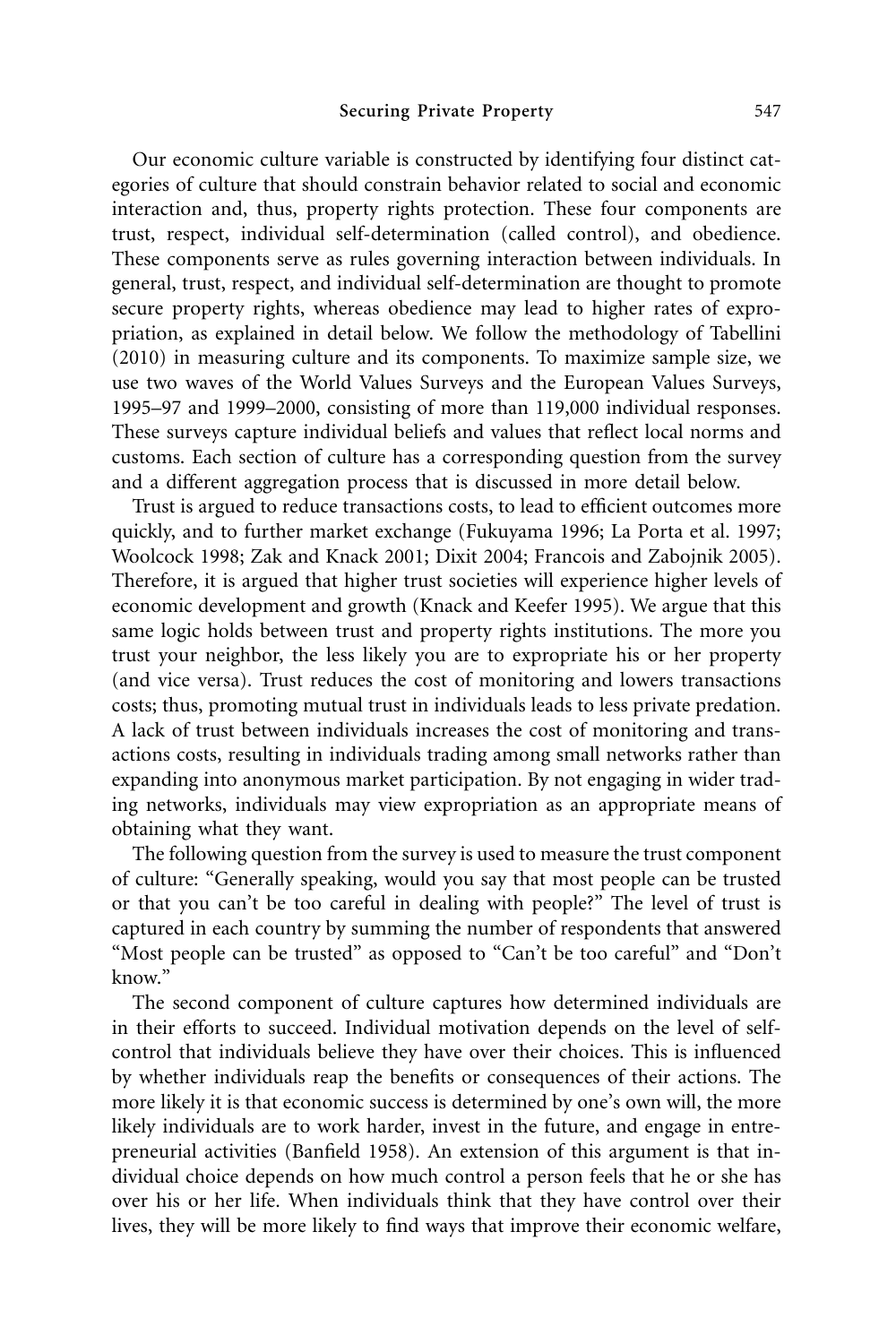including finding solutions to problems surrounding property rights. As individuals feel that more of their choices determine their success, they will be more likely to respect others' property and not engage in plunder, resulting in higher levels of secure private property. However, if individuals view the likelihood of succeeding as a product of luck or political connections, they will tend not to engage in productive activities, such as investing in securing property rights.

To identify and capture this cultural component (which we call control), we use the following survey question: "Some people feel they have completely free choice and control over their lives, while other people feel that what we do has no real effect on what happens to them. Please use this scale (from 1 to 10) where 1 means 'none at all' and 10 means 'a great deal' to indicate how much freedom of choice and control in life you have over the way your life turns out." We determine an aggregate control component by averaging all the individual responses and multiplying by 10.

The third cultural trait is defined as respect. In some societies, engaging in highly opportunistic behavior outside of your small group or network is accepted, whereas other societies promote social interactions beyond small groups (Platteau 2000). This can be defined as the amount of respect present in different societies. The differing attitudes about respect have economic consequences or benefits that range from the provision of public goods in a local community and the monitoring of political representatives (Banfield 1958; Putnam 1993). We argue that respect for property rights is another economic consequence or benefit that can emerge from these different mentalities. For example, the lower the respect among individuals in general, the more likely that property will not be respected, leading to more property expropriation.

The following survey question is analyzed to determine the importance of respect in a society: "Here is a list of qualities that children can be encouraged to learn at home. Which, if any, do you consider to be especially important? Please choose up to five." Respect is defined as the percentage of respondents in each country who mentioned that the quality "tolerance and respect for other people" is important.

The fourth and final cultural trait captures the importance of obedience in a society. Tabellini (2010) argues that some societies teach that individualism can be destructive. It is the role of the state to suppress these instincts through coercion to achieve good outcomes. Therefore, a strong emphasis is placed on the role of the state as a coercive unit. Likewise, this translates into the parental unit also suppressing individual instincts in their children. This type of attitude stifles economic development by discouraging innovation, entrepreneurship, and cooperation among other members of society. Higher obedience may lead to lower rates of innovation and entrepreneurship, because individuals have less incentive to be entrepreneurial. As a result, individuals may not invest resources to invent ways to define and enforce property rights, resulting in more property expropriation. In addition, more obedience may also lead to less widespread cooperation across groups, as individuals do only what they are told versus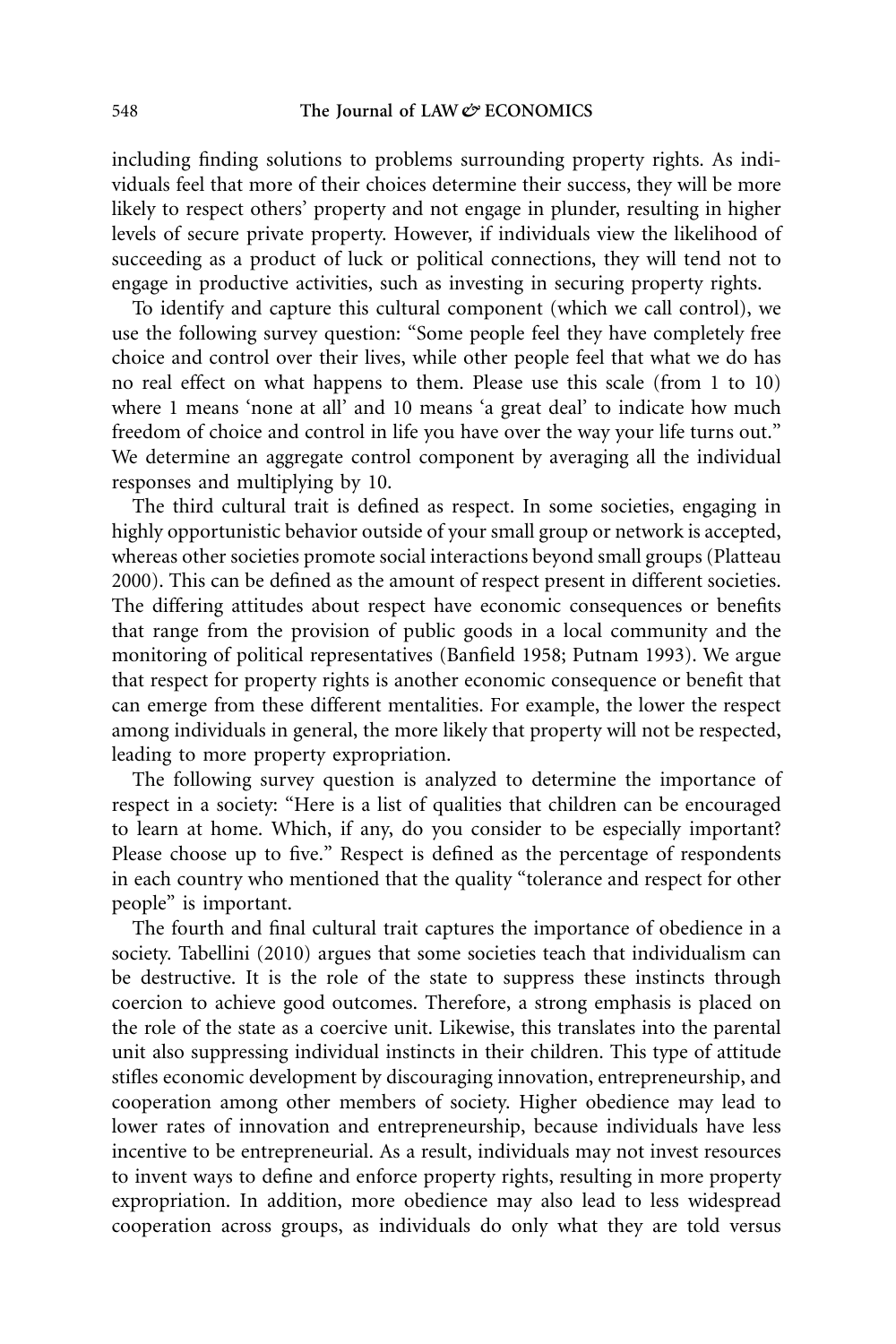| Variable                                         | Observations | Mean  | SD    | Min     | Max    |
|--------------------------------------------------|--------------|-------|-------|---------|--------|
| Average protection against risk of expropriation | 121          | 7.11  | 1.81  | 1.81    | 10.00  |
| Culture                                          | 63           | 4.27  | 2.20  | .00     | 10.00  |
| Judicial independence                            | 67           | .75   | .32   | .00.    | 1.00   |
| Proportional representation                      | 112          | .60   | .48   | .00.    | 1.00   |
| Constitutional review                            | 69           | .56   | .27   | .00     | 1.00   |
| Plurality                                        | 116          | .66   | .46   | .00     | 1.00   |
| GDP growth rate, %                               | 117          | 2.79  | 2.50  | $-6.27$ | 10.56  |
| Log educational attainment in 1960               | 96           | 3.66  | .95   | .41     | 4.58   |
| Urban population, %                              | 119          | 53.69 | 23.34 | 10.77   | 100.00 |
| Government consumption, %                        | 117          | 16.30 | 6.20  | 4.41    | 36.09  |
| Latitude                                         | 119          | .28   | .19   | .01     | .72    |
| English legal origin                             | 119          | .31   | .46   | .00.    | 1.00   |
| Culture index PCA                                | 63           | 4.10  | 2.15  | .00.    | 10.00  |
| Formal index PCA                                 | 63           | 4.96  | 3.82  | 00.     | 10.00  |
| Embeddedness                                     | 45           | 3.75  | .36   | 3.04    | 4.50   |
| Harmony                                          | 45           | 4.22  | .37   | 3.35    | 4.91   |
| Hierarchy                                        | 45           | 2.23  | .47   | 1.41    | 3.63   |
| Individualism                                    | 63           | 4.49  | 2.89  | .00.    | 10.00  |
| Power distance                                   | 63           | 4.82  | 2.37  | 00.     | 10.00  |
| Uncertainty avoidance                            | 63           | 4.28  | 2.31  | .00     | 10.00  |
| Pronoun drop                                     | 40           | .55   | .50   | .00     | 1.00   |

**Table 1 Summary Statistics**

**Note.** GDP = gross domestic product;  $PCA$  = principle component analysis.

cooperating with one another in productive endeavors and to solve problems. This also potentially leads to higher rates of property expropriation. Our measure for obedience comes from the aforementioned question that asks individuals to rank which qualities are important to teach children. This cultural trait is defined by the percentage of respondents that identified obedience as an important quality.

Combining all four traits, we achieve one comprehensive measure for culture for each country by summing trust, control, and respect and then subtracting the obedience score. We then convert this comprehensive variable to a relative scale ranging from 0 to 10, with 0 representing the country with the culture least conducive to securing property rights and 10 representing the country with the culture most conducive to securing property rights. Table A1 in the Appendix describes the culture data including each country's index score and relative rank. Detailed data descriptions and sources for all variables used in the empirical analysis are provided in Table A2 in the Appendix.

### **4. Benchmark Specifications and Results**

Summary statistics for all of the variables used in the analysis are provided in Table 1. Recall that average protection against risk of expropriation, culture, and all four measures of formal institutions are measured where a higher score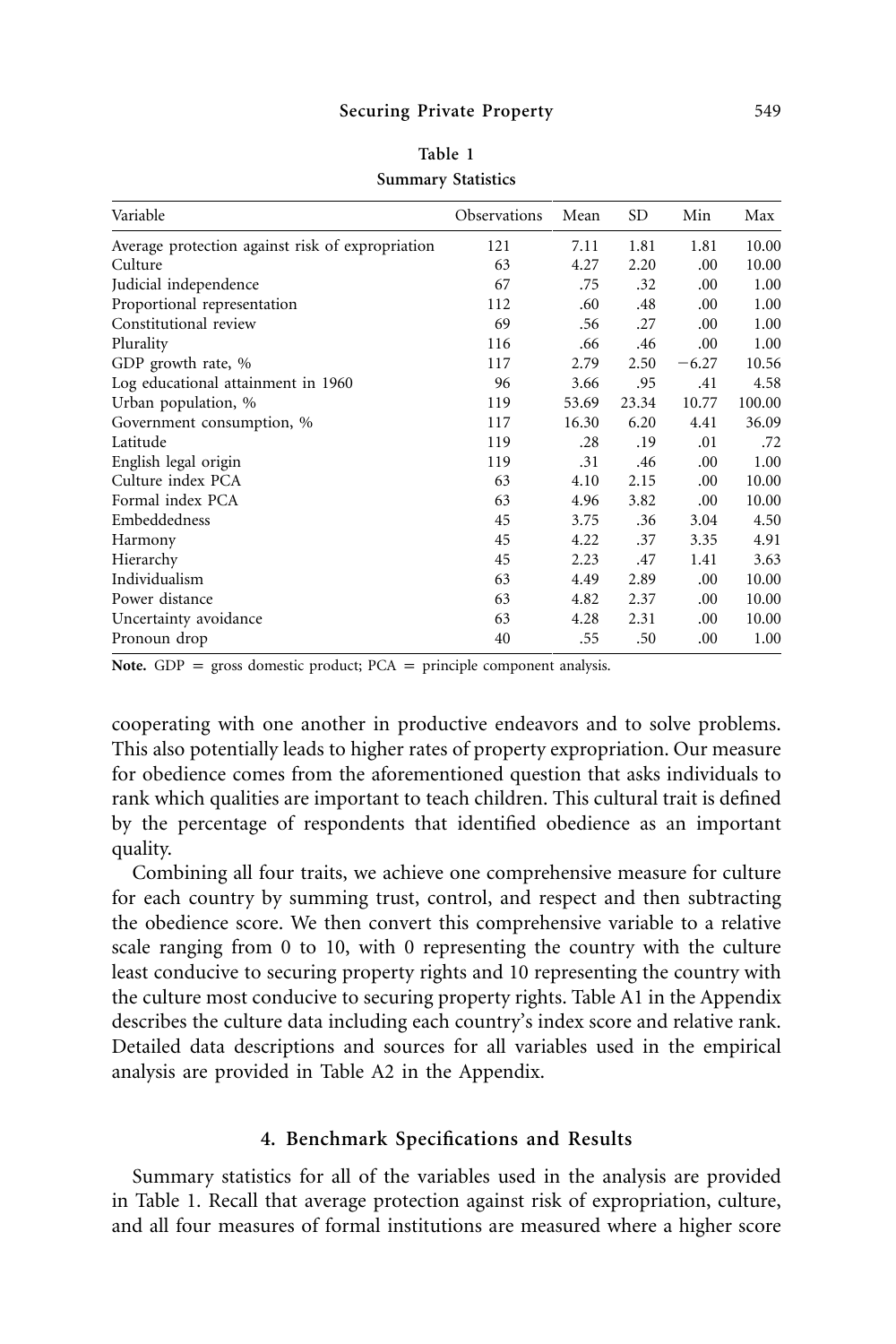implies more secure property rights. Due to the nature and construction of our variables of interest, we do not place much weight on the interpretation of the coefficients; instead, we are mainly interested in the sign and significance of the variable, although we do attempt to provide some economic interpretation of the main variables.

We show the basic relationship between formal and informal institutions and property rights by employing univariate and bivariate ordinary least squares (OLS) regressions. The univariate regression is identified as

$$
Y_i = \mu + \beta I_i + \varepsilon_i,
$$

where *Y* equals average protection against risk of expropriation and where *I* is either the formal institution or the informal institution. The bivariate regression is identified as

$$
Y_i = \mu + \beta C_i + \alpha F + \varepsilon_i,
$$

where *C* equals the informal institution measured by culture and *F* represents the formal measures. Next, we build on these initial results and include additional control variables. This regression is identified as

$$
Y_i = \mu + \beta C_i + \alpha F + Z_i' \delta + \varepsilon_i,
$$

where *Z* represents the vector of additional control variables. The control variables include gross domestic product (GDP) growth (percentage), educational attainment in 1960 (log form), urban population (percentage), and government consumption (percentage). Here GDP growth is averaged for the period 1982– 97. Educational attainment refers to the amount of schooling received by 1960. Urban population and government consumption are measured as percentages averaged for the years 1982–97. We follow previous literature (Acemoglu et al. 2001, 2002; Glaeser et al. 2004; Acemoglu and Johnson 2005; Tabellini 2010) in determining which control variables to include. All control variables are taken from World Development Indicators (World Bank 2006). Detailed data descriptions and summary statistics are presented in Table A2 in the Appendix and in Table 1, respectively.

Before presenting the OLS regression results with our aggregate culture variable, we first present the baseline relationship between property protection and the four individual components used to construct the culture index. We do so as a way to check our basic intuition surrounding each variable. These results are presented in Table A3 in the Appendix. Columns 1–4 are the univariate regressions for each component and show that each variable has the expected sign. Trust, respect, and individual self-control positively affect property protection, whereas obedience has a negative effect. With the exception of individual control, all variables are significant at the 1 percent level. Column 5 reruns the regression, controlling only for the cultural values with a positive effect. Trust and respect remain positive and highly significant, whereas control is positive but insignificant. Column 6 controls for all four variables simultaneously. Trust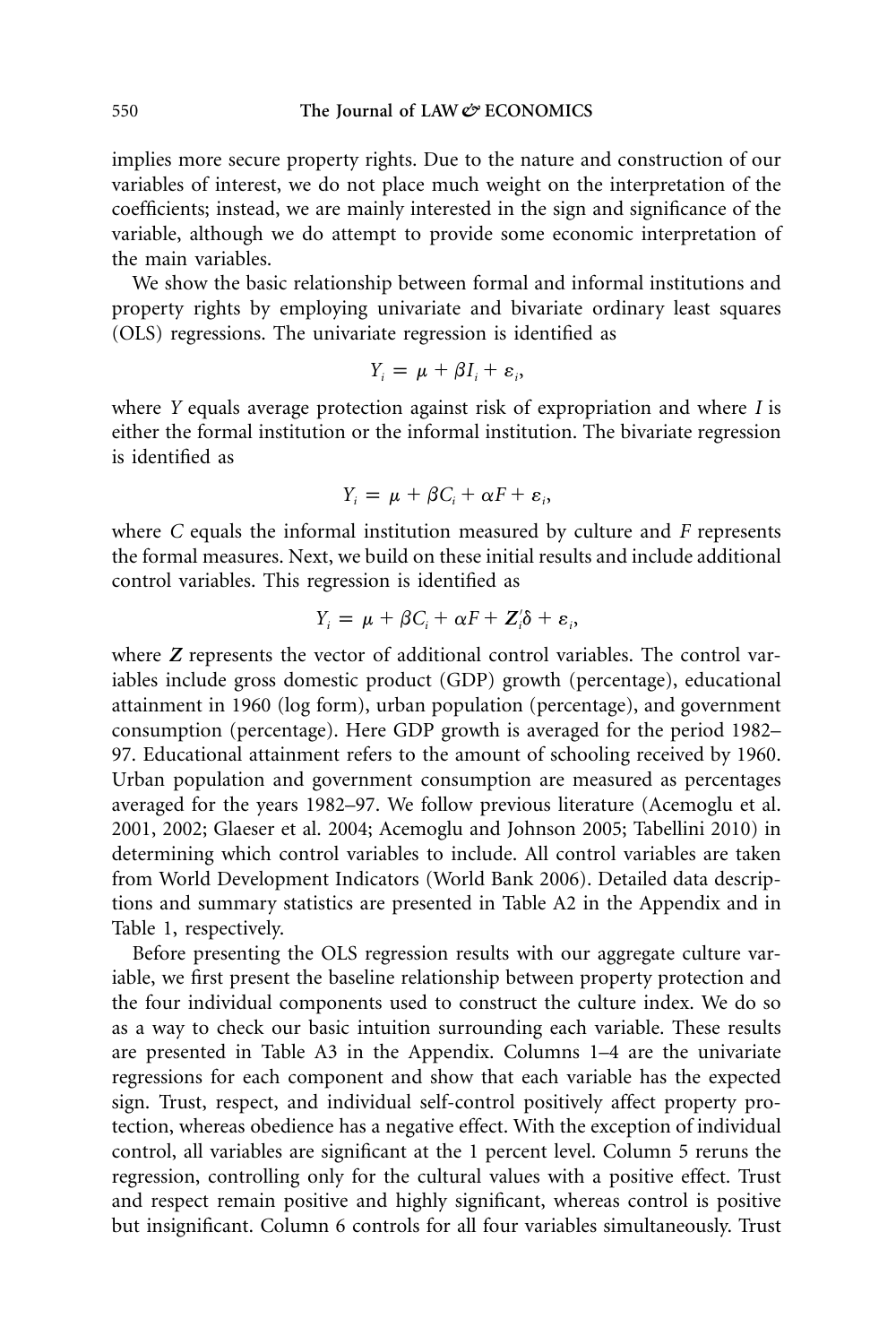is positive but loses its significance. Control is also insignificant. Respect remains positive and highly significant as obedience remains negative and highly significant. The moderately high  $R^2$  values from these regressions (except when only control is included) suggest that culture may explain a significant amount of property rights variation, especially when controlling for all four culture variables  $(R<sup>2</sup> = .54)$ . We view this last result as supporting our assumption that all four components should be included in the analysis to more accurately capture a country's overall cultural environment. Therefore, the remainder of our analysis focuses on the aggregate culture index, not on individual components.**<sup>9</sup>**

The benchmark OLS regression results are presented in Table 2. Columns 1– 5 show the univariate results. Column 1 shows the effect of culture (the informal measure) on average protection against risk of expropriation (the dependent variable). Culture has a positive effect on the protection of property and is significant at the 99 percent level. A 1-unit increase in the culture index increases property protection by .5 units. An increase of 1 standard deviation (SD) in the culture score increases property protection by approximately 1 unit. This also suggests that a country that moves from the lowest rank (Uganda) on the culture scale to the highest rank (Sweden) will increase property protection by 5 units on a 10-point scale, a rather dramatic increase. Also, the adjusted  $R^2$  value (.45) suggests that culture is explaining almost one-half of the variation in the dependent variable.

Columns 2–5 show the effects of the formal measures on the security of property. Judicial independence and proportional representation have a positive effect on property rights and are significant at the 95 percent level. This result suggests that a country moving from no to full judicial independence will increase property protection by 1.75 units, which is less than half of the increase in protection as the culture index increases from lowest to highest rank. An increase of 1 SD in proportional representation increases property protection by .38 units, which again, is less than half of the increase resulting from an increase of 1 SD in the culture index. Plurality displays a negative effect on property rights, suggesting that a 1-unit increase in plurality will reduce protection by .66 units. Constitutional review has a positive effect on property rights but is insignificant. These results also suggest that the formal institutions, even when significant, are not explaining much variation in the security of property according to the low adjusted  $R^2$  values.

Columns 6–9 of Table 2 show the bivariate results. Each column represents a regression in which culture enters with one of the four formal measures. Column 6 shows the effect of culture and judicial independence on the protection of property rights. Culture is positive and remains significant at the 99 percent level, while judicial independence is positive but now insignificant. For the re-

**<sup>9</sup>** Pryor (2008) illustrates that individual cultural components do not display a strong relationship with particular economic systems; rather, groups of values functioning together have a causal and significant effect in determining economic systems.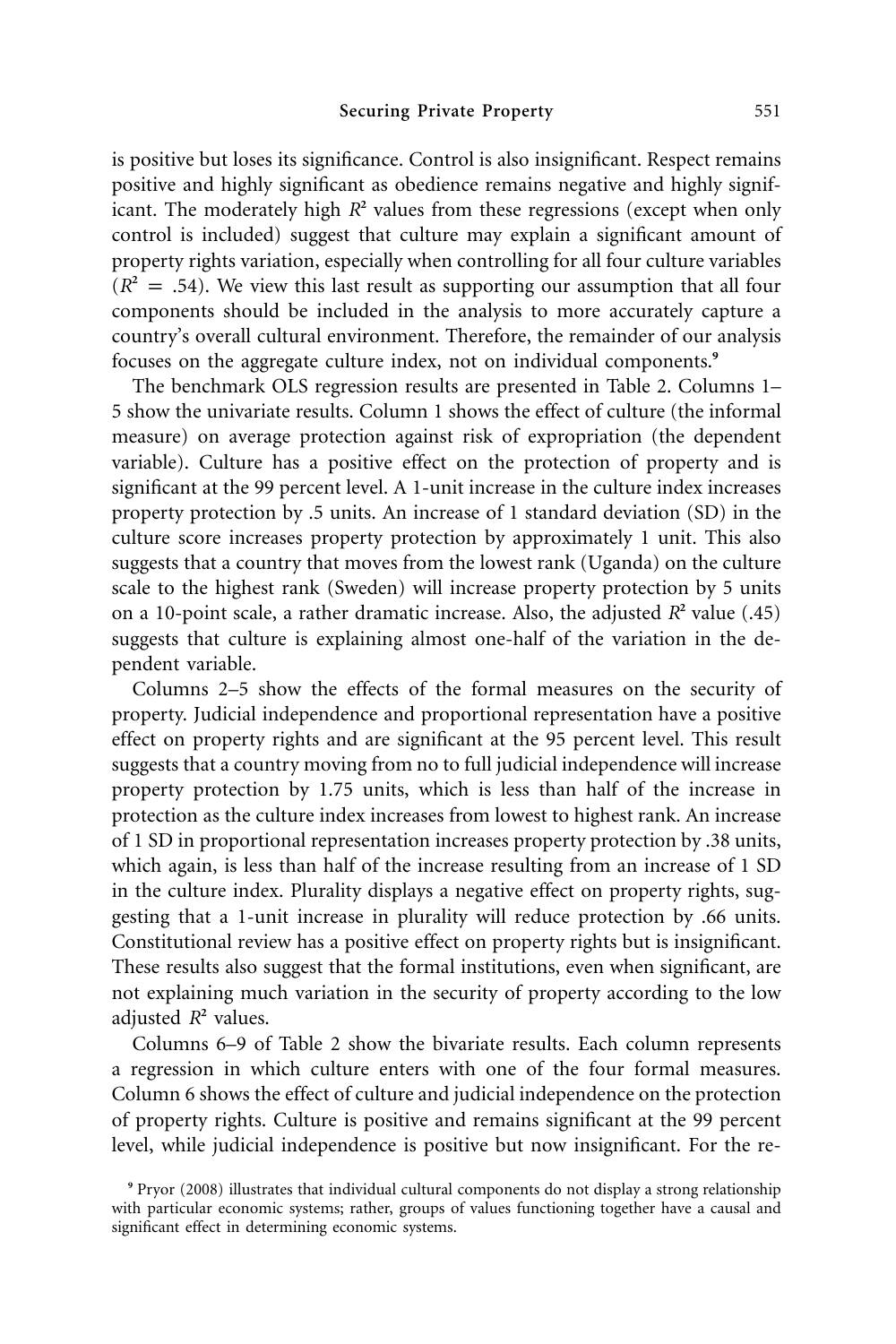|                             |                 |                | Othian y reast of their second versions of Londa and the context of the context of the context of the context of the context of the context of the context of the context of the context of the context of the context of the |                     |                 |                        |                                             |                                                   |                |                                                                           |                                                                         |                |                                                                                                                                                                                                                                                                                                                |
|-----------------------------|-----------------|----------------|-------------------------------------------------------------------------------------------------------------------------------------------------------------------------------------------------------------------------------|---------------------|-----------------|------------------------|---------------------------------------------|---------------------------------------------------|----------------|---------------------------------------------------------------------------|-------------------------------------------------------------------------|----------------|----------------------------------------------------------------------------------------------------------------------------------------------------------------------------------------------------------------------------------------------------------------------------------------------------------------|
|                             | $\widehat{\Xi}$ | $\widehat{c}$  | $\binom{3}{2}$                                                                                                                                                                                                                | $\widehat{E}$       | $\widehat{5}$   | $\widehat{\mathbf{e}}$ | $\widehat{\mathcal{L}}$                     | $\circ$                                           | $\circledcirc$ | (10)                                                                      | $\left(11\right)$                                                       | (12)           | (13)                                                                                                                                                                                                                                                                                                           |
| Culture                     | $500^{**}$      | $\vdots$       |                                                                                                                                                                                                                               |                     |                 | .474                   | $.500^{**}$                                 | $.492$ <sup>**</sup>                              | $510^{40}$     | $.174$ <sup>*</sup>                                                       | $201$ <sup>*</sup>                                                      | $.183*$        | .187                                                                                                                                                                                                                                                                                                           |
|                             | (.068)          | $\vdots$       | $\vdots$                                                                                                                                                                                                                      | $\vdots$            | $\vdots$        | (.078)                 | (.067)                                      | (0.079)                                           | (.072)         | (.082)                                                                    | (.088)                                                                  | (.085)         | (.087)                                                                                                                                                                                                                                                                                                         |
| Judicial independence       | $\vdots$        | <b>1.745</b> * | $\vdots$                                                                                                                                                                                                                      | $\vdots$            | $\vdots$        | 569                    | $\ddot{\cdot}$                              | $\vdots$                                          | $\ddot{\cdot}$ | $1.169^{+}$                                                               | $\frac{1}{2}$                                                           | $\frac{1}{1}$  | $\ddot{\cdot}$                                                                                                                                                                                                                                                                                                 |
|                             | $\ddot{\cdot}$  | (.718)         |                                                                                                                                                                                                                               | $\vdots$            | $\vdots$        | (.605)                 | $\vdots$                                    | $\ddot{\cdot}$                                    | $\vdots$       | (.667)                                                                    | $\vdots$                                                                | $\ddot{\cdot}$ | $\ddot{\cdot}$                                                                                                                                                                                                                                                                                                 |
| Proportional representation | $\vdots$        | $\vdots$       | $\vdots$                                                                                                                                                                                                                      | $.797$ <sup>*</sup> | $\vdots$        | $\vdots$               | $\vdots$                                    | .331                                              | $\vdots$       | $\vdots$                                                                  | $\vdots$                                                                | .584           | $\vdots$                                                                                                                                                                                                                                                                                                       |
|                             | $\vdots$        | $\vdots$       | (.359)                                                                                                                                                                                                                        | $\vdots$            | $\vdots$        | $\vdots$               | (.345)                                      | $\vdots$                                          | $\vdots$       | $\vdots$                                                                  | (.357)                                                                  | $\vdots$       | $\ddot{\cdot}$                                                                                                                                                                                                                                                                                                 |
| Constitutional review       | $\vdots$        | $\vdots$       | $\ddot{\cdot}$                                                                                                                                                                                                                | .843                | $\frac{1}{2}$   | $\vdots$               | $\ddot{\cdot}$                              | .665                                              | $\vdots$       | $\frac{1}{2}$                                                             | $\vdots$                                                                | 414            | $\frac{1}{2}$                                                                                                                                                                                                                                                                                                  |
|                             | $\vdots$        | $\vdots$       | $\ddot{\cdot}$                                                                                                                                                                                                                | (1.036)             | $\vdots$        | $\vdots$               | $\vdots$                                    | (.676)                                            | $\vdots$       | $\frac{1}{2}$                                                             | $\vdots$                                                                | (.584)         | $\vdots$                                                                                                                                                                                                                                                                                                       |
| Plurality                   | $\vdots$        | $\vdots$       | $\vdots$                                                                                                                                                                                                                      | $\vdots$            |                 | $\vdots$               | $\vdots$                                    | $\vdots$                                          | $-0.095$       | $\vdots$                                                                  | $\frac{1}{2}$                                                           | $\vdots$       | $-.026$                                                                                                                                                                                                                                                                                                        |
|                             | $\frac{1}{2}$   | $\vdots$       | $\vdots$                                                                                                                                                                                                                      | $\vdots$            | $-0.58^{+0.76}$ | $\vdots$               | $\vdots$                                    | $\vdots$                                          | (.331)         | $\vdots$                                                                  |                                                                         | $\vdots$       |                                                                                                                                                                                                                                                                                                                |
| GDP growth                  | $\vdots$        | $\vdots$       | $\vdots$                                                                                                                                                                                                                      | $\vdots$            | $\vdots$        | $\frac{1}{2}$          | $\vdots$                                    | $\vdots$                                          | $\vdots$       |                                                                           | $\frac{1}{2}$                                                           |                |                                                                                                                                                                                                                                                                                                                |
|                             | $\vdots$        | $\vdots$       | $\vdots$                                                                                                                                                                                                                      | $\vdots$            | $\ddot{\cdot}$  | $\frac{1}{1}$          | $\ddot{\cdot}$                              | $\vdots$                                          | $\vdots$       | $\begin{array}{c} .212 \\ .135 \\ 1.580 \\ .349 \\ \end{array}$           | $\frac{(.128)}{1.141}$                                                  |                | $\begin{array}{l} (327)\\ (321)\\ (131)\\ (131)\\ (334)\\ (334)\\ (342)\\ (354)\\ (354)\\ (354)\\ (354)\\ (354)\\ (354)\\ (354)\\ (354)\\ (354)\\ (354)\\ (354)\\ (354)\\ (354)\\ (354)\\ (354)\\ (354)\\ (354)\\ (354)\\ (354)\\ (354)\\ (354)\\ (354)\\ (354)\\ (354)\\ (354)\\ (354)\\ (354)\\ (354)\\ (35$ |
| Schooling in 1960 (log)     | $\vdots$        | $\vdots$       | $\vdots$                                                                                                                                                                                                                      | $\vdots$            | $\vdots$        | $\vdots$               | $\vdots$                                    | $\vdots$                                          | $\vdots$       |                                                                           |                                                                         |                |                                                                                                                                                                                                                                                                                                                |
|                             | $\vdots$        | $\vdots$       | $\vdots$                                                                                                                                                                                                                      | $\vdots$            | $\vdots$        | $\vdots$               | $\vdots$                                    | $\frac{1}{1}$                                     | $\vdots$       |                                                                           |                                                                         |                |                                                                                                                                                                                                                                                                                                                |
| Urban population            | $\frac{1}{1}$   | $\vdots$       | $\vdots$                                                                                                                                                                                                                      | $\vdots$            | $\vdots$        | $\vdots$               | $\vdots$                                    |                                                   | $\vdots$       |                                                                           | $(-374)$<br>- .001                                                      |                |                                                                                                                                                                                                                                                                                                                |
|                             | $\vdots$        | $\vdots$       | $\vdots$                                                                                                                                                                                                                      | $\vdots$            | $\ddot{\cdot}$  | $\ddot{\cdot}$         | $\vdots$                                    | $\vdots$                                          | $\ddot{\cdot}$ | $(012)$<br>$044$                                                          |                                                                         |                |                                                                                                                                                                                                                                                                                                                |
| Government consumption      | $\vdots$        | $\vdots$       | $\vdots$                                                                                                                                                                                                                      | $\vdots$            | $\vdots$        | $\vdots$               | $\vdots$                                    | $\vdots$                                          | $\vdots$       |                                                                           |                                                                         |                |                                                                                                                                                                                                                                                                                                                |
|                             | $\vdots$        | $\vdots$       | $\vdots$                                                                                                                                                                                                                      |                     |                 |                        | $\vdots$                                    | $\vdots$                                          |                | $(0.033)$<br>$5.476$ <sup>**</sup><br>$(0.887)$<br>$(0.887)$<br>$(0.033)$ | $\begin{array}{c} (011) \\ 053^+ \\ (031) \\ (3965^{**} \\ \end{array}$ |                |                                                                                                                                                                                                                                                                                                                |
| Constant                    | $5.982**$       | 6.207'''       | $6.667$ <sup>**</sup>                                                                                                                                                                                                         | 6.965               | $7.559$ **      | $5.61$ <sup>2</sup>    | $5.822$ <sup>**</sup><br>(.356)<br>59<br>59 | $5.585**$                                         | $6.001**$      |                                                                           |                                                                         |                |                                                                                                                                                                                                                                                                                                                |
|                             | (.328)          | (.582)         | (.359)                                                                                                                                                                                                                        | $(.655)$<br>$.01$   | (.294)          | (.597)                 |                                             | $\begin{array}{c} (.601) \\ +5 \\ 47 \end{array}$ | (.430)         |                                                                           | (0.848)                                                                 | (66)           |                                                                                                                                                                                                                                                                                                                |
| Adjusted R <sup>2</sup>     | 45              | $\overline{C}$ | 03                                                                                                                                                                                                                            |                     | $\Xi$           | 45                     |                                             |                                                   | 47             |                                                                           |                                                                         |                |                                                                                                                                                                                                                                                                                                                |
| Observations                | 63              | 67             | $\overline{12}$                                                                                                                                                                                                               | 69                  | $\frac{16}{1}$  | 47                     |                                             |                                                   |                |                                                                           | $\overline{42}$                                                         | $\frac{1}{2}$  |                                                                                                                                                                                                                                                                                                                |
|                             |                 |                |                                                                                                                                                                                                                               |                     |                 |                        |                                             |                                                   |                |                                                                           |                                                                         |                |                                                                                                                                                                                                                                                                                                                |

**Note.** SEs are shown in parentheses. **\***Significant at the 10% level.

Significant at the 5% level.

**\*\*** Significant at the 1% level.

**Table 2**

Ordinary Least Souares Recressions of Formal versus Informal Protection of Private Property: Renchmark Results Ordinary Least Squares Regressions of Formal versus Informal Protection of Private Property: Benchmark Results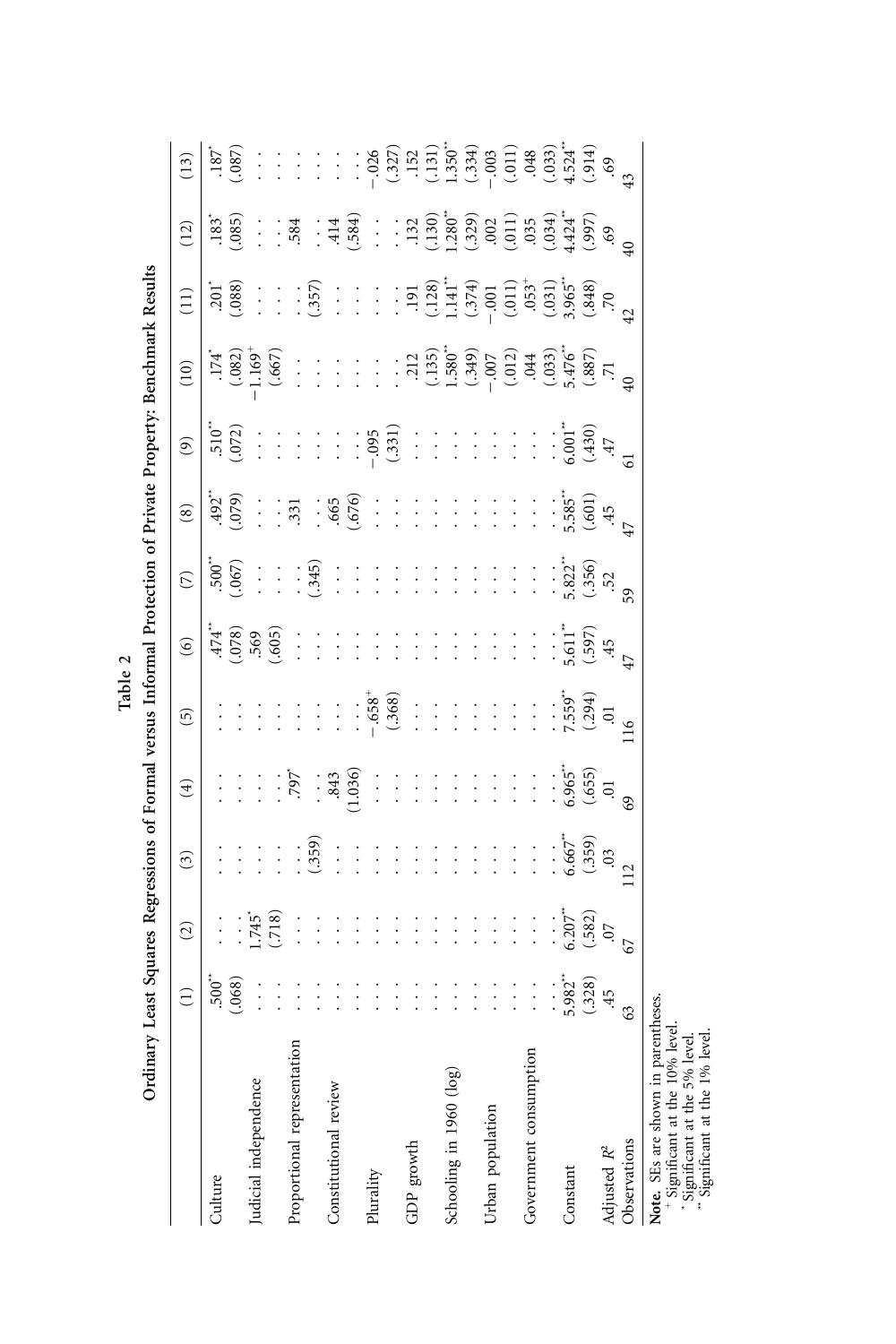maining regressions, culture continues to have a positive effect on property rights, and its coefficient is similar to the univariate result presented above (range  $=$ .47–.51). Proportional representation and constitutional review are positive and insignificant, while plurality is negative and insignificant. The  $R<sup>2</sup>$  value for each of these regressions is .45 or greater.

We compare the univariate and bivariate regressions and see that all formal measures lose significance with the inclusion of culture. Also, the adjusted  $R^2$ value in the bivariate regressions is almost identical to that noted in the univariate regression with only culture. This suggests that the inclusion of any of the formal measures does not explain any additional variation in the dependent variable. These preliminary results indicate that informal institutions play a significant role in protecting property rights, while formal constraints may not be as important.

Columns 10–13 present OLS regressions with the inclusion of additional control variables: GDP growth, educational attainment in 1960, urban population, and government consumption. In each regression, culture has a positive effect on the protection of property rights and is significant at the 95 percent level. The coefficient is smaller than before, ranging from .17 to .20. The formal measures are insignificant in three of four regressions, and judicial independence actually switches to a negative sign (this could be due to endogeneity among the regressors). Educational attainment in 1960 enters into all four regressions with a positive sign and is significant at the 99 percent level, as could be expected. Government consumption is positive and significant in the regression including proportional representation. The  $R^2$  value in all four regressions is .69 or greater, suggesting that the inclusion of our controls explains additional variation in property protection.

#### **5. Formal versus Informal Property Rights Institutions**

Here we present our main model specification, where we employ multiple instrumental variable (IV) analysis to control for reverse causality, endogeneity, and measurement error. We also present several robustness checks, including a semireduced form of the main model, and we reestimate our results with alternative formal and informal indices and an alternative instrument for culture.

#### *5.1. Instrumental Variables*

We want to establish causal relationships, not just correlations, between formal and informal institutions and the security of private property. It is possible that many relationships run in various directions that affect the development of institutional environments; thus, the interaction between formal and informal institutions is not necessarily clear, and we must isolate the effect of each institution. For example, formal constraints may be codification of informal mechanisms. Hence, the formal measure would capture both formal and informal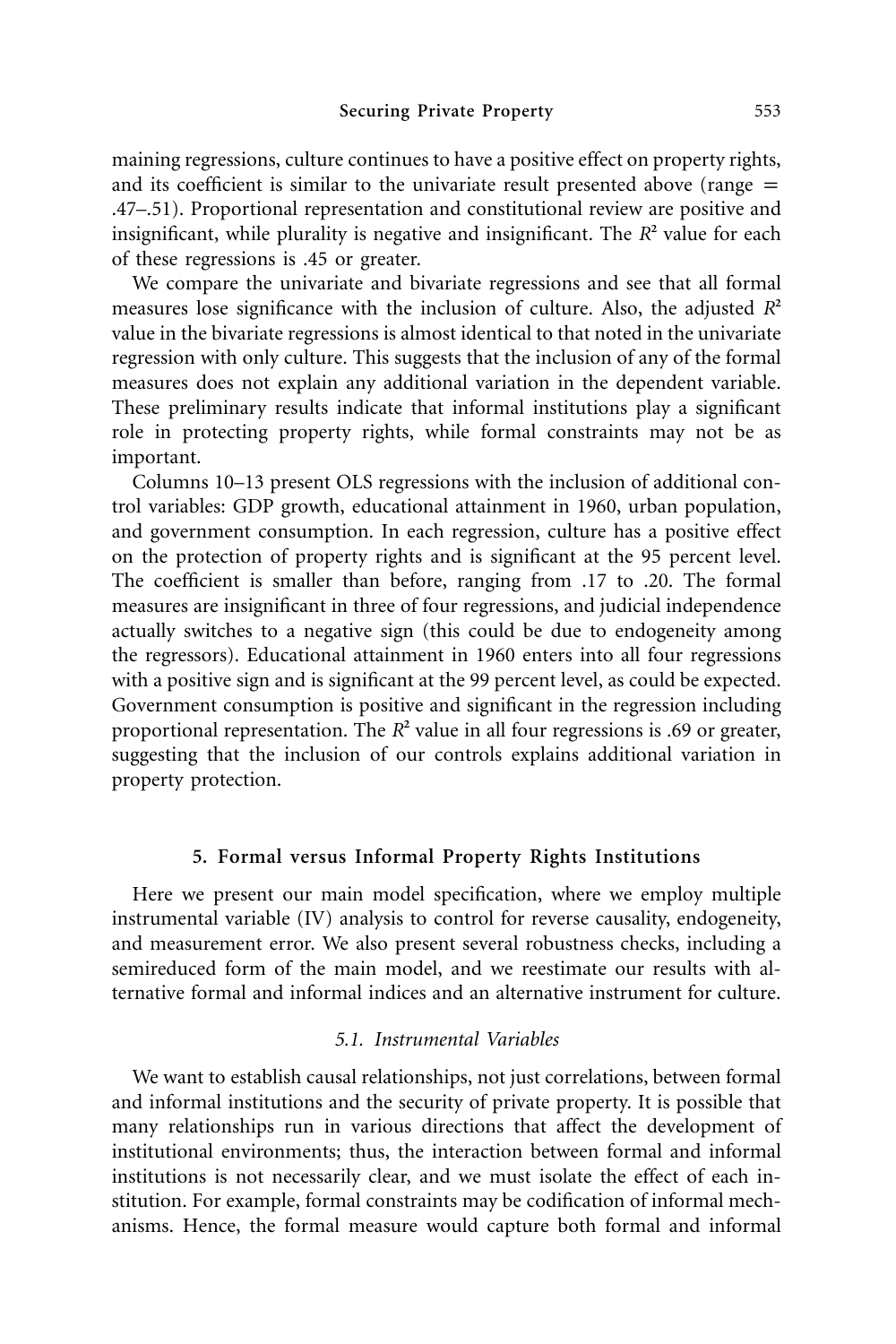institutions. If this is the case, the OLS regressions may not capture the causal relationship between the types of institutions and the protection of property.

Multiple instrumental variables are used to isolate the channels through which informal and formal institutions affect property rights. To use instrumental variables, each instrument must be correlated with the specified type of institution but not with the other type. In other words, the instrument for informal institutions must have a strong effect on culture today but cannot be correlated with current formal constraints. Also, the instrument for political constraints can work only through these formal measures, not through the informal, cultural environment. In addition, property rights institutions cannot be determining either one of the instruments.

The major challenge is to find appropriate instruments for formal and informal institutions. Fortunately, the development literature provides valid proxies for each. For formal institutions, we rely on legal origin as an appropriate instrument. Informal institutions are instrumented with latitude, a geography variable. A deeper explanation and analysis of the validity of these instruments are provided later.**<sup>10</sup>**

In the complete model specification, we employ two-stage least squares analysis and follow the same format as in the previous section. First, we run univariate and bivariate regressions. We then include additional control variables in the final specification. The two first stages in the two-stage least squares analysis model specification are identified as

$$
C_i = \alpha G_i + v_i \tag{1}
$$

and

$$
F_i = \beta L_i + u_i, \tag{2}
$$

where  $C_i$  is culture,  $G_i$  is the instrument for culture,  $F_i$  is the formal measure, and  $L_i$  is the instrument for formal institutions. The primary second-stage regression is expressed as

<sup>10</sup> Several historical measures are identified as valid instruments for current institutions. Acemoglu, Johnson, and Robinson (2001, 2002) argue that settler mortality and population density in 1500 affect settlement patterns that determined past institutions. These institutions shaped current ones that now influence economic performance. Acemoglu and Johnson (2005) "unbundle institutions" into property rights institutions and contracting institutions. They argue that settler mortality and population density in 1500 largely affected property rights institutions but not contracting institutions. In contrast, they identify the effects of legal origin on contracting institutions, noting that legal origin has a minor effect on property rights institutions. However, Glaeser et al. (2004) argue that Acemoglu, Johnson, and Robinson (2001, 2002) incorrectly assert that colonizers affect current institutions. Glaeser et al. show that the Europeans brought their human capital, not their institutions, affecting current economic performance. They show that settler mortality today is more correlated with human capital than with institutional measures, suggesting that colonizers brought their knowledge instead of their political constraints. Therefore, settler mortality and population density in 1500 are not valid instruments for formal institutions. Tabellini (2010) uses historical political institutions and educational attainment in 1880 as instruments for culture. However, it is possible to argue that these two instruments are choice variables and not completely exogenous. Therefore, they may not be valid instruments for informal institutions.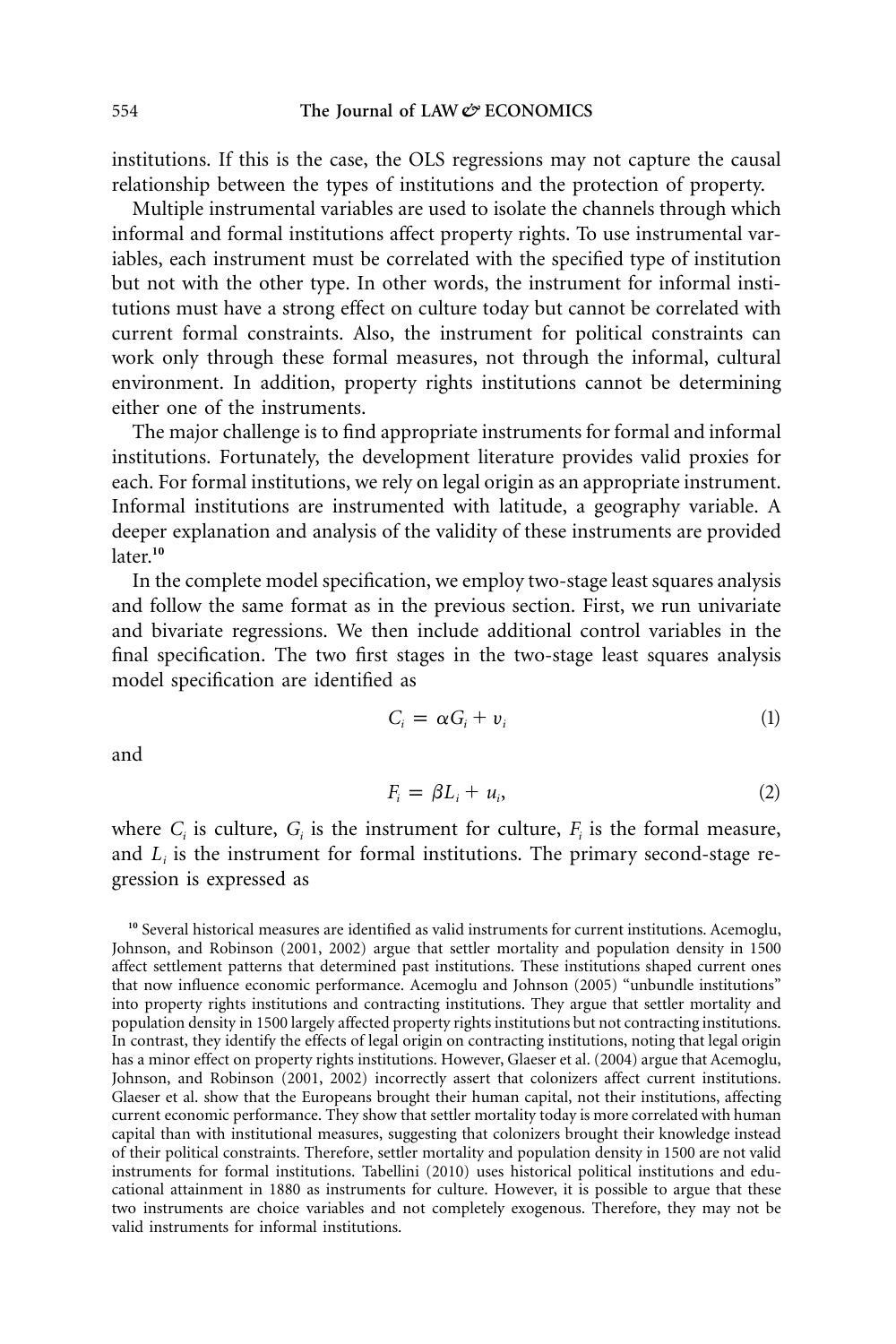$$
Y_i = \mu + \beta I_i + \alpha S + Z_i' \delta + \varepsilon_i,
$$

where *Y* again equals average protection against risk of expropriation, *I* is the instrumented culture variable, *S* is the instrumented formal measure, and *Z* represents the vector of additional control variables. We use the same control variables as in the previous model.

# 5.1.1. Legal Origin

We rely on legal origin as an exogenous variable to explain the variation across formal institutions. The idea that many countries have a distinct legal origin is identified by La Porta et al. (1997, 1998). Legal origin is shown to shape financial, legal, and economic institutions and outcomes (Djankov et al. 2003). Different legal traditions, imposed during colonization, affect current legal systems. These legal traditions are classified as common-law and civil-law systems. Common law, imposed during British colonization, is referred to as English legal origin. The French, Scandanavian, and German colonizers imposed civil-law systems. Acemoglu and Johnson (2005) show that legal origin has an exogenous effect on current political institutions and argue for its validity as an instrument. Also, because legal origin is a historical variable, today's property rights institutions do not determine a country's legal origin. Therefore, we use a country's legal origin, measured as English common law, as the instrument for formal institutions.**<sup>11</sup>**

English legal origin is strongly correlated with judicial independence and proportional representation; therefore, we rely on these measures for the remainder of the analysis. The correlations between English legal origin and judicial independence and proportional representation are .54 and -.39, respectively, and English legal origin is not strongly associated with current culture  $(-.16)$ . This suggests that legal origin may perform as a valid instrument.**<sup>12</sup>** The first-stage results, presented in Table 3, also suggest that legal origin may be a valid instrument for both measures of formal institutions. The univariate and bivariate regressions for judicial independence have *F*-statistics greater than 10 and *R***<sup>2</sup>** values close to .30. For proportional representation, the univariate regression easily clears the benchmark of an *F*-statistic of 10, whereas the bivariate regression is close, with an *F*-statistic of 9.7. The  $R^2$  values are slightly lower than preferred (on average, .19), suggesting that legal origin may be a somewhat weaker instrument for proportional representation than judicial independence. We recognize this possibility and interpret the results with caution.

**<sup>11</sup>** By implementing legal origin as an instrument, we are claiming that legal origin exhibits only a secondary effect on the security of property through its effecy on formal institutions.

<sup>&</sup>lt;sup>12</sup> A robust literature has emerged that discusses potential concerns when excluded instruments are only weakly correlated with endogenous variables (see Bound, Jaeger, and Baker 1993, 1995; Chao and Swanson 2005). To informally test for weak instruments, Staiger and Stock (1997), Stock, Wright, and Yogo (2002), and Stock and Yogo (2005) suggest that, as a rule of thumb, the *F*-statistic in the first stage should be greater than 10 and the  $R^2$  value should be .30 or greater.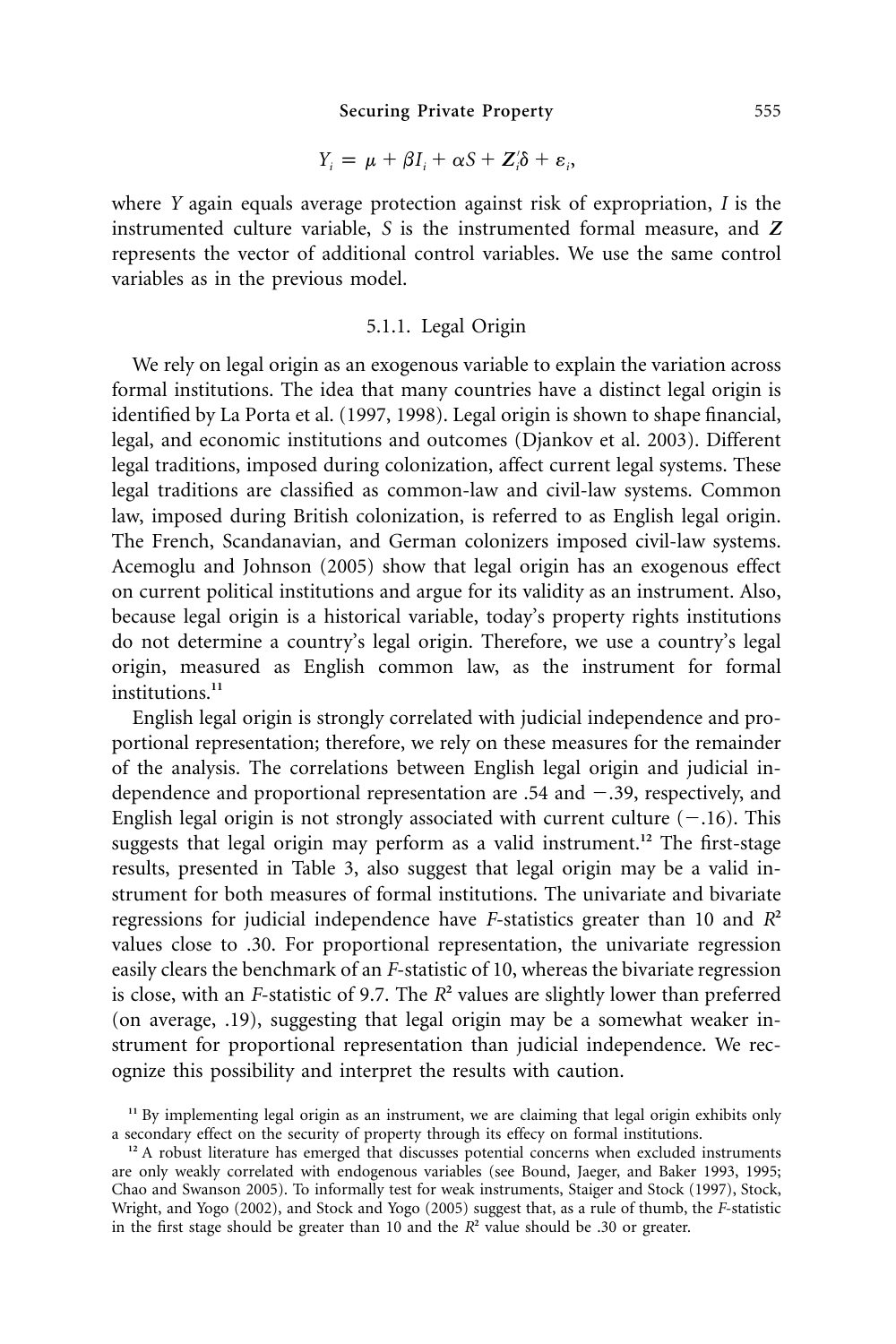|                                                                                                                            |                       |                          | Culture                                                              |                                                                       |                                                                   |                                          | Iudicial Independence                                                            |                                               |                                           | roportional Representation                                   |                                                                                                       |
|----------------------------------------------------------------------------------------------------------------------------|-----------------------|--------------------------|----------------------------------------------------------------------|-----------------------------------------------------------------------|-------------------------------------------------------------------|------------------------------------------|----------------------------------------------------------------------------------|-----------------------------------------------|-------------------------------------------|--------------------------------------------------------------|-------------------------------------------------------------------------------------------------------|
|                                                                                                                            |                       | $\overline{\omega}$      | $\omega$                                                             | $\widehat{\mathbf{f}}$                                                | $\widetilde{5}$                                                   |                                          | $\widehat{\Omega}$                                                               | €                                             |                                           | $\omega$                                                     | $\widetilde{\mathbf{c}}$                                                                              |
| Latitude                                                                                                                   | $6.707$ <sup>**</sup> | $7.181$ <sup>*</sup>     |                                                                      |                                                                       |                                                                   |                                          |                                                                                  |                                               |                                           |                                                              |                                                                                                       |
|                                                                                                                            | (1.192)               | (1.421)                  |                                                                      |                                                                       |                                                                   | $\vdots$                                 |                                                                                  |                                               | $\vdots$                                  |                                                              |                                                                                                       |
| origin<br>English legal                                                                                                    | $\frac{1}{2}$         | $-.503$                  |                                                                      |                                                                       |                                                                   |                                          |                                                                                  |                                               |                                           |                                                              |                                                                                                       |
|                                                                                                                            |                       |                          | $6.700$ <sup>**</sup><br>(1.260)<br>(.555)<br>(.555)<br>15.1<br>15.1 |                                                                       | $2.907$<br>$(1.797)$<br>$(0.56)$<br>$(0.54)$<br>$8.52$<br>$\cdot$ | $.363$ *<br>$(.071)$<br>$26.33$<br>$.28$ |                                                                                  | $.268$<br>$(.229)$<br>$.94$<br>$.43$<br>$.55$ | $-398$<br>(.091)<br>(.091)<br>19.17<br>14 | $.288$<br>$(.256)$<br>$-.445$<br>$(.114)$<br>$9.7$<br>$0.23$ |                                                                                                       |
| F-statistic                                                                                                                | $31.66$<br>33         |                          |                                                                      |                                                                       |                                                                   |                                          |                                                                                  |                                               |                                           |                                                              |                                                                                                       |
| Adjusted R <sup>2</sup>                                                                                                    |                       | $(0.608)$<br>13.93<br>37 |                                                                      | $3.310^{+}$<br>$(1.873)$<br>$-1.035$<br>$(.698)$<br>$(.698)$<br>$.46$ |                                                                   |                                          | $.383+$<br>$(.191)$<br>$(.191)$<br>$.355*$<br>$.355*$<br>$.30$<br>$.30$<br>$.30$ |                                               |                                           |                                                              | $-241$<br>$(411)$<br>$-496$ <sup>*</sup><br>$-496$ <sup>*</sup><br>$(161)$<br>$2.57$<br>$-19$<br>$42$ |
| Observations                                                                                                               | 62                    | 46                       | 58                                                                   | $\overline{40}$                                                       | 42                                                                | 66                                       |                                                                                  | $\overline{40}$                               | $\frac{10}{10}$                           | 58                                                           |                                                                                                       |
| Note. SEs are shown in parentheses. Columns 1 shows univariate recressions: column 2, bivariate recressions using indicial |                       |                          |                                                                      |                                                                       |                                                                   |                                          |                                                                                  |                                               | independence as the formal measure:       |                                                              |                                                                                                       |

| $\ddot{\cdot}$ |
|----------------|
|                |
|                |
| ֠              |

**Note.** SEs are shown in parentheses. Columns 1 shows univariate regressions; column 2, bivariate regressions using judicial independence as the formal measure; column 3, bivariate regressions using proportional representation as the formal measure; column 4, regressions using judicial independence as the formal measure with the inclusion of control variables; and column 5, regressions using proportional representation as the formal measure with the inclusion of control variables. All exogenous control variables also enter into the first stage but are omitted to save space.

**\***Significant at the 10% level.

Significant at the 5% level.

**\*\*** Significant at the 1% level.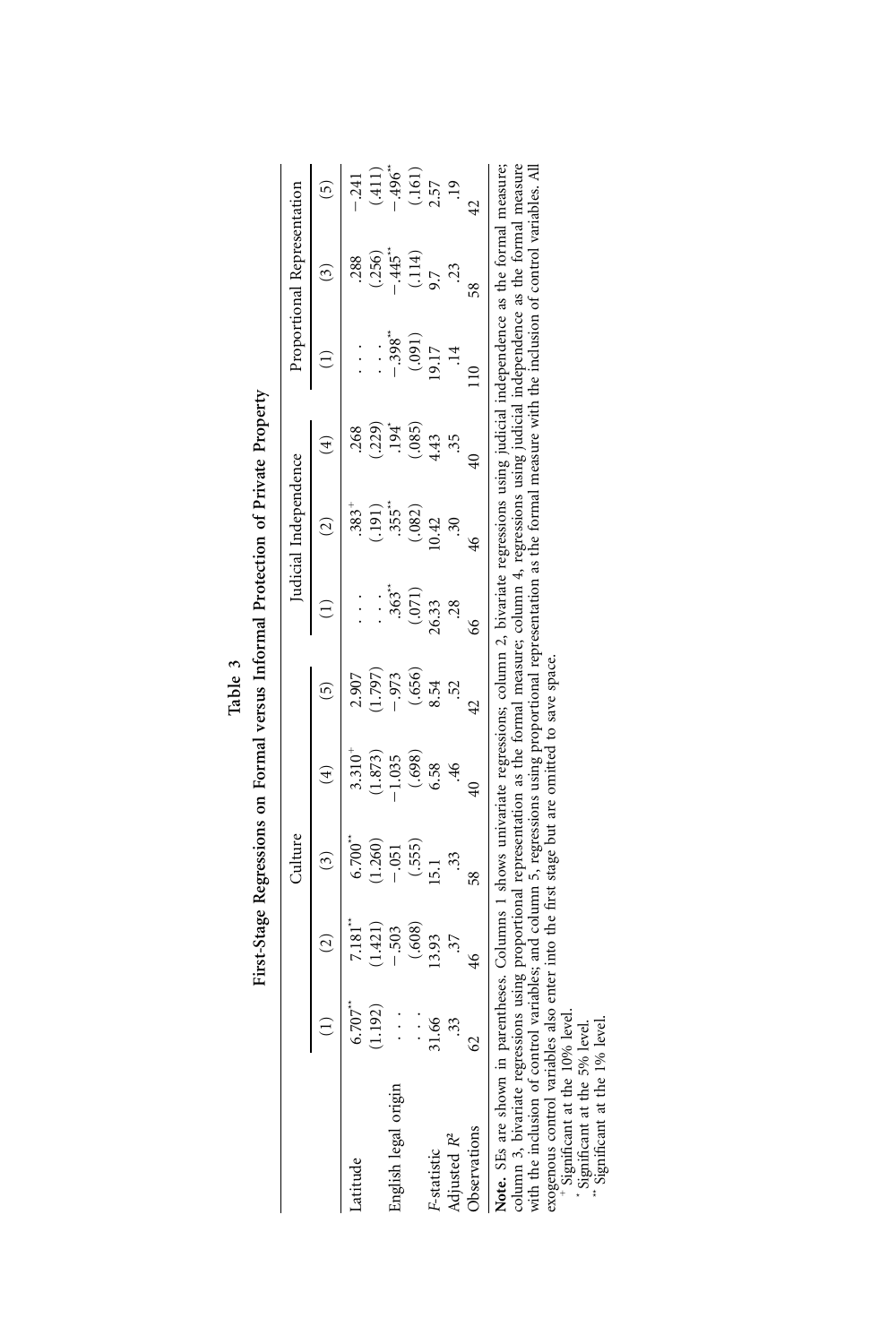#### **Securing Private Property** 557

### 5.1.2. Latitude

Geography is used to isolate the effect of informal institutions on property rights. Specifically, latitude, measured as distance from the equator, is implemented to identify the channel through which culture affects property rights. Because latitude is completely exogenous, it may be an appropriate instrument because today's security of property cannot influence a country's latitude. Diamond (1997), Gallup, Sachs, and Mellinger (1999), and Sachs (2001, 2003) argue that geography has a direct effect on economic development as a result of climate, the disease environment, endowment of resources, and transactions costs. However, Engerman and Sokoloff (1997), Sala-i-Martin and Subramanian (2003), Easterly and Levine (2003), and Rodrik, Subramanian, and Trebbi (2004) show that geography exhibits only an indirect effect on development by affecting the quality of current institutions. The argument is that certain factor endowments permit extreme inequalities and the dominance of a small group of elites. These differences in endowments have stunted institutional development. Hall and Jones (1999) invoke a similar argument and use latitude as an instrument for ICRG's measure of property rights protection.

Sowell (1998, 2008) offers a slightly different theoretical explanation as to how geography influences, shapes, and determines a specific institution: culture. He argues that the cultural progress of any society largely depends on the ability to interact and learn of advances made by others. Geography can impede or facilitate these interactions between groups. Hence, geography plays a critical role in determining, at any given time, cross-cultural exchange. Groups that live in isolation because of geographic conditions do not advance as much culturally as do other societies in which the costs of interacting are much lower.**<sup>13</sup>**

We build from these arguments to utilize geography as an instrument for informal institutions. We recognize the direct/indirect effect debate surrounding the role of geography in development and the potential biases this could create in our results. As a robustness check later, we utilize language instead of geography as an instrument for culture and find support that our results do not suffer from such biases. In our sample of countries, latitude has a strong effect on culture and little effect on the formal institutions. This is demonstrated by the correlation between latitude and culture (.59), suggesting that latitude may perform as a valid instrument. Latitude explains current informal institutions but not current formal institutions (correlations are .07 for judicial independence and .18 for proportional representation). Table 3 shows that the first-stage results lend credibility for latitude as a valid instrument. In the univariate and both

**<sup>13</sup>** See Coyne and Williamson (2009) for an empirical investigation of how trade positively influences culture.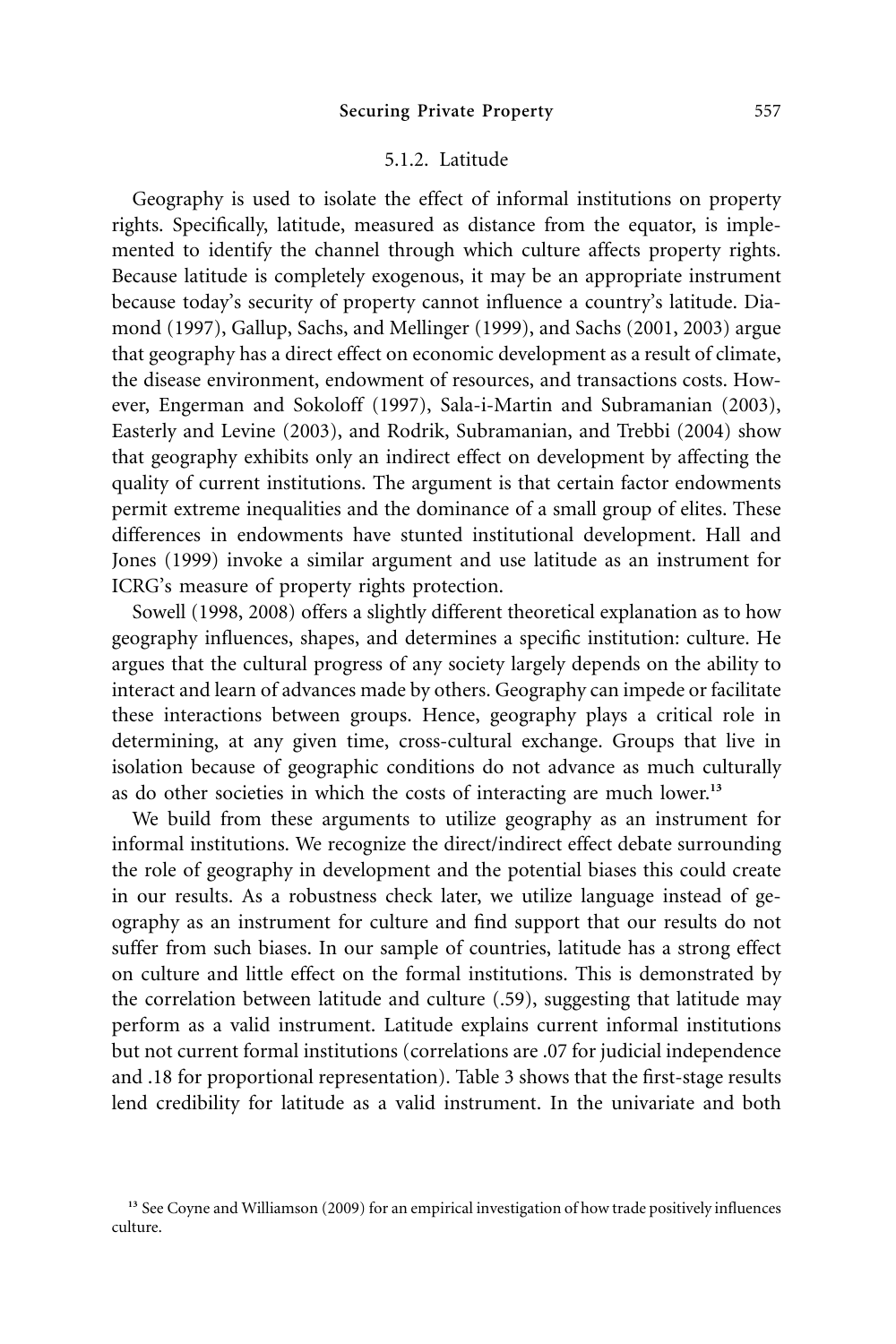|                             |          |         | morniar rrotection or rritate rroperty |                       |                       |         |          |
|-----------------------------|----------|---------|----------------------------------------|-----------------------|-----------------------|---------|----------|
|                             | (1)      | (2)     | (3)                                    | (4)                   | (5)                   | (6)     | (7)      |
| Culture                     | $.792**$ | .       |                                        | $.707^{**}$           | $.807**$              | $.579*$ | $.777*$  |
|                             | (.136)   | .       | .                                      | (.144)                | (.148)                | (.226)  | (.399)   |
| Judicial independence       | .        | .038    | .                                      | .875                  | $\cdots$              | 1.001   | $\cdots$ |
|                             | .        | (1.389) | .                                      | (1.134)               | .                     | (1.614) | $\cdots$ |
| Proportional representation | .        | .       | $-.070$                                | $\cdots$              | $-.365$               | .       | $-.712$  |
|                             | .        | .       | (.926)                                 | $\cdots$              | (.914)                | .       | (1.023)  |
| GDP growth                  | .        | .       | .                                      | .                     | .                     | .155    | .022     |
|                             | .        | .       | .                                      | .                     | .                     | (.164)  | (.105)   |
| Schooling in $1960$ (log)   | .        | .       | .                                      | .                     | .                     | 1.046   | .498     |
|                             | .        | .       | .                                      | .                     | $\cdots$              | (.641)  | (.948)   |
| Urban population            | .        | .       | .                                      | .                     | .                     | .011    | .009     |
|                             | .        | .       | .                                      | .                     | .                     | (.012)  | (.012)   |
| Government consumption      |          |         | .                                      | .                     | .                     | $-.043$ | $-.043$  |
|                             | .        | .       | .                                      | $\cdots$              | .                     | (.051)  | (.072)   |
| Constant                    | 4.698**  | 7.456   | $7.180^{**}$                           | $4.305$ <sup>**</sup> | $5.027$ <sup>**</sup> | .134    | 3.387    |
|                             | (.596)   | (1.060) | (.574)                                 | (.923)                | (.744)                | (2.306) | (3.739)  |
| Adjusted $R^2$              | .30      | .004    | .00                                    | .36                   | .36                   | .57     | .38      |
| <b>Observations</b>         | 62       | 66      | 110                                    | 46                    | 58                    | 42      | 51       |
|                             |          |         |                                        |                       |                       |         |          |

| Table 4                                            |
|----------------------------------------------------|
| Instrumental Variable Regressions on Formal versus |
| Informal Protection of Private Property            |

**Note.** SEs are shown in parentheses. GDP = gross domestic product. **\*** Significant at the 5% level.

**\*\*** Significant at the 1% level.

bivariate regressions, the *F*-statistic is greater than 10, and the  $R^2$  values are greater than .30.**<sup>14</sup>**

# *5.2. Main Results*

Table 4 shows multiple IV regression results. Columns 1–3 present univariate results. Culture positively affects the protection of property and is significant at the 99 percent level. After controlling for endogeneity, both formal measures lose significance. Columns 4 and 5 show the bivariate results. Once again, culture is positive and significant at the 99 percent level in regressions 4 and 5. Judicial independence and proportional representation maintain their respective signs and are again insignificant. After controlling for potential reverse causality, informal institutions have an even stronger effect on the protection of property than do formal measures. In fact, the coefficient for culture actually increases in magnitude ranging from .70 to .81, suggesting that an increase of 1 SD in the culture index will increase property protection by an average of 1.51 units. This implies that moving from 0 to 10 on the culture index leads to an average increase in property protection of 7.55 units.

**<sup>14</sup>** By using geography, measured by latitude, as an instrument, we are also claiming that geography has only a secondary effect on development through its influence on informal institutions. Thus, geography does not directly determine security of property and, therefore, economic performance. Other proxies for geography are available; however, we use latitude as the measure of geography to maximize the sample size.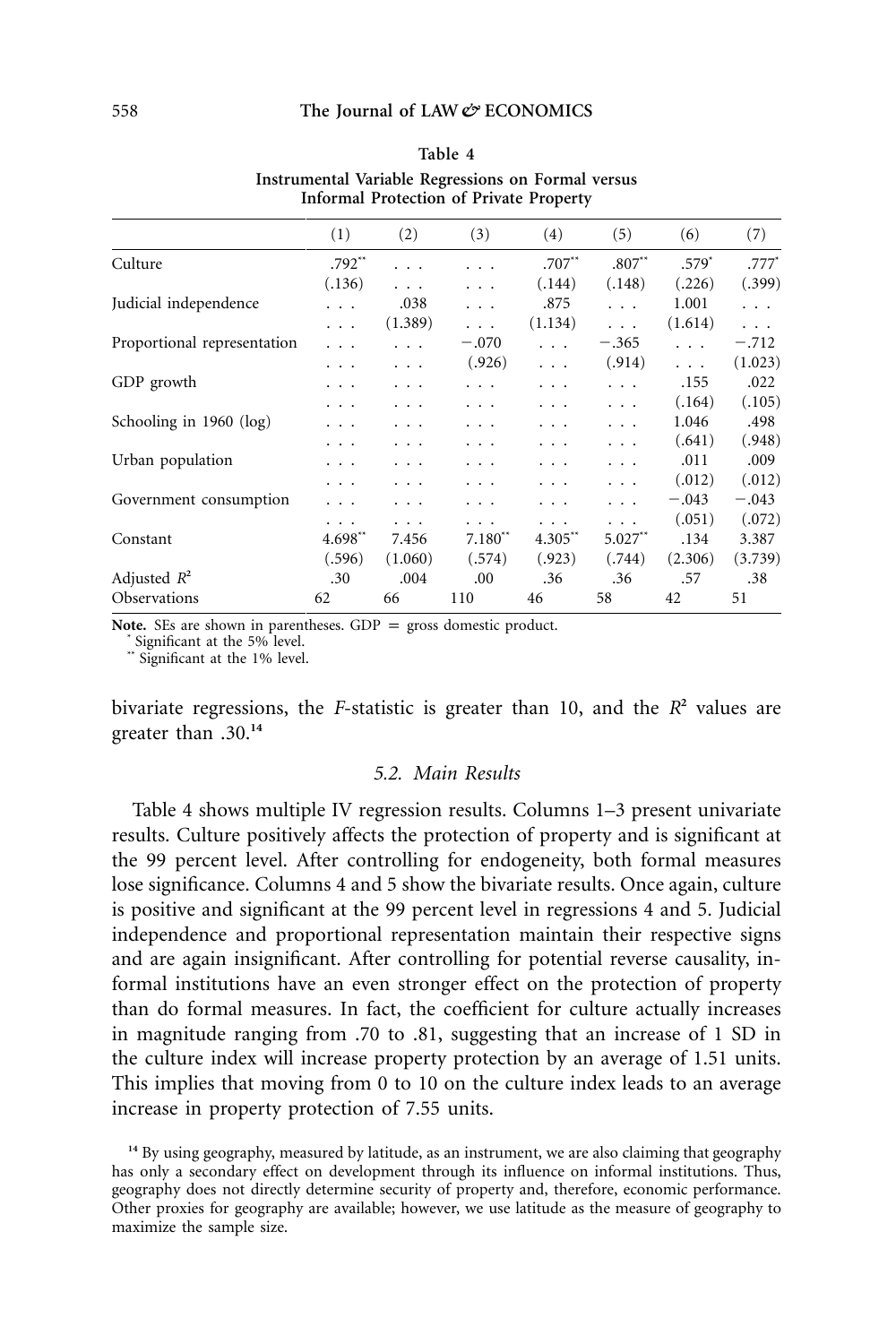Columns 6 and 7 present the IV regression results with the inclusion of control variables. The basic relationship between informal and formal institutions and the security of property rights still holds. Informal institutions positively affect property rights, whereas formal institutions do not. In both regressions, all of the control variables (GDP growth, educational attainment in 1960, urban population, and government consumption) lose significance after controlling for endogeneity. These results suggest that not only is there a role for informal institutions in protecting property; they may in fact serve as a primary mechanism securing property rights.**<sup>15</sup>**

#### *5.3. Semireduced Form*

One potential concern is the possibility that English legal origin affects the security of property rights through channels other than its effect on formal constraints (for example, see La Porta et al. 2008). To address this concern, a semireduced specification of the model including the control variables is implemented in which informal institutions are still instrumented with latitude, but English legal origin now enters directly into the second stage to proxy for formal institutions.**<sup>16</sup>**

The positive and significant relationship between informal institutions, culture, and secure property rights remains. English legal origin is insignificant. The main result presented earlier is supported from this analysis. Not only does this result support the importance of informal institutions, but it also supports English legal origin as an appropriate instrument. There is no evidence of English legal origin affecting property rights institutions through channels other than its positive effect on formal property institutions.

# *5.4. Alternative Indices*

Another possible critique of this analysis is the concern of measurement error with the institutional variables. To combat this, we utilize principle component analysis (PCA) to create a new culture index and an overall formal index variable. In addition, we rely on two alternative measures of culture available in the literature (Hofstede 1980, 2001; Schwartz 1994, 1999). We also reestimate our main IV results using a language dummy variable to instrument for culture. These robustness checks are presented in Table 5 and discussed below.

Principle component analysis can be implemented to reduce several indepen-

<sup>15</sup> Because of the importance of controlling for a country's current level of development, we attempt to reestimate the regressions by using subsamples based on varying income groups. Because most countries in the same income group exhibit similar characteristics, such as institutions, the results were that all variables were insignificant. Also, due to the possibility that GDP growth is endogenous, we reestimate the original regressions without GDP growth and find the same results. Again, because of high correlations between GDP and institutions (both formal and informal), any measure that captures levels of development can bias results and should not directly enter into the regressions.

<sup>16</sup> English legal origin obviously enters into the first stage as well. Therefore, the first-stage results are basically the same as before and are not reported to save space. In addition, we omit the secondstage regression to save space; however, these results are available by request from the authors.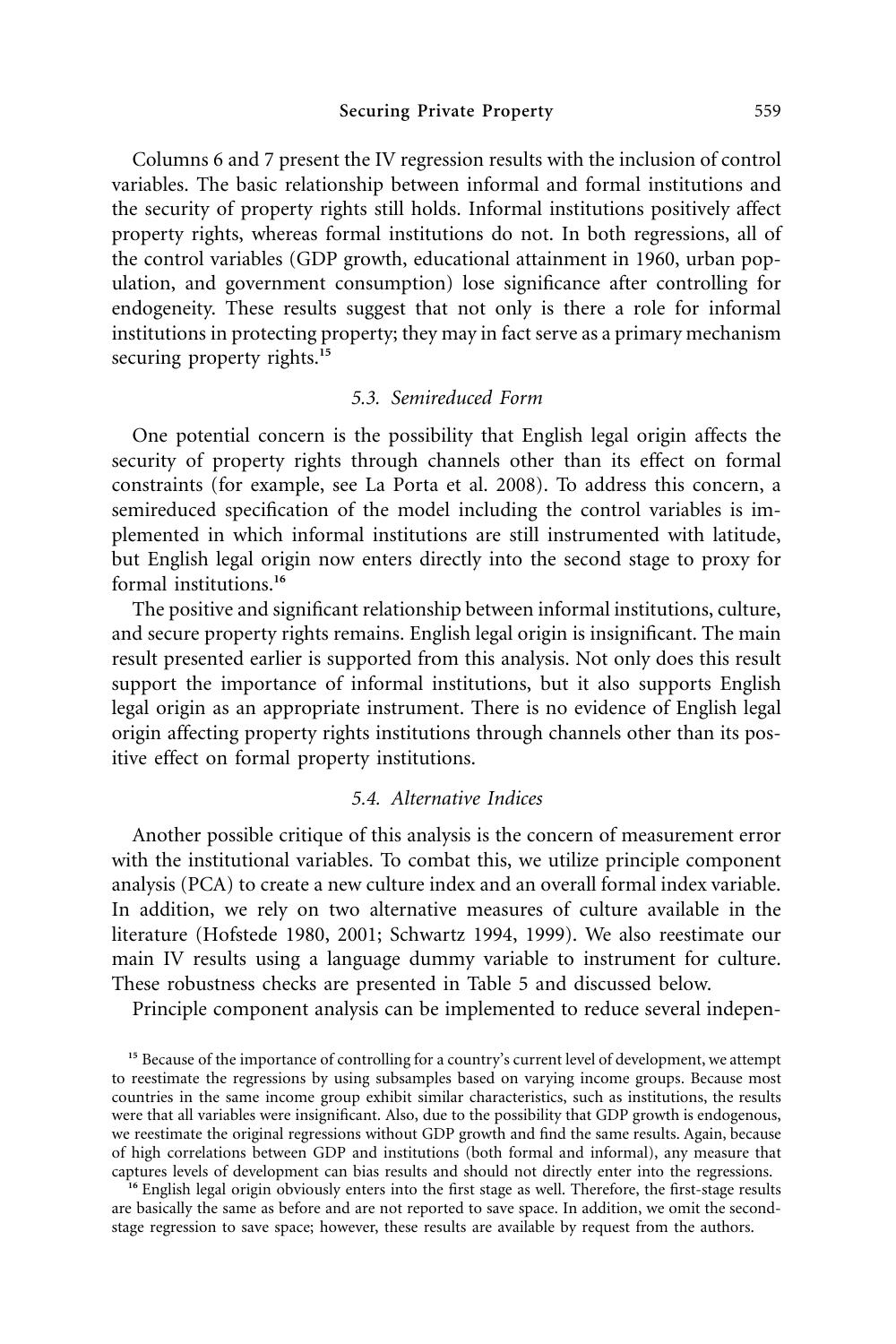| ļ<br>ļ           |
|------------------|
|                  |
| ļ                |
| j                |
|                  |
| l                |
|                  |
| i                |
| ć<br>Ŷ<br>ľ<br>i |

|                                                                                                                                                                      |                                                                                                                                                                                                                                                                                                                                                   |                                                                 |                                                                                                                                                                              | OLS Regressions                                                           |                           |                                                                    |                                                                                                                                          |                                                                                                                                                                    |                                                                                                                                                                                                                                                                                                                                                               | IV Regressions                                                                                                                                                                                                                                                            |                                                                                                                                                                                                                                                                                              |                |                                                                       |
|----------------------------------------------------------------------------------------------------------------------------------------------------------------------|---------------------------------------------------------------------------------------------------------------------------------------------------------------------------------------------------------------------------------------------------------------------------------------------------------------------------------------------------|-----------------------------------------------------------------|------------------------------------------------------------------------------------------------------------------------------------------------------------------------------|---------------------------------------------------------------------------|---------------------------|--------------------------------------------------------------------|------------------------------------------------------------------------------------------------------------------------------------------|--------------------------------------------------------------------------------------------------------------------------------------------------------------------|---------------------------------------------------------------------------------------------------------------------------------------------------------------------------------------------------------------------------------------------------------------------------------------------------------------------------------------------------------------|---------------------------------------------------------------------------------------------------------------------------------------------------------------------------------------------------------------------------------------------------------------------------|----------------------------------------------------------------------------------------------------------------------------------------------------------------------------------------------------------------------------------------------------------------------------------------------|----------------|-----------------------------------------------------------------------|
|                                                                                                                                                                      | $\widehat{\Xi}$                                                                                                                                                                                                                                                                                                                                   | $\widehat{c}$                                                   | $\widehat{c}$                                                                                                                                                                | $\widehat{f}$                                                             | 0                         | $\circledcirc$                                                     | $\widehat{\triangleright}$                                                                                                               | $\circledast$                                                                                                                                                      | $\widehat{e}$                                                                                                                                                                                                                                                                                                                                                 | $\left(10\right)$                                                                                                                                                                                                                                                         | $\Xi$                                                                                                                                                                                                                                                                                        | (12)           | (13)                                                                  |
| Culture index PCA                                                                                                                                                    |                                                                                                                                                                                                                                                                                                                                                   | $\vdots$                                                        | $\vdots$                                                                                                                                                                     | $\vdots$                                                                  |                           |                                                                    |                                                                                                                                          | $.756$<br>354                                                                                                                                                      | $438^{+}$<br>$-17$                                                                                                                                                                                                                                                                                                                                            | $\vdots$                                                                                                                                                                                                                                                                  | $\vdots$                                                                                                                                                                                                                                                                                     |                | $\vdots$                                                              |
|                                                                                                                                                                      | $.254$<br>$.076$                                                                                                                                                                                                                                                                                                                                  |                                                                 |                                                                                                                                                                              |                                                                           |                           |                                                                    |                                                                                                                                          |                                                                                                                                                                    |                                                                                                                                                                                                                                                                                                                                                               |                                                                                                                                                                                                                                                                           |                                                                                                                                                                                                                                                                                              |                |                                                                       |
| Embeddedness                                                                                                                                                         | $\vdots$                                                                                                                                                                                                                                                                                                                                          | $\frac{1}{2}$                                                   |                                                                                                                                                                              | 2.266                                                                     | $\ddot{\phantom{0}}$      |                                                                    |                                                                                                                                          |                                                                                                                                                                    |                                                                                                                                                                                                                                                                                                                                                               |                                                                                                                                                                                                                                                                           | 4.239                                                                                                                                                                                                                                                                                        | $\frac{1}{2}$  |                                                                       |
|                                                                                                                                                                      | $\vdots$                                                                                                                                                                                                                                                                                                                                          | $(12, 3, 3)$<br>$(3, 3, 6)$<br>$(4, 1)$<br>$(5, 6)$<br>$(7, 1)$ |                                                                                                                                                                              | $(97)$<br>$(97)$<br>$(97)$<br>$(97)$<br>$(97)$<br>$(97)$                  | $\ddot{\phantom{0}}$      |                                                                    |                                                                                                                                          |                                                                                                                                                                    |                                                                                                                                                                                                                                                                                                                                                               | $.4.833$ <sup>+</sup><br>(2.523)                                                                                                                                                                                                                                          | (1.621)                                                                                                                                                                                                                                                                                      | $\ddot{\cdot}$ |                                                                       |
| Harmony                                                                                                                                                              | $\vdots$                                                                                                                                                                                                                                                                                                                                          |                                                                 |                                                                                                                                                                              |                                                                           | $\ddot{\cdot}$            |                                                                    | $\ddot{\cdot}$                                                                                                                           |                                                                                                                                                                    |                                                                                                                                                                                                                                                                                                                                                               | $\vdots$                                                                                                                                                                                                                                                                  | $\vdots$                                                                                                                                                                                                                                                                                     | Ì              | $\vdots$                                                              |
|                                                                                                                                                                      | $\vdots$                                                                                                                                                                                                                                                                                                                                          |                                                                 |                                                                                                                                                                              |                                                                           | ļ.                        |                                                                    |                                                                                                                                          | $\vdots$                                                                                                                                                           |                                                                                                                                                                                                                                                                                                                                                               | $\vdots$                                                                                                                                                                                                                                                                  | $\vdots$                                                                                                                                                                                                                                                                                     | ł              | ÷                                                                     |
| Hierarchy                                                                                                                                                            | $\vdots$                                                                                                                                                                                                                                                                                                                                          |                                                                 |                                                                                                                                                                              |                                                                           | ł                         | $\vdots$                                                           | $\vdots$                                                                                                                                 | $\vdots$                                                                                                                                                           |                                                                                                                                                                                                                                                                                                                                                               | $\frac{1}{1}$                                                                                                                                                                                                                                                             | $\vdots$                                                                                                                                                                                                                                                                                     | $\cdot$        | $\frac{1}{2}$                                                         |
|                                                                                                                                                                      | $\frac{1}{1}$                                                                                                                                                                                                                                                                                                                                     | (.359)                                                          | $\begin{array}{c} . \ . \ . \  \  \, 2.3 \  \, . \  \  \, 2.71 \\ . \  \  \, 0.5 \  \, 0.33 \\ . \  \  \, 0.33 \  \, . \  \  \, 0.39 \\ . \  \  \, 0.33 \  \, . \end{array}$ | (409)                                                                     |                           |                                                                    |                                                                                                                                          | $\vdots$                                                                                                                                                           |                                                                                                                                                                                                                                                                                                                                                               |                                                                                                                                                                                                                                                                           | $\cdot$                                                                                                                                                                                                                                                                                      |                |                                                                       |
| Individualism                                                                                                                                                        | $\vdots$                                                                                                                                                                                                                                                                                                                                          | $\vdots$                                                        | $\vdots$                                                                                                                                                                     | $\frac{1}{2}$                                                             |                           |                                                                    | $\frac{305}{ }$                                                                                                                          | $\vdots$                                                                                                                                                           |                                                                                                                                                                                                                                                                                                                                                               | $\vdots$                                                                                                                                                                                                                                                                  | $\ddot{\cdot}$                                                                                                                                                                                                                                                                               | $.94^{+}$      |                                                                       |
|                                                                                                                                                                      | $\vdots$                                                                                                                                                                                                                                                                                                                                          | $\ddot{\phantom{0}}$                                            | $\vdots$                                                                                                                                                                     | $\vdots$                                                                  | 385.9988.                 | $(36, 20)$<br>$(37, 20)$<br>$(38, 20)$<br>$(36, 20)$<br>$(36, 20)$ | $(0, 73)$<br>$(0, 0, 2)$<br>$(0, 73)$<br>$(0, 73)$                                                                                       | $\vdots$                                                                                                                                                           |                                                                                                                                                                                                                                                                                                                                                               | $\vdots$                                                                                                                                                                                                                                                                  | $\vdots$                                                                                                                                                                                                                                                                                     | (.260)         | $656^{+}$<br>$650^{+}$                                                |
| Power distance                                                                                                                                                       | $\vdots$                                                                                                                                                                                                                                                                                                                                          | $\ddot{\phantom{0}}$                                            | $\vdots$                                                                                                                                                                     | $\vdots$                                                                  |                           |                                                                    |                                                                                                                                          | $\ddot{\phantom{0}}$                                                                                                                                               |                                                                                                                                                                                                                                                                                                                                                               | $\vdots$                                                                                                                                                                                                                                                                  | $\ddot{\cdot}$                                                                                                                                                                                                                                                                               | $\vdots$       | $\vdots$                                                              |
|                                                                                                                                                                      | $\vdots$                                                                                                                                                                                                                                                                                                                                          | $\ddot{\phantom{0}}$                                            | $\vdots$                                                                                                                                                                     | $\vdots$                                                                  |                           |                                                                    |                                                                                                                                          | ł                                                                                                                                                                  |                                                                                                                                                                                                                                                                                                                                                               | $\vdots$                                                                                                                                                                                                                                                                  | $\ddot{\cdot}$                                                                                                                                                                                                                                                                               | $\vdots$       | $\vdots$                                                              |
| Uncertainty avoidance                                                                                                                                                | $\vdots$                                                                                                                                                                                                                                                                                                                                          | ł                                                               | $\vdots$                                                                                                                                                                     | $\vdots$                                                                  |                           |                                                                    |                                                                                                                                          | $\frac{1}{2}$                                                                                                                                                      |                                                                                                                                                                                                                                                                                                                                                               | $\vdots$                                                                                                                                                                                                                                                                  | $\vdots$                                                                                                                                                                                                                                                                                     | $\frac{1}{2}$  | $\frac{1}{2}$                                                         |
|                                                                                                                                                                      | $\vdots$                                                                                                                                                                                                                                                                                                                                          | $\frac{1}{2}$                                                   | $\vdots$                                                                                                                                                                     | $\vdots$                                                                  |                           |                                                                    |                                                                                                                                          |                                                                                                                                                                    | $\vdots$                                                                                                                                                                                                                                                                                                                                                      | $\vdots$                                                                                                                                                                                                                                                                  | $\vdots$                                                                                                                                                                                                                                                                                     | $\vdots$       |                                                                       |
| Formal index PCA                                                                                                                                                     |                                                                                                                                                                                                                                                                                                                                                   | Ì                                                               |                                                                                                                                                                              |                                                                           | $\vdots$                  | 49.045                                                             |                                                                                                                                          |                                                                                                                                                                    |                                                                                                                                                                                                                                                                                                                                                               |                                                                                                                                                                                                                                                                           |                                                                                                                                                                                                                                                                                              |                |                                                                       |
|                                                                                                                                                                      | $\begin{array}{r} -0.14 \\[-4pt] -0.40 \\[-4pt] -0.50 \\[-4pt] -0.50 \\[-4pt] -0.50 \\[-4pt] -0.50 \\[-4pt] -0.50 \\[-4pt] -0.50 \\[-4pt] -0.50 \\[-4pt] -0.50 \\[-4pt] -0.50 \\[-4pt] -0.50 \\[-4pt] -0.50 \\[-4pt] -0.50 \\[-4pt] -0.50 \\[-4pt] -0.50 \\[-4pt] -0.50 \\[-4pt] -0.50 \\[-4pt] -0.50 \\[-4pt] -0.50 \\[-4pt] -0.50 \\[-4pt] -0.$ | $\ddot{\cdot}$                                                  | (0.052)                                                                                                                                                                      | $(049)$<br>$(049)$<br>$(057)$<br>$(057)$<br>$(057)$<br>$(057)$<br>$(057)$ | $\frac{1}{2}$             |                                                                    | $(0.085)$<br>$(0.037)$                                                                                                                   | $:$ $\frac{35}{21}$ , $\frac{5}{21}$ , $\frac{25}{21}$ , $\frac{25}{21}$ , $\frac{25}{21}$ , $\frac{25}{21}$ , $\frac{25}{21}$ , $\frac{25}{21}$ , $\frac{25}{21}$ | $.134$<br>$(.098)$                                                                                                                                                                                                                                                                                                                                            | $\begin{array}{cccccc} 1.46 & 0.087 & 0.000 & 0.000 & 0.000 & 0.000 & 0.000 & 0.000 & 0.000 & 0.000 & 0.000 & 0.000 & 0.000 & 0.000 & 0.000 & 0.000 & 0.000 & 0.000 & 0.000 & 0.000 & 0.000 & 0.000 & 0.000 & 0.000 & 0.000 & 0.000 & 0.000 & 0.000 & 0.000 & 0.000 & 0.$ | $\begin{array}{c} (7.817)\\ (7.817)\\ (7.817)\\ (7.817)\\ (7.817)\\ (7.817)\\ (7.817)\\ (7.817)\\ (7.817)\\ (7.817)\\ (7.817)\\ (7.817)\\ (7.817)\\ (7.817)\\ (7.817)\\ (7.817)\\ (7.817)\\ (7.817)\\ (7.817)\\ (8.817)\\ (9.817)\\ (1.817)\\ (1.817)\\ (2.817)\\ (3.817)\\ (4.817)\\ (5.81$ |                | $\begin{array}{c}\n.253 \\ .752 \\ .753 \\ .754 \\ .755\n\end{array}$ |
| GDP growth                                                                                                                                                           |                                                                                                                                                                                                                                                                                                                                                   | $\ddot{\phantom{0}}$                                            | $\vdots$                                                                                                                                                                     |                                                                           | $\vdots$                  | $\frac{1}{2}$                                                      |                                                                                                                                          |                                                                                                                                                                    |                                                                                                                                                                                                                                                                                                                                                               |                                                                                                                                                                                                                                                                           |                                                                                                                                                                                                                                                                                              |                |                                                                       |
|                                                                                                                                                                      |                                                                                                                                                                                                                                                                                                                                                   | $\ddot{\phantom{0}}$                                            | $\vdots$                                                                                                                                                                     |                                                                           | $\vdots$                  | $\ddot{\phantom{0}}$                                               |                                                                                                                                          |                                                                                                                                                                    |                                                                                                                                                                                                                                                                                                                                                               |                                                                                                                                                                                                                                                                           |                                                                                                                                                                                                                                                                                              |                |                                                                       |
| Schooling in 1960 (log)                                                                                                                                              |                                                                                                                                                                                                                                                                                                                                                   | $\vdots$                                                        | l.<br>I                                                                                                                                                                      |                                                                           | ŀ                         | $\vdots$                                                           |                                                                                                                                          |                                                                                                                                                                    |                                                                                                                                                                                                                                                                                                                                                               |                                                                                                                                                                                                                                                                           |                                                                                                                                                                                                                                                                                              |                |                                                                       |
|                                                                                                                                                                      |                                                                                                                                                                                                                                                                                                                                                   | ł                                                               | $\vdots$                                                                                                                                                                     |                                                                           | ļ                         |                                                                    |                                                                                                                                          |                                                                                                                                                                    |                                                                                                                                                                                                                                                                                                                                                               |                                                                                                                                                                                                                                                                           |                                                                                                                                                                                                                                                                                              |                |                                                                       |
| Urban population                                                                                                                                                     |                                                                                                                                                                                                                                                                                                                                                   | $\frac{1}{2}$                                                   | $\vdots$                                                                                                                                                                     |                                                                           | $\vdots$                  |                                                                    |                                                                                                                                          |                                                                                                                                                                    |                                                                                                                                                                                                                                                                                                                                                               |                                                                                                                                                                                                                                                                           |                                                                                                                                                                                                                                                                                              |                |                                                                       |
|                                                                                                                                                                      |                                                                                                                                                                                                                                                                                                                                                   | $\vdots$                                                        | ŀ                                                                                                                                                                            | $(0.16)$<br>$(0.61)$<br>$(0.48)$<br>$(0.63)$<br>$(0.187)$<br>$(0.187)$    | $\vdots$                  |                                                                    | $36\overline{)}$<br>$35\overline{)}$<br>$35\overline{)}$<br>$35\overline{)}$<br>$30\overline{)}$<br>$30\overline{)}$<br>$30\overline{)}$ |                                                                                                                                                                    | $\begin{array}{c} 137 \\[-4pt] -130 \\[-4pt] -130 \\[-4pt] -130 \\[-4pt] -130 \\[-4pt] -130 \\[-4pt] -130 \\[-4pt] -130 \\[-4pt] -130 \\[-4pt] -130 \\[-4pt] -130 \\[-4pt] -130 \\[-4pt] -130 \\[-4pt] -130 \\[-4pt] -130 \\[-4pt] -130 \\[-4pt] -130 \\[-4pt] -130 \\[-4pt] -130 \\[-4pt] -130 \\[-4pt] -130 \\[-4pt] -130 \\[-4pt] -130 \\[-4pt] -130 \\[-$ |                                                                                                                                                                                                                                                                           |                                                                                                                                                                                                                                                                                              |                |                                                                       |
| Government consumption                                                                                                                                               |                                                                                                                                                                                                                                                                                                                                                   | $\frac{1}{2}$                                                   | $\vdots$                                                                                                                                                                     |                                                                           | $\vdots$                  | $\vdots$                                                           |                                                                                                                                          |                                                                                                                                                                    |                                                                                                                                                                                                                                                                                                                                                               |                                                                                                                                                                                                                                                                           |                                                                                                                                                                                                                                                                                              |                |                                                                       |
|                                                                                                                                                                      | (.634)                                                                                                                                                                                                                                                                                                                                            | $\vdots$                                                        |                                                                                                                                                                              |                                                                           |                           | $\vdots$                                                           | $.053$<br>$1.560$<br>$1.247$                                                                                                             | $(.66)$<br>$(.392)$<br>$(.392)$<br>$+(-46)$                                                                                                                        | $\begin{array}{c} (047) \\ 3.523 \\ (3.534) \end{array}$                                                                                                                                                                                                                                                                                                      |                                                                                                                                                                                                                                                                           |                                                                                                                                                                                                                                                                                              |                |                                                                       |
| Constant                                                                                                                                                             |                                                                                                                                                                                                                                                                                                                                                   |                                                                 |                                                                                                                                                                              |                                                                           |                           | 6.317                                                              |                                                                                                                                          |                                                                                                                                                                    |                                                                                                                                                                                                                                                                                                                                                               |                                                                                                                                                                                                                                                                           |                                                                                                                                                                                                                                                                                              |                |                                                                       |
|                                                                                                                                                                      | $.354$<br>$.354$<br>$.76$                                                                                                                                                                                                                                                                                                                         | $5,601$<br>$(4.018)$<br>$42$                                    | $.8.895$<br>(3.664)                                                                                                                                                          |                                                                           | $.949$<br>$.949$<br>$.47$ | $-57$<br>57                                                        |                                                                                                                                          |                                                                                                                                                                    |                                                                                                                                                                                                                                                                                                                                                               |                                                                                                                                                                                                                                                                           |                                                                                                                                                                                                                                                                                              |                |                                                                       |
| Adjusted R <sup>2</sup>                                                                                                                                              |                                                                                                                                                                                                                                                                                                                                                   |                                                                 |                                                                                                                                                                              |                                                                           |                           |                                                                    |                                                                                                                                          |                                                                                                                                                                    |                                                                                                                                                                                                                                                                                                                                                               |                                                                                                                                                                                                                                                                           |                                                                                                                                                                                                                                                                                              |                |                                                                       |
| Observations                                                                                                                                                         |                                                                                                                                                                                                                                                                                                                                                   | $\tilde{a}$                                                     | 35 <sub>5</sub>                                                                                                                                                              | $\tilde{z}$                                                               |                           |                                                                    |                                                                                                                                          |                                                                                                                                                                    |                                                                                                                                                                                                                                                                                                                                                               |                                                                                                                                                                                                                                                                           | $\frac{1}{2}$                                                                                                                                                                                                                                                                                | $\frac{32}{2}$ |                                                                       |
| Note. SEs are shown in parentheses. Regressions 8, 10, and 12 instrument culture with latitude and formal index with English legal origin. Regressions 9, 11, and 13 |                                                                                                                                                                                                                                                                                                                                                   |                                                                 |                                                                                                                                                                              |                                                                           |                           |                                                                    |                                                                                                                                          |                                                                                                                                                                    |                                                                                                                                                                                                                                                                                                                                                               |                                                                                                                                                                                                                                                                           |                                                                                                                                                                                                                                                                                              |                |                                                                       |

**Note.** SEs are shown in parentheses. Regressions 8, 10, and 12 instrument culture with latitude and formal index with English legal origin. Regressions 9, 11, and 13 instrument culture with pronoun drop and formal index with English legal origin. OLS = ordinary least squares; IV = instrument variables; PCA = principle component analysis;  $GDP =$  gross domestic product.

**\***Significant at the 10% level.

 Significant at the 5% level. **\*\*** Significant at the 1% level.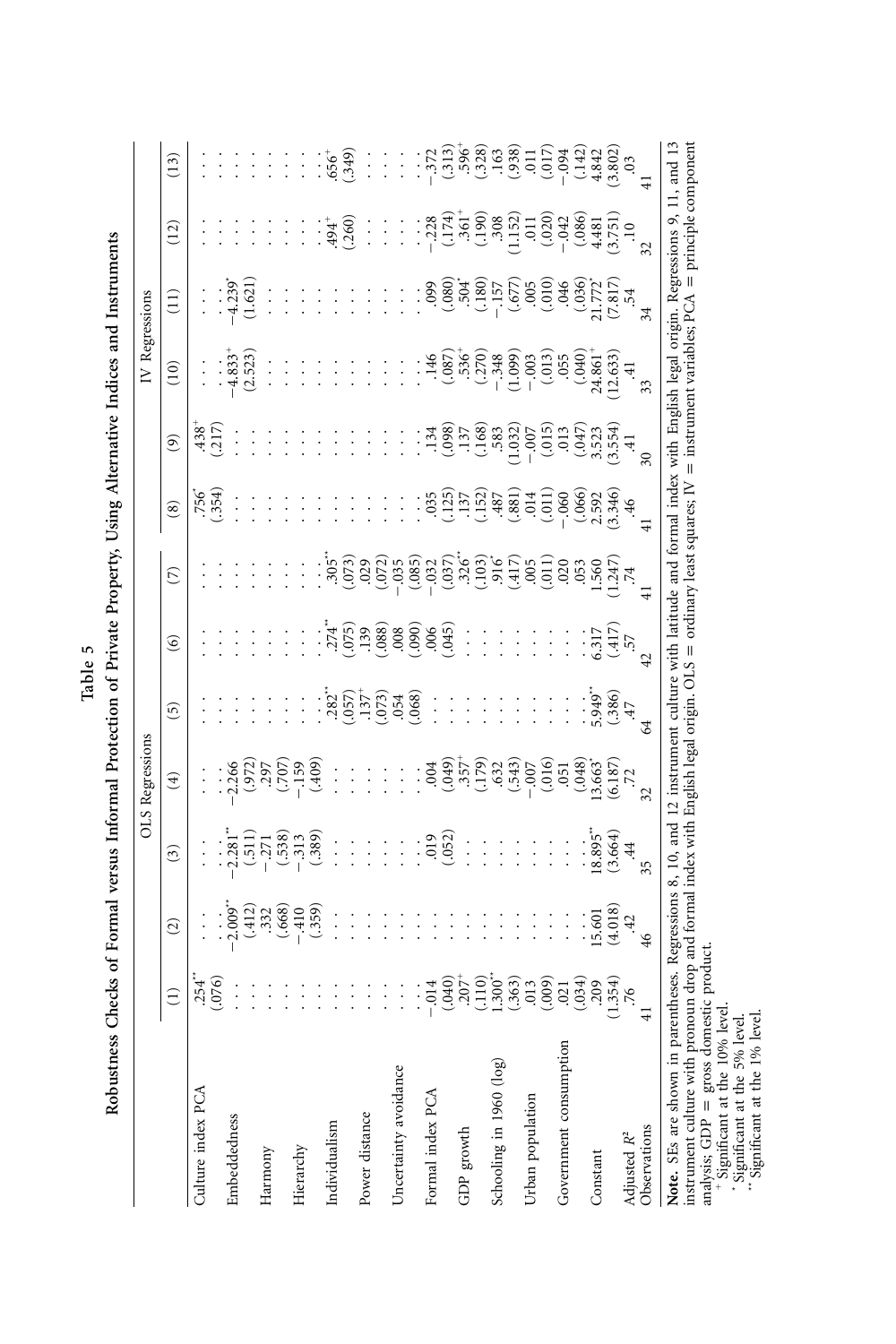dent variables into a more coherent index while still capturing most of the information from the original variables. The PCA technique is especially applicable when there are theoretical ambiguities regarding construction of an index or when multicollinearity is a concern (Dunteman 1989). For both the informal and formal indices, PCA extracts the common variation between all four factors, creating an overall net measure of either informal or formal institutions.

To create the new culture index, instead of summing trust, respect, and individual self-determination and subtracting obedience, we extract the first principle components and normalize the index to range between 0 and 10.**<sup>17</sup>** A high score on the PCA culture index indicates that private mechanisms exist that should promote the security of property. To construct one comprehensive measure of formal institutions, we extract the first principle components from the original four measures of formal constraints (judicial independence, constitutional review, proportional representation, and plurality) to create an overall formal institutional index. The index is normalized to range between 0 and 10, with a score of 10 representing a country that exhibits high formality and a score of 0 representing low formality. A high score on the formal index indicates that governments in these countries should be more constrained via formal rules than those countries with low scores.

Column 1, the OLS regression, and regression 8, the IV regression using the same instruments mentioned previously,<sup>18</sup> show that after creating new formal and informal indices on the basis of PCA, the results support the previous findings and suggest that the main results are not sensitive to institutional measurement error. The positive and significant effect of culture on securing property persists, as does the insignificance of formal institutions.

As another robustness check, we proxy informal institutions with two different measures of culture found in the literature, to influence different measures of political and economic performance (for example, see Smith, Bond, and Kagitcibasi 2006; Licht, Chanan, and Schwartz 2007; Licht 2008). The first is taken from Schwartz (1994, 1999), who define three main cultural dimensions. The first dimension is embeddedness/autonomy, which is designed to capture respect for tradition, social order, and obedience. Embeddedness places emphasis on the individual's place within a group, centers on maintaining the status quo, and resists breaking group solidarity. Autonomy refers to the opposite of embeddedness, where a culture places emphasis on individual uniqueness and encourages individuals to pursue their own ideas, directions, and plans. Greater embeddedness, instead of autonomy, is similar to our measure of obedience and

<sup>&</sup>lt;sup>17</sup> Tabellini (2010) employs the same two methods to construct two different culture indices and finds no significant difference in his results.

<sup>&</sup>lt;sup>18</sup> The same instruments remain valid for the formal and informal indices on the basis of principle component analysis. Latitude is correlated with the new culture index (.56) and is not correlated with the formal index  $(-.19)$ , while English legal origin is correlated with the formal index  $(.40)$ and is not correlated with the new culture index  $(-.11)$ . The results are basically the same in the first stage as previously presented and are therefore omitted to save space.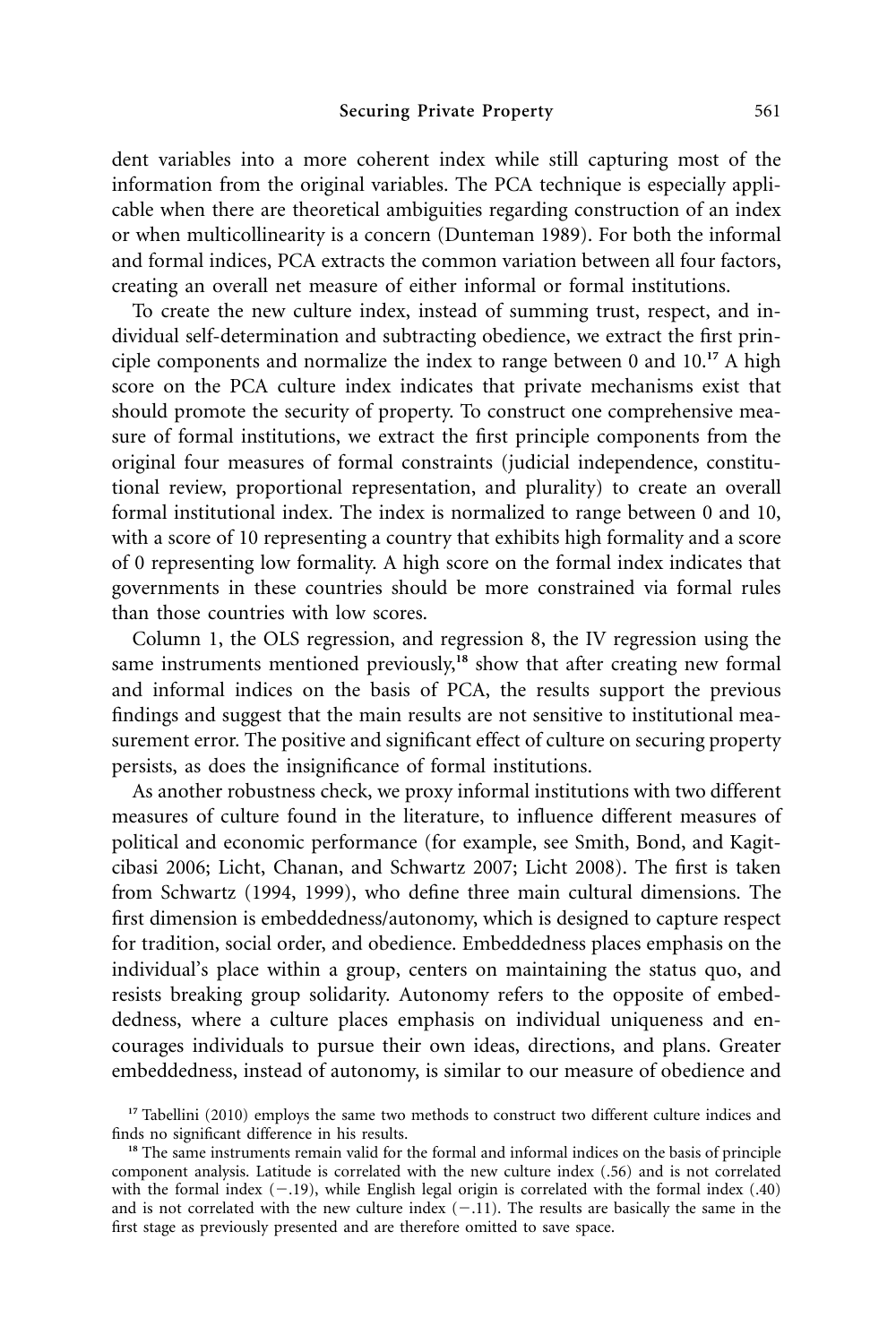may exert a negative effect on the security of property rights for similar arguments presented earlier. The second dimension captures the relationship between mankind and the natural and social world. This is called mastery/harmony, where mastery refers to cultural emphasis on altering and changing the natural world as a means to improving an individual's well-being. Harmony emphasizes accepting the world as it is instead of trying to change it. Greater cultural emphasis on harmony instead of mastery could hamper the ability of individuals to secure property rights because of the lack of acceptance of altering the physical world as needed. For example, a more harmonious culture could resist adopting an advance in technology (such as barbed wire) that could make it easier to define property. The last cultural dimension, hierarchy/egalitarianism, captures how societies generate group cooperation and productive activities. Hierarchy refers to a cultural acceptance of an unequal power structure, whereas egalitarianism emphasizes social justice and equality among all group members. Individuals in a hierarchical society may find it more difficult to secure property rights because of the unequal power distribution among group members.

To measure each dimension, a survey with a series of questions related to the above distinct values was administered. Respondents were asked to rate each of the value items as "a guiding principle in MY life." Mean ratings of each of the items were computed to create country-level indices. Following the regression specification in Licht et al. (2007), we control for all three dimensions simultaneously; therefore, we include the indices capturing embeddedness, harmony, and hierarchy in the regression to proxy for informal institutions.

The OLS regressions are presented in columns 2–4 of Table 5. Embeddedness is negative, as expected, and significant in all three regression specifications. Harmony and hierarchy are insignificant in all three regressions.**<sup>19</sup>** Following Licht et al. (2007), we drop harmony and hierarchy and focus on embeddedness to instrument for culture. In regression 10, we instrument embeddedness with latitude and the formal index with English legal origin (the first-stage results support this specification with an *F*-statistic of 16 and an *R***<sup>2</sup>** value of .74). Culture, measured by embeddedness, remains significant, and the formal index is insignificant, supporting our previous findings.

Our second culture measure is taken from Hofstede (1980, 2001) and is a dimensional framework constructed from surveys administered to various IBM employees across a number of countries. The surveys were conducted twice, in 1968 and 1972, and produced more than 116,000 responses. We focus on three cultural dimensions outlined by Hofstede: individualism, power distance, and uncertainty avoidance. Individualism measures the degree to which individuals are integrated into groups. It assumes weak ties among group members and places responsibility for one's life on the individual. This culture dimension is similar to our World Values Survey measure of individual self-control and

<sup>&</sup>lt;sup>19</sup> This is similar to the results found in Licht, Chanan, and Schwartz (2007), where embeddedness is significant in most regression specifications and harmony and hierarchy are not.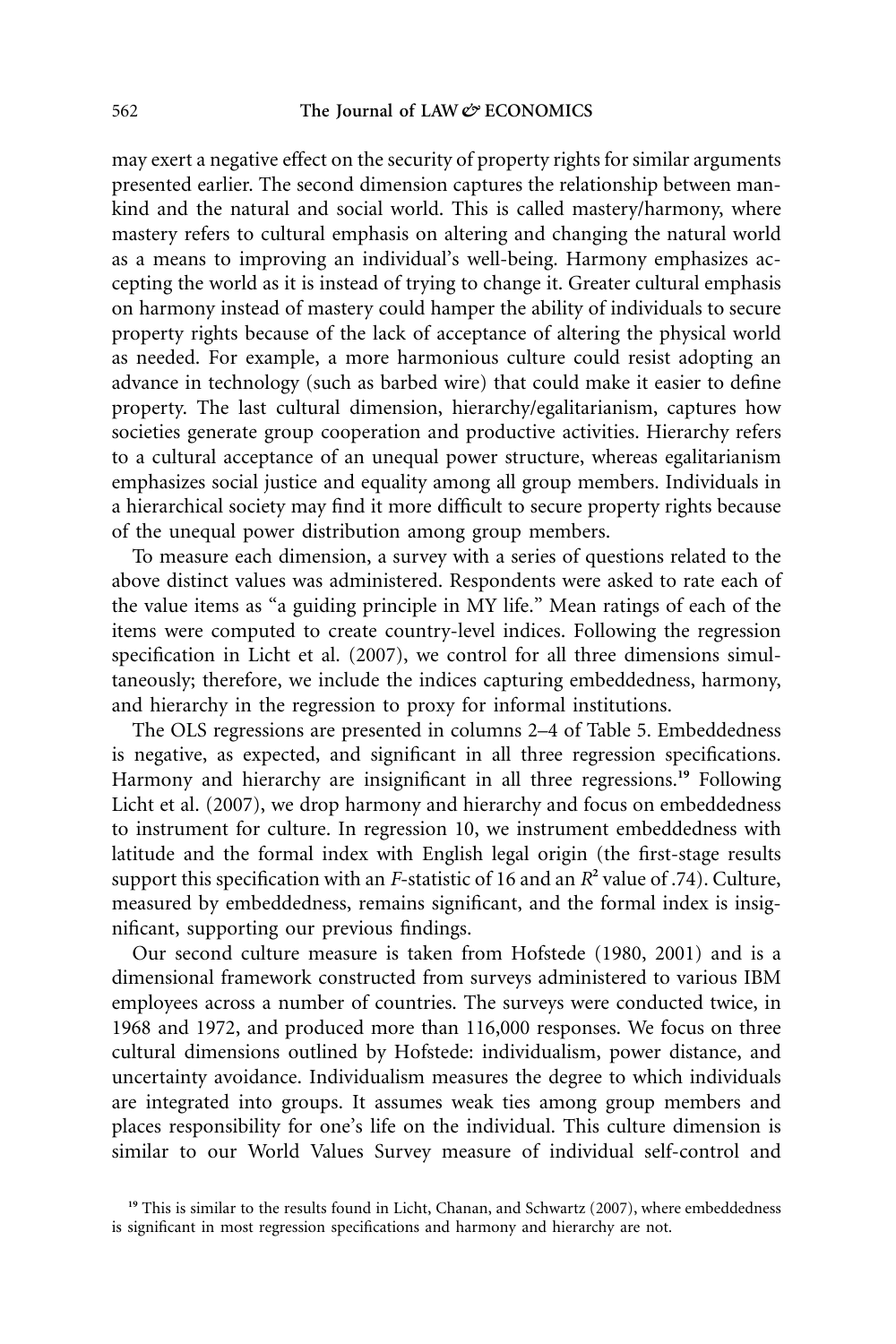Schwartz's embeddedness/autonomy measure. Following these arguments, greater individualism should lead to greater protection of property rights. The index is scaled between 0 and 10, with 10 representing strong individualism. Power distance measures the degree to which less powerful group members accept or expect power to be distributed unevenly. This measure is similar to Schwartz's hierarchy/egalitarianism dimension. It is scaled between 0 and 10, with 10 representing greater power distance among different levels of society. The last cultural component, uncertainty avoidance, measures the degree to which a society tolerates uncertainty, capturing how much a society tries to control the uncontrollable. It is also scaled between 0 and 10, with 10 representing a society with a lower tolerance of uncertainty.

We control for all three Hofstede cultural dimensions simultaneously, to proxy for informal institutions. Regressions 5–7 in Table 5 report the OLS results. Individualism is positive and highly significant in all three regression specifications. Power distance loses its significance once we control for the formal index and uncertainty avoidance, and the formal index is never significant, supporting previous findings. In column 12, we focus on individualism and instrument with latitude (first-stage results support this specification, with an *F*-statistic of 19 and an  $R^2$  value of .74), and we find results similar to those noted before. Replacing our main variables of interest with the PCA indices and replacing culture with either the Schwartz cultural dimensions or the Hofstede culture variables suggest that our main result is not sensitive to the measurement of the variables.

As a final robustness check, we employ a different instrument for culture. Instead of using a geography measure, we instrument with a language variable from Licht, Chanan, and Schwartz (2007). We also experimented with a variety of potential cultural instruments, such as religion, ethnic fractionalization, and settler mortality. However, religion and settler mortality are not strongly correlated with culture, and ethic fractionalization is correlated with both culture and formal institutions, thus not satisfying the exclusion restrictions.

The basic intuition is that language affects social inferences and value judgments, transmitting cultural norms and values across generations. Kashima and Kashima (1998) present evidence that pronoun usage in language represents psychological differences between the speaker and the social context. Specifically, the use of "I" or "you" signals that the individual is the center of the context. On the contrary, a grammatical rule licensing pronoun drop suggests a reduction between the individual and the group. The pronoun drop dummy variable (with one denoting grammatical rule for pronoun drop and zero otherwise) constitutes a link between language and culture. Pronoun usage should be prevalent in societies that emphasize the individual over group solidarity. Pronoun drop will exist in cultures where social embeddedness is emphasized.

As expected, and also shown in Licht et al. (2007), pronoun drop is strongly correlated with Schwartz's embeddedness (.54) and Hofstede's individualism (-.81). It is also strongly correlated with our World Values Survey culture PCA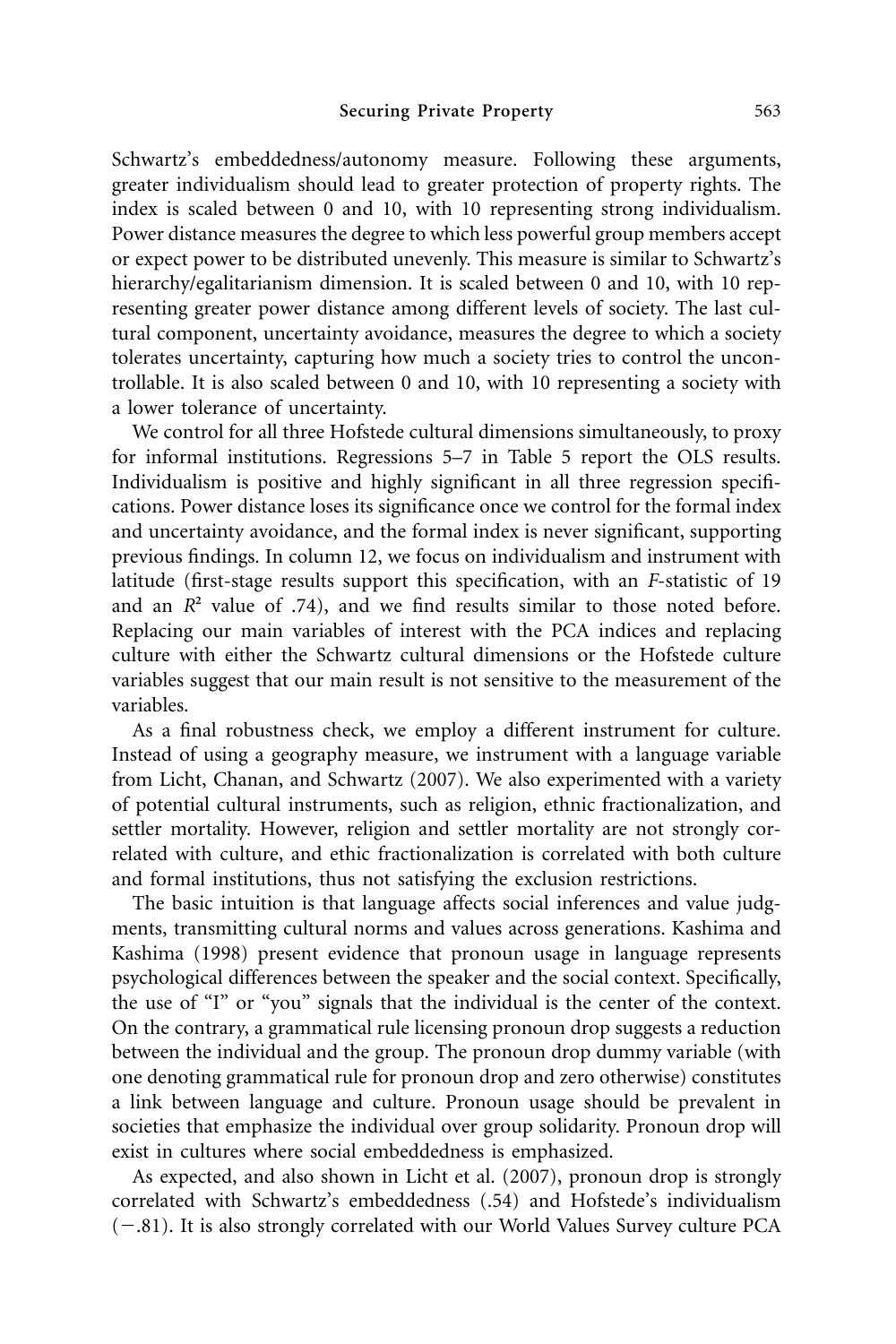index  $(-.61)$ . It is equally important for the exclusion restriction that pronoun drop is not related to formal institutions  $(-.03)$ , and there is no reason to believe that current property rights protection is reverse causing this grammatical rule.**<sup>20</sup>** We reestimate our main IV regression specification with a measure of culture and the additional control variables. Instead of latitude, we now instrument each measure of culture with the pronoun drop dummy variable and continue to instrument the formal index with English legal origin. These results are presented in columns 9, 11, and 13 in Table 5. In all three regressions, culture is positive and significant, and the formal institutions remain insignificant, providing additional support to our main findings.

#### **6. Conclusion**

The beginning of this paper posed the question "What makes property rights secure?" Our empirical analysis suggests that informal institutions are the underlying channels that establish secure, well-defined property rights. Even after controlling for reverse causality, the empirical results show that culture, our measure of informal institutions, has a positive and highly significant effect on property rights. However, formal institutions have no significant effect on securing property. These results are robust to the inclusion of control variables, different model specifications, and sensitivity analysis.

Our results imply that the current trend toward formalization overstates the importance of formal institutions. In fact, these formal mechanisms may not be sufficient to achieve property rights institutions because of potentially high costs that are often understated or completely ignored. These results have especially important implications for developing countries with highly predatory governments. To achieve secure property rights, the role of informal institutions inherent in a particular society may be more imperative than previously believed. These results support the literature indicating that institutions matter for economic development and highlight the need for more research on understanding the role of both informal and formal institutions in the development process.

**<sup>20</sup>** The exclusion restrictions are satisfied by the first-stage results where the *F*-statistics are greater than 10 and the  $R^2$  values are greater than .30.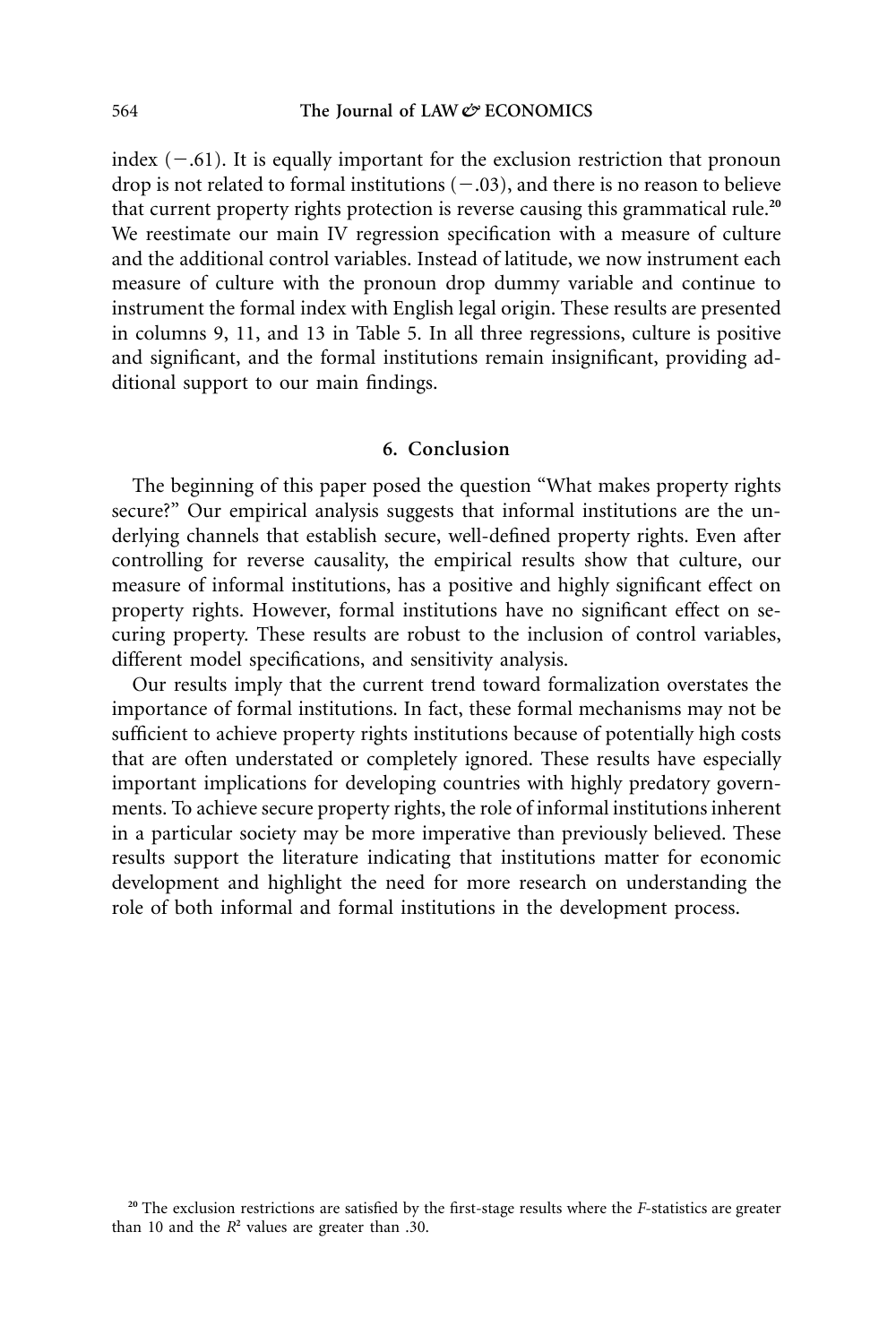# **Appendix**

| Country                | Culture Index | Rank           | Country              | Culture Index | Rank           |
|------------------------|---------------|----------------|----------------------|---------------|----------------|
| Albania                | 4.16          | 36             | Latvia               | 3.86          | 42             |
| Algeria                | 1.45          | 74             | Lithuania            | 4.02          | 39             |
| Armenia                | 3.29          | 54             | Luxembourg           | 4.39          | 30             |
| Australia              | 7.04          | 9              | Macedonia            | 5.49          | 18             |
| Austria                | 6.64          | 10             | Malta                | 2.73          | 66             |
| Azerbaijan             | 3.43          | 51             | Mexico               | 2.87          | 63             |
| Bangladesh             | 4.90          | 25             | Moldova              | 3.37          | 53             |
| Belarus                | 5.80          | 15             | Montenegro           | 3.58          | 47             |
| Belgium                | 3.89          | 41             | Morocco              | 2.39          | 67             |
| Bosnia and Herzegovina | 3.55          | 48             | Netherlands          | 9.24          | $\overline{2}$ |
| Brazil                 | 1.15          | 76             | New Zealand          | 7.51          | 6              |
| Bulgaria               | 5.16          | 21             | Nigeria              | 1.25          | 75             |
| Canada                 | 6.34          | 12             | North Ireland        | 4.53          | 29             |
| Chili                  | 3.42          | 52             | Norway               | 6.39          | 11             |
| China                  | 7.37          | 7              | Pakistan             | 1.89          | 72             |
| Colombia               | 2.94          | 61             | Peru                 | 1.11          | 77             |
| Croatia                | 2.16          | 71             | Philippines          | 2.19          | 70             |
| Czech Republic         | 5.00          | 23             | Poland               | 4.26          | 32             |
| Denmark                | 9.19          | 3              | Portugal             | 3.01          | 59             |
| Dominican Republic     | 2.88          | 62             | Puerto Rico          | 2.26          | 69             |
| Egypt                  | 3.05          | 58             | Romania              | 2.87          | 64             |
| El Salvador            | .97           | 78             | Russia               | 3.97          | 40             |
| Estonia                | 4.92          | 24             | Serbia               | 3.29          | 55             |
| Finland                | 7.91          | $\overline{4}$ | Singapore            | 2.79          | 65             |
| France                 | 5.32          | 19             | Slovakia             | 3.72          | 45             |
| Georgia                | 3.75          | 43             | Slovenia             | 4.19          | 34             |
| Germany                | 5.86          | 14             | South Africa         | 2.31          | 68             |
| Great Britain          | 3.47          | 50             | Spain                | 3.73          | 44             |
| Greece                 | 4.05          | 38             | Sweden               | 10.00         | 1              |
| Hungary                | 4.09          | 37             | Switzerland          | 6.14          | 13             |
| Iceland                | 7.30          | 8              | Taiwan               | 4.34          | 31             |
| India                  | 3.09          | 57             | Tanzania             | 0.65          | 79             |
| Indonesia              | 3.69          | 46             | Turkey               | 2.98          | 60             |
| Iran                   | 4.64          | 28             | Uganda               | 0.00          | 80             |
| Ireland                | 4.74          | 27             | Ukraine              | 4.25          | 33             |
| Israel                 | 5.62          | 17             | <b>United States</b> | 5.66          | 16             |
| Italy                  | 4.80          | 26             | Uruguay              | 5.23          | 20             |
| Japan                  | 7.70          | 5              | Venezuela            | 4.18          | 35             |
| <b>Jordan</b>          | 3.48          | 49             | Vietnam              | 3.15          | 56             |
| Korea                  | 5.01          | 22             | Zimbabwe             | 1.61          | 73             |

**Table A1 Culture Index and Country Rank**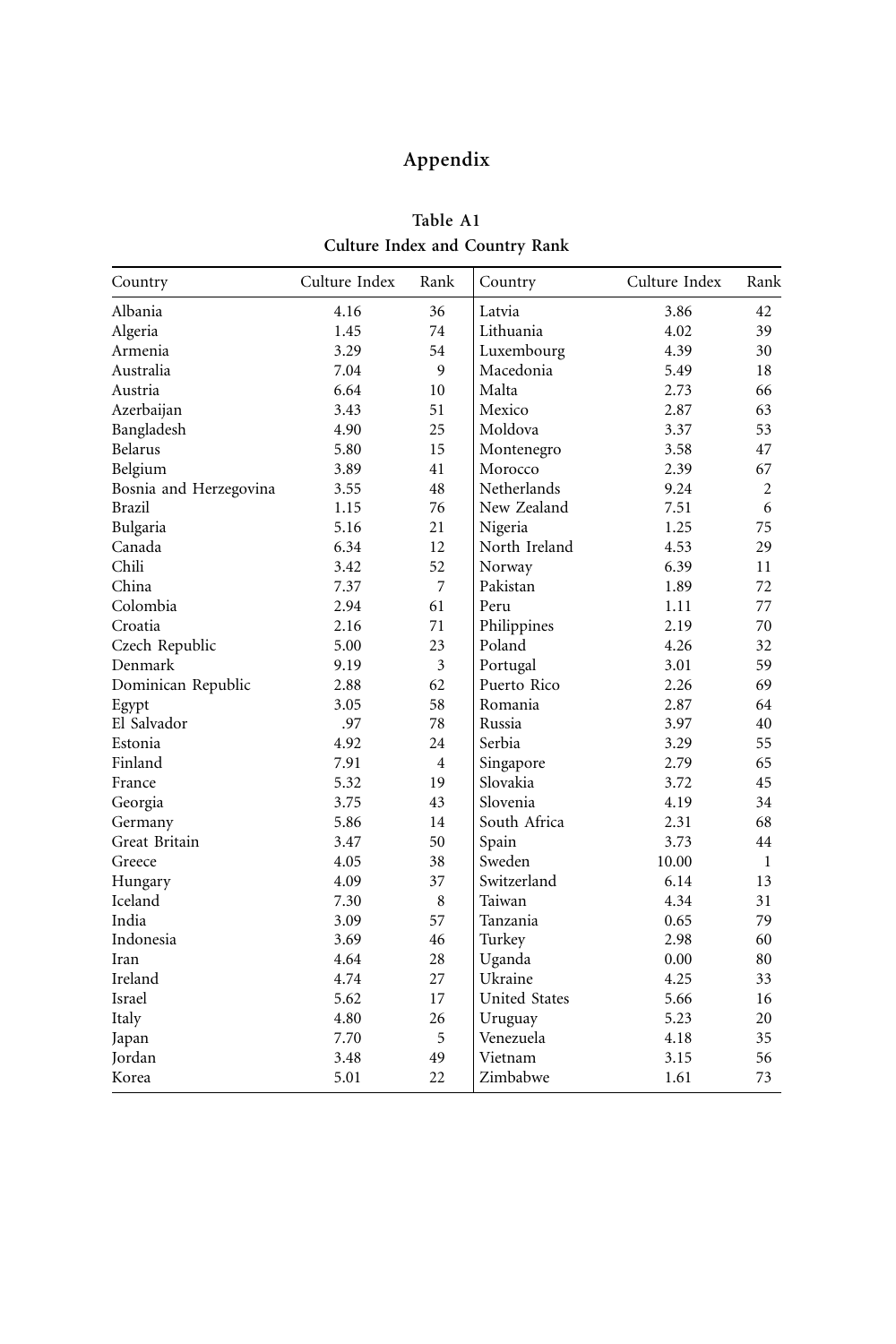|                                                     | ļ                                                                                                                                                                                                                                                                                                                                                                                                                                                                                                                                                                                                                                                                                                                                              |                                                     |
|-----------------------------------------------------|------------------------------------------------------------------------------------------------------------------------------------------------------------------------------------------------------------------------------------------------------------------------------------------------------------------------------------------------------------------------------------------------------------------------------------------------------------------------------------------------------------------------------------------------------------------------------------------------------------------------------------------------------------------------------------------------------------------------------------------------|-----------------------------------------------------|
| Variable                                            | Data Description                                                                                                                                                                                                                                                                                                                                                                                                                                                                                                                                                                                                                                                                                                                               | Data Source                                         |
| Average protection against risk of<br>expropriation | Measures protection from "outright confiscation and forced nationalization" of property;<br>the index ranges from 0 to 10, where higher values are equal to a lower probability of<br>government expropriation; data are averaged for the years 1982-97                                                                                                                                                                                                                                                                                                                                                                                                                                                                                        | International Country Risk<br>Guide (various years) |
| Culture                                             | 10) to the question asking the extent to which you have freedom of choice and control<br>in your life you have over the way your life turns out (scaled from 1 to 10); respect is<br>(obedience); control is measured as the unconditional average response (multiplied by<br>measured as the percentage of respondents who mentioned the quality "tolerance and<br>percentage of respondents who mentioned obedience as being important; the index is<br>respect for other people" as being important; trust is measured as the percentage of<br>The sum of three positive beliefs (control, respect, trust) minus the negative belief<br>respondents who answered that "most people can be trusted"; obedience is the<br>scaled from 0 to 10 | World Values Surveys (1995-97,<br>1999–2000)        |
| Judicial independence                               | higher values equal a higher degree of judicial independence; this variable is measured<br>tenure of Supreme Court judges (highest court in any country), the second measures<br>Judicial independence is computed as the sum of three variables; the first measures the<br>measures the existence of a case law; the variable is normalized from 0 to 1, where<br>the tenure of highest ranked judges ruling on administrative cases, and the third<br>as of 1995                                                                                                                                                                                                                                                                             | La Porta et al. (2004)                              |
| Proportional representation                         | This variable equals 1 for each year in which candidates were elected using a proportional<br>representation system and equals 0 otherwise; data are averaged for the years 1975-2000                                                                                                                                                                                                                                                                                                                                                                                                                                                                                                                                                          | Beck et al. (2001)                                  |
| Constitutional review                               | extent to which judges have the power to review the constitutionality of laws in a given<br>Constitutional review is commuted as the sum of two variables; the first measures the<br>country; this variable is normalized from 0 to 1, where higher values equal a higher<br>degree of constitutional review by the courts. This variable is measured as of 1995<br>country; the second measures how hard it is to change the constitution in a given                                                                                                                                                                                                                                                                                          | La Porta et al. (2004)                              |
| Plurality                                           | This variable equals 1 for each year in which legislators were elected using a winner-take-<br>all rule and 0 otherwise; data are averaged for the years 1975-2000                                                                                                                                                                                                                                                                                                                                                                                                                                                                                                                                                                             | Beck et al. (2001)                                  |
| ${\rm GDP}$ growth                                  | Growth of GDP per capita, PPP basis, constant 2000 international dollars; data are<br>averaged for the years 1982-97                                                                                                                                                                                                                                                                                                                                                                                                                                                                                                                                                                                                                           | World Bank (2006)                                   |

Table A2<br>Data Description and Sources **Data Description and Sources**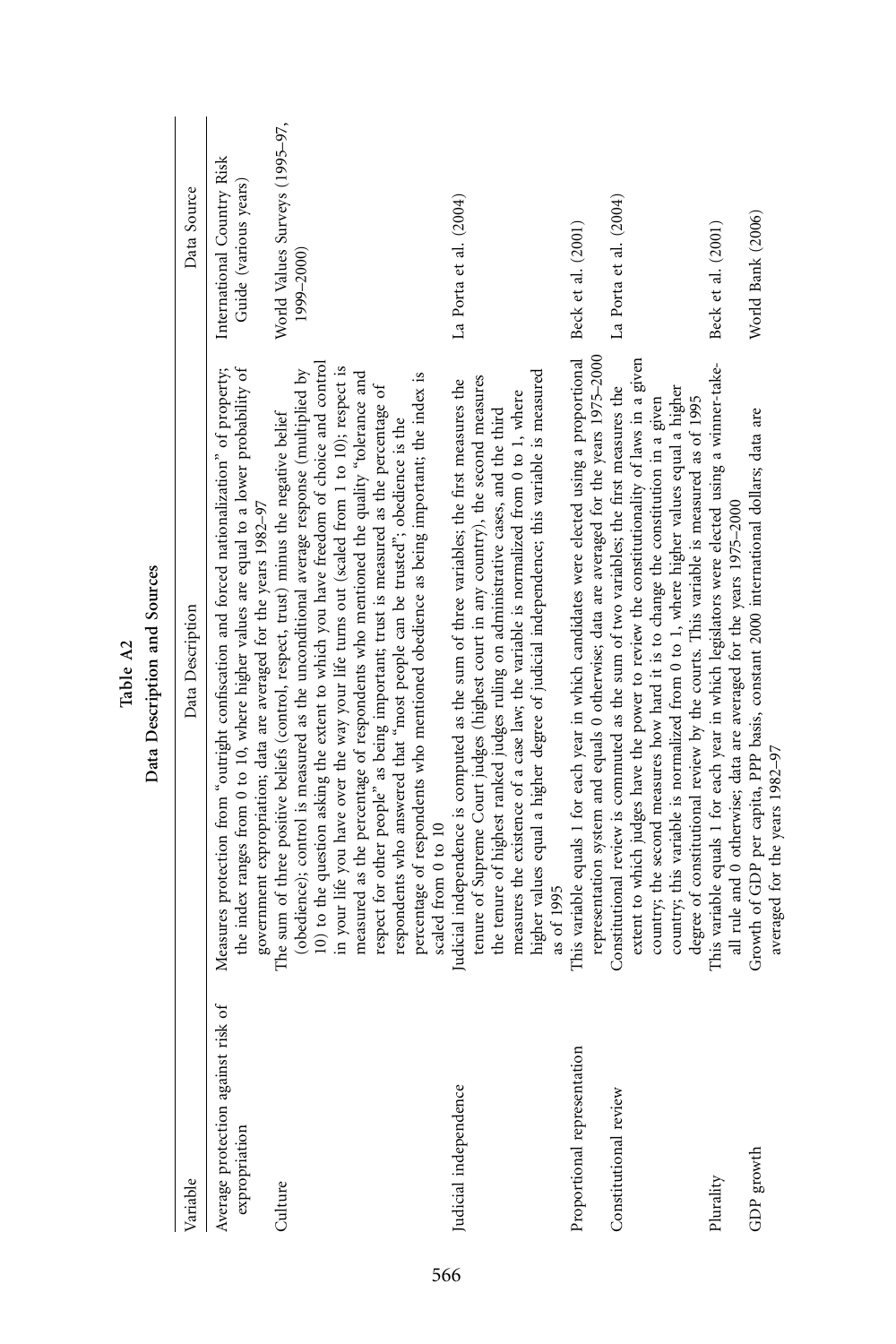| in 1960<br>Log educational attainment | Measured as the number of years of schooling of the total population older than 25 years<br>$\rm{bv}$ 1960                                                                                                                                 | Glaeser et al. (2004)                 |
|---------------------------------------|--------------------------------------------------------------------------------------------------------------------------------------------------------------------------------------------------------------------------------------------|---------------------------------------|
| Urban population                      | Percentage of the population living in an urban area; data are averaged for the years<br>1982-97                                                                                                                                           | World Bank (2006)                     |
| Government consumption                | Real government consumption expenditure, measured as a percentage of GDP; data are<br>averaged for the years 1982-97                                                                                                                       | World Bank (2006)                     |
| Latitude                              | Measured as the absolute value of the latitude of the country, scaled to values between 0<br>and 1 (0 is the equator)                                                                                                                      | La Porta et al. (1999)                |
| English legal origin                  | Dummy variable coded 0 or 1, where 1 indicates that a country was colonized by Britain<br>and that English legal code was transferred                                                                                                      | La Porta et al. (1999)                |
| Embeddedness                          | Captures the emphasis on the individual as part of a group and commits to maintaining<br>group solidarity and traditional order; a higher score implies greater group<br>embeddedness instead of individual autonomy                       | Schwartz (1994, 1999)                 |
| Harmony                               | score suggests an emphasis on accepting the world as is, instead of trying to change it<br>Refers to the relationship between mankind and the natural and social world; a higher                                                           | Schwartz (1994, 1999)                 |
| Hierarchy                             | Measures cultural emphasis on obeying rules and traditional roles in society; a higher<br>score suggests a great hierarchical society                                                                                                      | Schwartz (1994, 1999)                 |
| Individualism                         | Measures the degree to which individuals are integrated into groups; individualism<br>assumes weak ties among group members; scaled between 0 and 10, with 10<br>representing strong individualism                                         | Hofstede (1980, 2001)                 |
| Power distance                        | Measures the degree to which less powerful group members accept or expect power to be<br>distributed unevenly; scaled between 0 and 10, with 10 representing greater power<br>distance among different levels of society                   | Hofstede (1980, 2001)                 |
| Uncertainty avoidance                 | Measures the degree to which a society tolerates uncertainty; captures how comfortable a<br>group member is with unstructured situations; scaled between 0 and 10, with 10<br>representing a society with a lower tolerance of uncertainty | Hofstede (1980, 2001)                 |
| Pronoun drop                          | Dummy variable coded 0 or 1, where 1 indicates that grammatical rules allow pronoun<br>drop                                                                                                                                                | Licht, Chanan, and Schwartz<br>(2007) |
| Note. $GDP =$                         | gross domestic product; PPP = purchasing power parity.                                                                                                                                                                                     |                                       |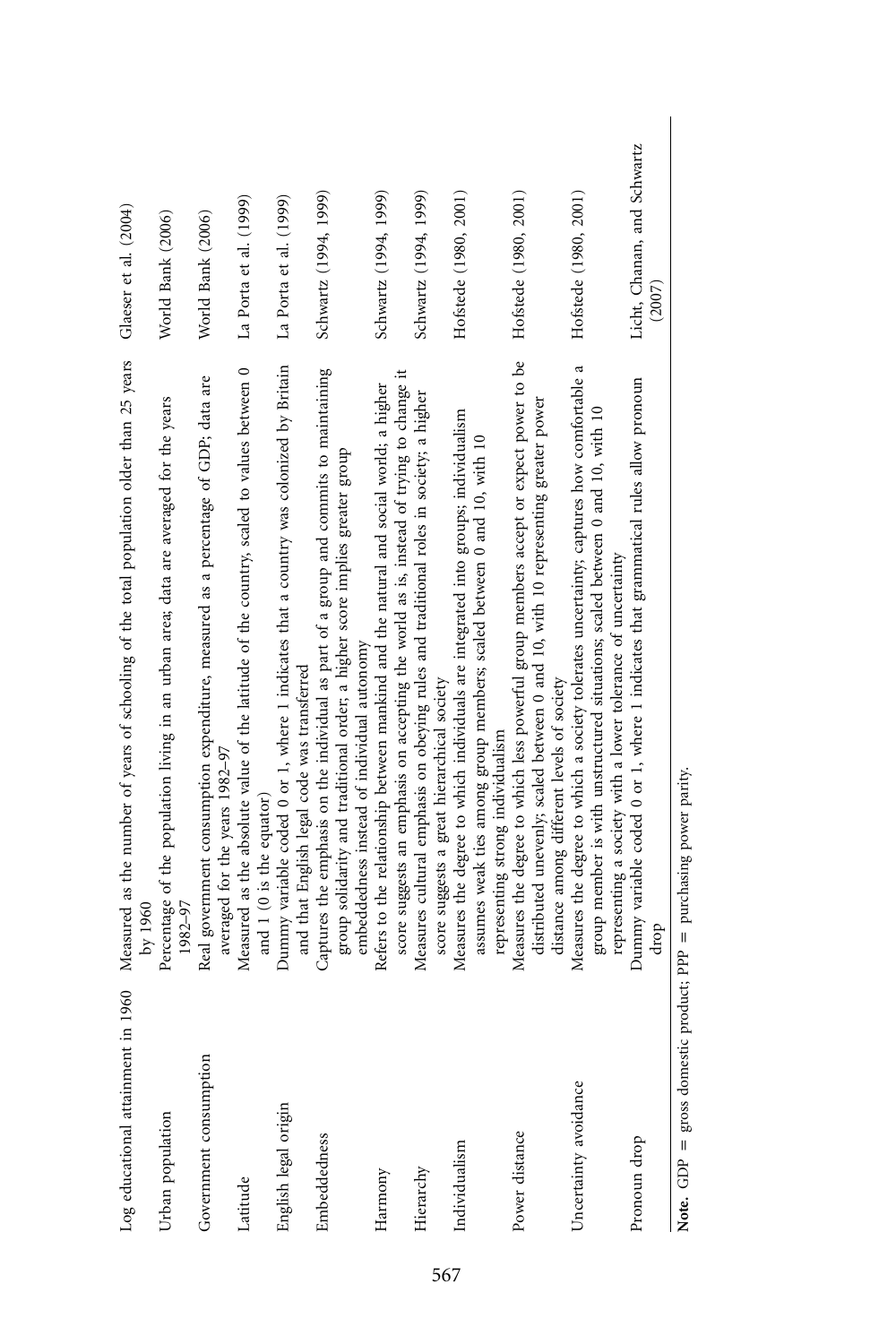| (1)       | (2)      | (3)          | (4)                   | (5)      | (6)                   |
|-----------|----------|--------------|-----------------------|----------|-----------------------|
| $.050**$  | .        |              | .                     | $.033*$  | .008                  |
| (.011)    | .        | .            | .                     | (.013)   | (.014)                |
| .         | $.081**$ | .            | .                     | $.061**$ | $.063**$              |
| .         | (.016)   | .            | .                     | (.020)   | (.016)                |
| .         | .        | .015         | .                     | .004     | $-.006$               |
| .         | .        | (.027)       |                       | (.021)   | (.018)                |
| .         | .        | $\cdots$     | $-.054$ <sup>**</sup> | .        | $-.046$ <sup>**</sup> |
| $\cdot$ . |          | $\cdot$ .    | (.008)                | .        | (.009)                |
| $6.670**$ | $2.353*$ | $7.076^{**}$ | $10.134**$            | 2.594    | $5.519**$             |
| (.344)    | (1.167)  | (1.852)      | (.361)                | (1.607)  | (1.421)               |
| .22       | .25      | .005         | .35                   | .34      | .54                   |
| 64        | 64       | 63           | 64                    | 63       | 63                    |
|           |          |              |                       |          |                       |

#### **Table A3 Individual Components Regressions on Formal versus Informal Protection of Private Property**

**Note.** The dependent variable is average protection against risk of expropriation. SEs are in parentheses. **\*** Significant at the 5% level.

**\*\*** Significant at the 1% level.

# **References**

- Acemoglu, Daron, and Simon Johnson. 2005. Unbundling Institutions. *Journal of Political Economy* 113(5):949–95.
- Acemoglu, Daron, Simon Johnson, and James A. Robinson. 2001. The Colonial Origins of Comparative Development: An Empirical Investigation. *American Economic Review* 91(5):1369–1401.
- ———. 2002. Reversal of Fortune: Geography and Institutions in the Making of the Modern World Income Distribution. *Quarterly Journal of Economics* 117(4):1231–94.
	- Anderson, Terry, and Peter J. Hill. 1979. An American Experiment in Anarcho-capitalism: The Not So Wild, Wild West. *Journal of Libertarian Studies* 3(1):9–29.
- Atwood, David A. 1990. Land Registration in Africa: The Impact on Agricultural Production. *World Development* 18(5):659–71.
	- Baharoglu, Deniz. 2002. World Bank Experience in Land Management and the Debate on Tenure Security. Urban and Local Government Background Series 16. Washington, D.C.: World Bank.
- Banerjee, Abhijit, Paul Gertler, and Maitresh Ghatak. 2002. Empowerment and Efficiency: Tenancy Reform in West Bengal. *Journal of Political Economy* 110(2):239–80.
	- Banfield, Edward C. 1958. *The Moral Basis of a Backward Society.* New York: Free Press.
- Beck, Thorsten, George Clarke, Alberto Groff, Philip Keefer, and Patrick Walsh. 2001. New Tools in Comparative Political Economy: The Database of Political Institutions. *World Bank Economic Review* 15(1):165–76.
- Benson, Bruce L. 1989a. The Spontaneous Evolution of Commercial Law. *Southern Economic Journal* 55(3):644–61.

———. 1989b. Enforcement of Private Property Rights in Primitive Societies: Law without Government. *Journal of Libertarian Studies* 9(1):1–26.

Binswanger, Hans P., Klaus Deninger, and Gershon Feder. 1995. Power, Distortions, Revolt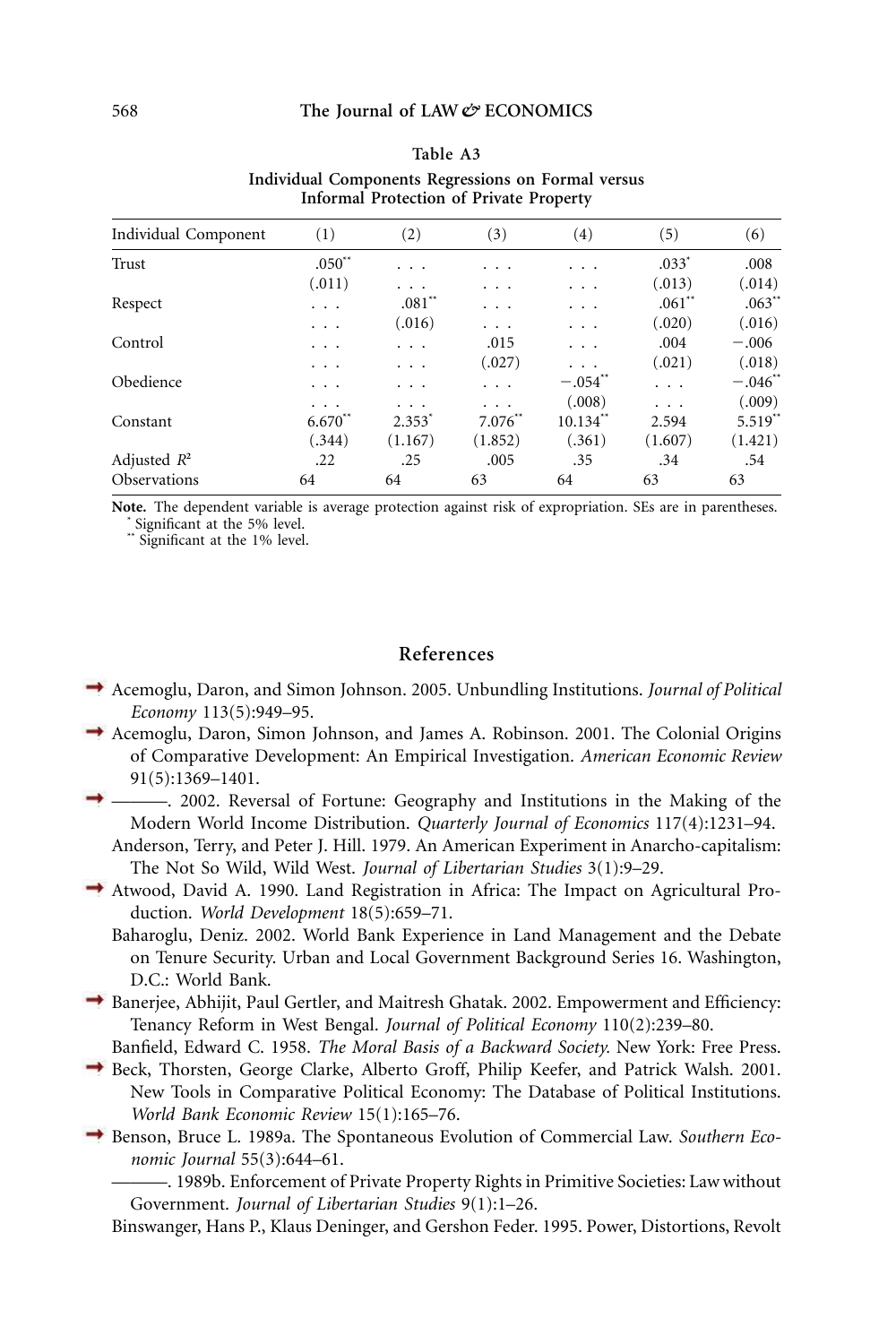and Reform in Agricultural Land Relations. In *Handbook of Development Economics*, vol. 3, edited by J. Behrman and T. N. Srinivasan. Amsterdam: Elselvier Science, B.V.

- Boettke, Peter J. 1994. The Political Infrastructure of Economic Development. *Human Systems Management* 13:89–100.
- Bound, John, David A. Jaeger, and Regina Baker. 1993. The Cure Can Be Worse Tthan the Disease: A Cautionary Tale Regarding Instrumental Variables. Working Paper No. 137. National Bureau of Economic Research, Cambridge, Mass.
- ———. 1995. Problems with Instrumental Variables Estimation when the Correlation between the Instruments and the Endogenous Explanatory Variables Is Weak. *Journal of the American Statistical Association* 90(430):443–50.
- Brasselle, Anne-Sophie, Frederic Gaspart, and Jean-Philippe Platteau. 2002. Land Tenure Security and Investment Incentives: Puzzling Evidence from Burkina Faso. *Journal of Development Economics* 67(2):373–418.
	- Buchanan, James M., and Gordon Tullock. 1962. *The Calculus of Consent: Logical Foundations of Constitutional Democracy*. Ann Arbor: University of Michigan Press.
- Chao, John C., and Norman R. Swanson. 2005. Consistent Estimation with a Large Number of Weak Instruments. *Econometrica* 73(5):1673–92.
	- Coyne, Christopher J., and Claudia R. Williamson. 2009. Trade Openness and Culture. Working Paper No. 09-05. . Department of Economics, West Virginia University, Morgantown.
	- de Soto, Hernando. 2000. *The Mystery of Capital: Why Capitalism Triumphs in the West and Fails Everywhere Else.* New York: Basic Books.
	- Diamond, Jared. 1997. *Guns, Germs, and Steel.* New York: W. W. Norton and Co.
	- Dixit, Avinash K. 2004. *Lawlessness and Economics: Alternative Modes of Governance.* Princeton, N.J.: Princeton University Press.
	- Djankov, Simeon, Oliver Hart, Caralee McLiesh, and Andrei Shleifer. 2008. Debt Enforcement around the World. Working Paper No. 12807. National Bureau of Economic Research, Cambridge, Mass.
- → Djankov, Simeon, Rafael La Porta, Florencio Lopez-de-Silanes, and Andrei Shleifer. 2003. Courts. *Quarterly Journal of Economics* 118(May):453–517.
	- Do, Quy Toan, and Lakshmi Iyer. 2003. Land Rights and Economic Development: Evidence from Vietnam. World Bank Policy Research Working Paper No. 3120. World Bank, Washington, D.C.
	- Dunteham, George H. 1989. *Principal Components Analysis.* Thousand Oaks, Calif.: Sage Publications.
- $\rightarrow$  Easterly, William, and Ross Levine. 2003. Tropics, Germs, and Crops: How Endowments Influence Economic Development. *Journal of Monetary Economics* 50:3–40.
	- Engerman, Stanley L., and Kenneth L. Sokoloff. 1997. Factor Endowments, Institutions, and Differential Paths of Growth among New World Economies. Pp. 260–304 in *How Latin America Fell Behind*, edited by Stephen Haber. Stanford, Calif.: Stanford University Press.
	- Feder, Gershon, Tongroj Onchan, Yongyuth Chalamwong, and Chira Hongladarom. 1988. *Land Policies and Farm Productivity in Thailand.* Baltimore: Johns Hopkins University Press for the World Bank.
- Field, Erica. 2005. Property Rights and Investment in Urban Slums. *Journal of the European Economic Association* 3(2–3):279–90.
- Firmin-Sellers, Kathryn, and Patrick Sellers. 1999. Expected Failures and Unexpected Successes of Land Titling in Africa. *World Development* 27(7):1115–28.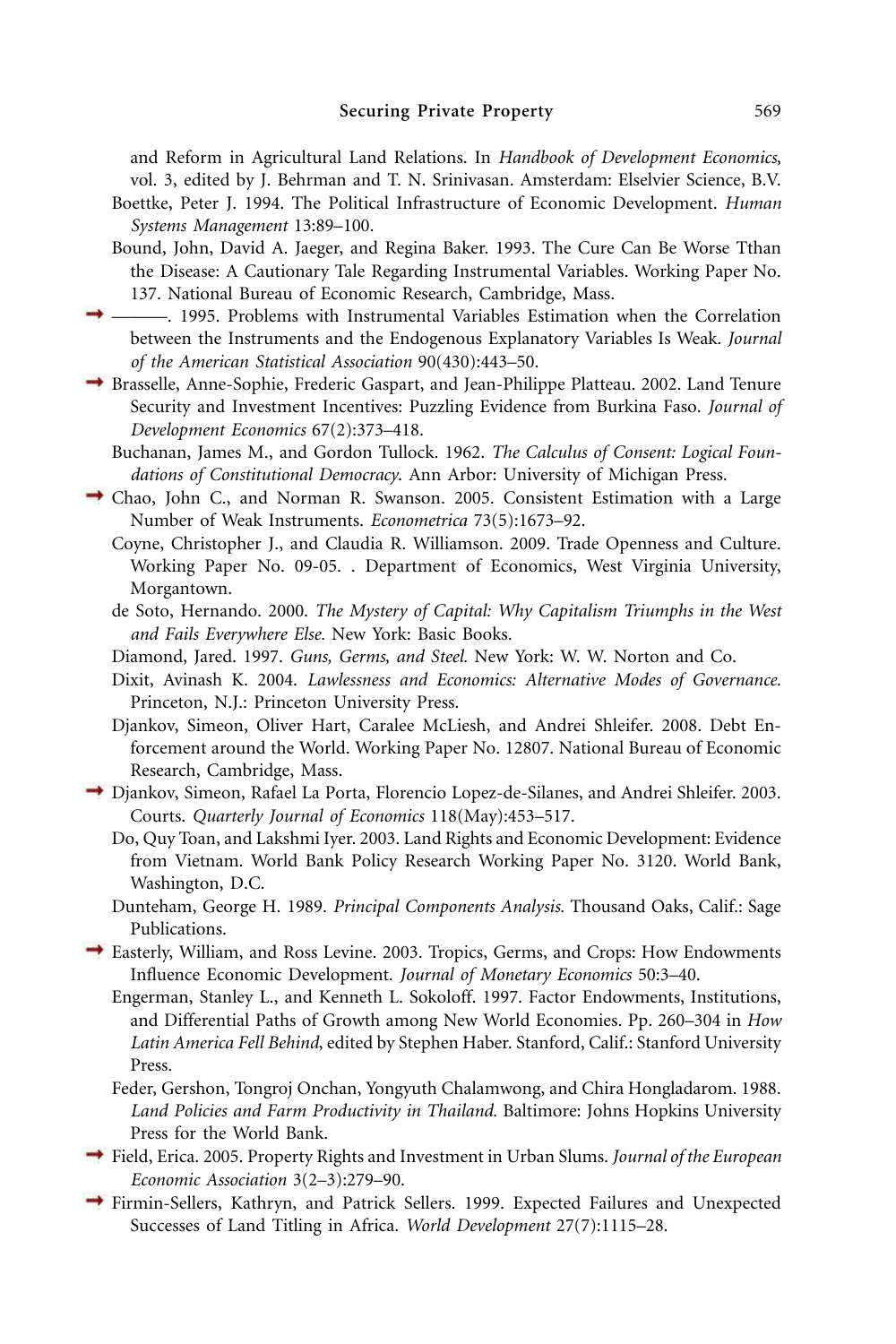Francois, P., and J. Zabojnik. 2005. Trust, Social Capital and Economic Development. *Journal of European Economic Association* 3(1):51–94.

Fukuyama, Francis. 1996. *Trust: The Social Virtues and the Creation of Prosperity.* New York: Simon and Schuster.

- Gallup, John, Jeffrey Sachs, and Andrew Mellinger. 1999. Geography and Economic Development. *International Region Science Review* 22(2):179–232.
- Glaeser, Edward L., Rafael La Porta, Florencio Lopez-De-Silanes, and Andrei Shleifer. 2004. Do Institutions Cause Growth? *Journal of Economic Growth* 9:271–303.
- Greif, Avner. 1993. Contract Enforceability and Economic Institutions in Early Trade: The Maghribi Traders' Coalition. *American Economic Review* 83(3):525–48.
- Greif, Avner, Paul Milgrom, and Barry R. Weingast. 1994. Coordination, Commitment, and Enforcement: The Case of the Merchant Guild. *Journal of Political Economy* 102(4): 745–76.
- Guiso, L., P. Sapienza, and L. Zingales. 2006. Does Culture Affect Economic Outcomes? *Journal of Economic Perspectives* 20(2):23–48.
- Hall, Robert E., and Charles I. Jones. 1999. Why Do Some Countries Produce So Much More Output per Worker than Others? *Quarterly Journal of Economics* 114:83–116.

Hayek, F. A. 1960. *The Constitution of Liberty.* Chicago: University of Chicago Press.

Hofstede, Geert H. 1980. *Culture's Consequences: International Differences in Work-Related Values*. Thousand Oaks, Calif.: Sage Publications.

———. 2001. *Culture's Consequences: Comparing Values, Behaviors, Institutions, and Organizations across Nations.* 2d ed. Thousand Oaks, Calif.: Sage Publications.

- *International Country Risk Guide.* Various years. Syracuse, N.Y.: Political Risk Services.
- Kaffine, Daniel T. 2009. Quality and the Commons: The Surf Gangs of California. *Journal of Law and Economics* 52(4):727–43.
- $\rightarrow$  Kashima, Emiko S., and Yoshihisa Kashima. 1998. Culture and Language: The Case of Cultural Dimensions and Personal Pronoun Use. *Journal of Cross-Cultural Psychology* 29:461–87.
	- Kaufmann, Daniel, Aart Kraay, and Massimo Mastruzzi. 2003. Governance Matters III: Updated Governance Indicators for 1996–2002. Policy Research Working Paper No. 3106. World Bank, Washington, D.C.
- $\rightarrow$  Kerekes, Carrie B., and Claudia R. Williamson. 2008. Unveiling de Soto's Mystery: Property Rights, Capital, and Development. *Journal of Institutional Economics* 4(3):299–325.
	- ———. 2010. Propertyless in Peru, Even with a Government Land Title. *American Journal of Economics and Sociology* 69(3):1011–33.
		- Kimuyu, Peter K. 1994. Credit and Financial Markets. In *Policy and Rural Development: Two Communities in East Africa,* edited by Thomas C. Pinckney. Williamstown, Mass.: Williams College Center for Development Economics.
- Knack, Stephen, and Philip Keefer. 1995. Institutions and Economic Performance: Cross Country Tests Using Alternative Institutional Measures. *Economics and Politics* 7(3): 207–28.
- La Porta, Rafael, Florencio Lopez-de-Silanes, Cristian Pop-Eleches, and Andrei Shleifer. 2004. Judicial Checks and Balances. *Journal of Political Economy* 112(2):445–70.
- La Porta, Rafael, Florencio Lopez-de-Silanes, and Andrei Shleifer. 2006. What Works in Securities Laws? *Journal of Finance* 61(1):1–32.
- ———. 2008. The Economic Consequences of Legal Origins. *Journal of Economic Literature* 46(2):285–332.
- La Porta, Rafael, Florencio Lopez-de-Silanes, Andrei Shleifer, and Robert Vishny. 1997. Legal Determinants of External Finance. *Journal of Finance* 52(3):1131–50.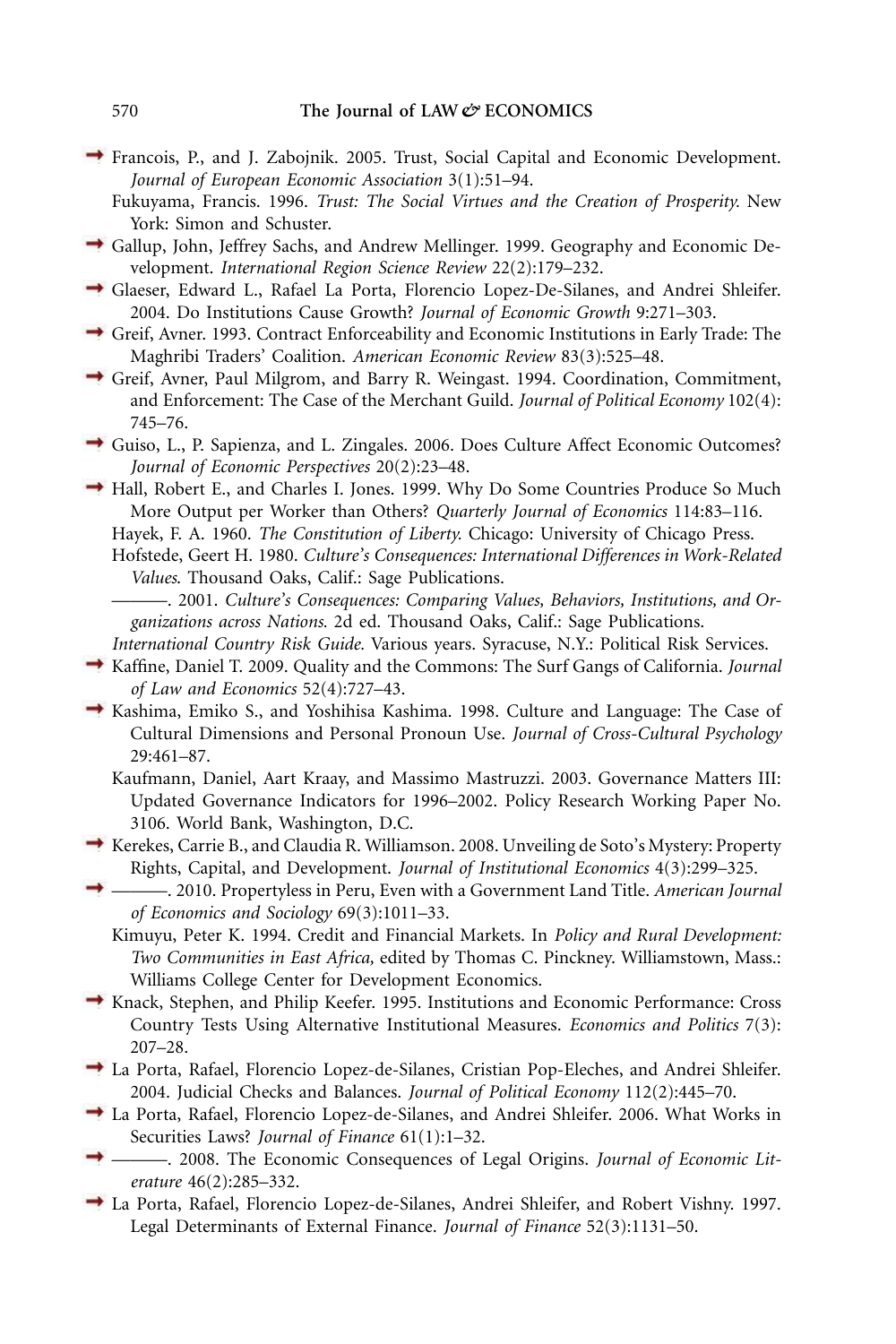- $\rightarrow$  ———. 1998. Law and Finance. *Journal of Political Economy* 106(6):1113–55.
- ———. 1999. The Quality of Government. *Journal of Law Economics and Organization* 15:222–79.
- Landau, David. 2003. A Simple Theory of Economic Growth. *Economic Development and Cultural Change* 52(1):217–35.
- Leblang, David A. 1996. Property Rights, Democracy and Economic Growth. *Political Research Quarterly* 49(1):5–26.
- Leeson, Peter T. 2005. Endogenizing Fractionalization. *Journal of Institutional Economics* 1(1):75–98.
- ———. 2007a. Better off Stateless: Somalia before and after Government Collapse. *Journal of Comparative Economics* 35(4):689–710.
- ———. 2007b. Trading with Bandits. *Journal of Law and Economics* 50(2):303–21.
- → ———. 2007c. Efficient Anarchy. *Public Choice* 130(1-2):41-53.
- ———. 2007d. An-arrgh-chy: The Law and Economics of Pirate Organization. *Journal of Political Economy* 115(6):1049–94.
- ———. 2009. The Calculus of Piratical Consent: The Myth of the Myth of Social Contract. *Public Choice* 139(3–4):443–59.
	- Licht, A. N. 2008. Social Norms and Law: Why Peoples Obey the Law. *Review of Law and Economics* 4(3):715–50.
- Licht, A. N., G. Chanan, and S. H. Schwartz. 2007. Culture Rules: The Foundations of the Rule of Law and Other Norms of Governance. *Journal of Comparative Economics* 35:659–88.
- McChesney, Fred S. 1990. Government as Definer of Property Rights: Indian Lands, Ethnic Externalities, and Bureaucratic Budgets. *Journal of Legal Studies* 19(2):297–335.
	- Nenova, Tatiana, and Tim Harford. 2004. Anarchy and Invention: How Does Somalia Cope without Government? Public Policy for the Private Sector Note 280. Washington, D.C.: World Bank.
	- North, Douglass C. 1981. *Structure and Change in Economic History.* New York: Norton. ———. 1990. *Institutions, Institutional Change and Economic Performance.* New York: Cambridge University Press.
	- Persson, T., and G. Tabellini. 2003. *The Economic Effects of Constitutions.* Cambridge, Mass.: MIT Press.
- Place, F., and S. Migot-Adholla. 1998. Land Registration and Smallholder Farms in Kenya. *Land Economics* 74(3):360–73.
- Place, F., and K. Otsuka. 2001. Tenure, Agricultural Investment, and Productivity in the Customary Tenure Sector of Malawi. *Economic Development and Cultural Change* 50(1): 77–99.
	- Platteau, Jean-Philippe. 2000. *Institutions, Social Norms, and Economic Development.* Amsterdam: Harwood Academic Publishers.
	- Porter, Michael E. 2000. Attitudes, Values, and Beliefs, and the Microeconomics of Prosperity. Pp. 202–18 in *Culture Matters: How Values Shape Human Progress,* edited by Lawrence Harrison and Samuel Huntington. New York: Basic Books.
- Pryor, Frederic L. 2008. Culture Rules: A Note on Economic Systems and Values. *Journal of Comparative Economics* 36(3):510–15.
	- Putnam, Robert D. 1993. *Making Democracy Work: Civic Traditions in Modern Italy.* Princeton, N.J.: Princeton University Press.
- $\rightarrow$  Rodrik, Dani, Arvind Subramanian, and Francesco Trebbi. 2004. Institutions Rule: The Primacy of Institutions over Geography and Integration in Economic Development. *Journal of Economic Growth* 9:131–65.